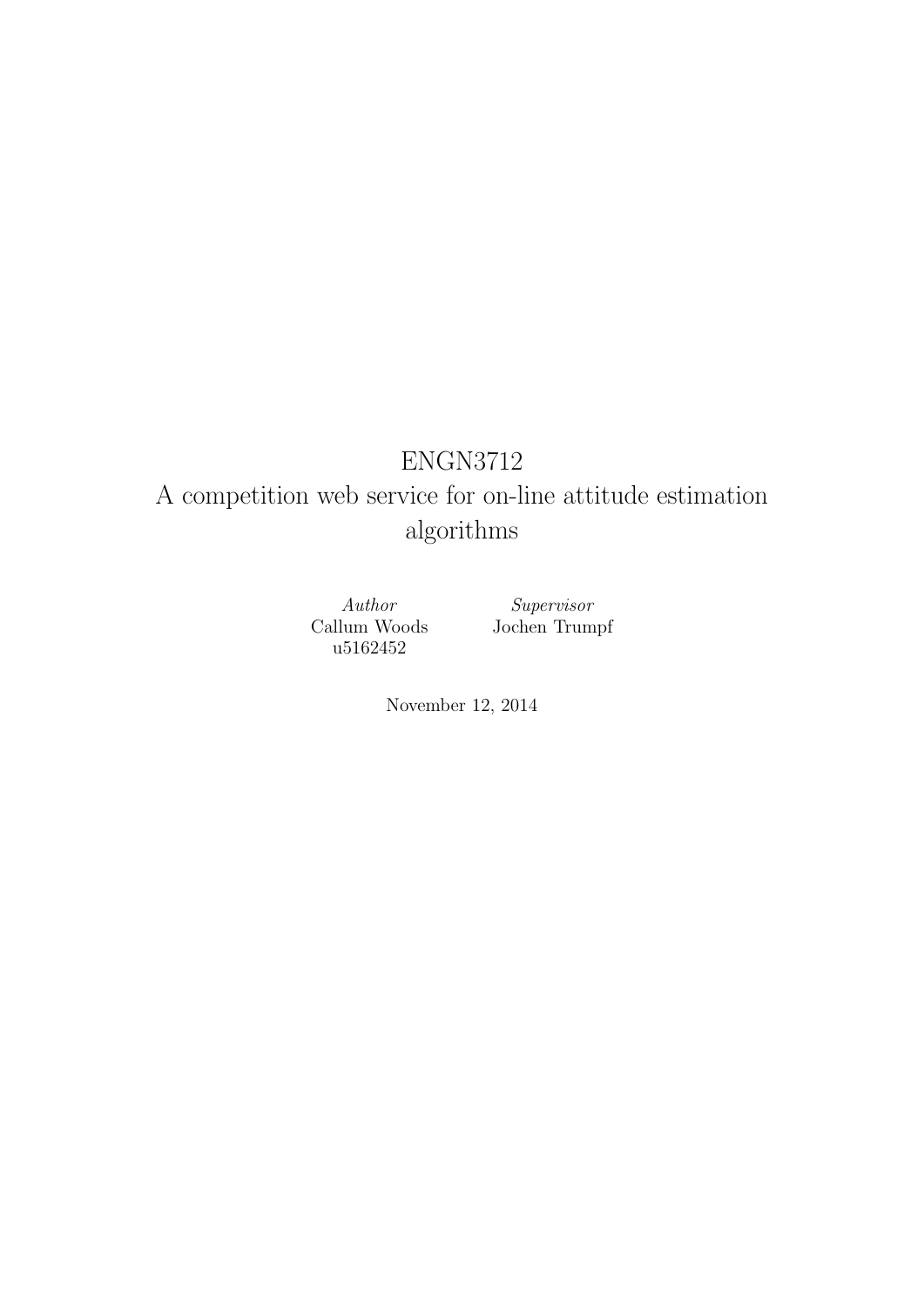#### Abstract

Attitude estimation is a method of estimating an object's orientation in space, and making adjustments to maintain a desired orientation. Filters, or algorithms, are used to convert sensor measurements into control feedback. To develop algorithms, the code is tested against datasets of recorded sensor information.

A web service that contains many datasets would be beneficial to attitude estimation algorithm developers, as it allows them to test their algorithms against many different datasets. A ranking of tested algorithms on the web service would be useful for members of the attitude estimation community, as it allows them to easily see the leaders in the field.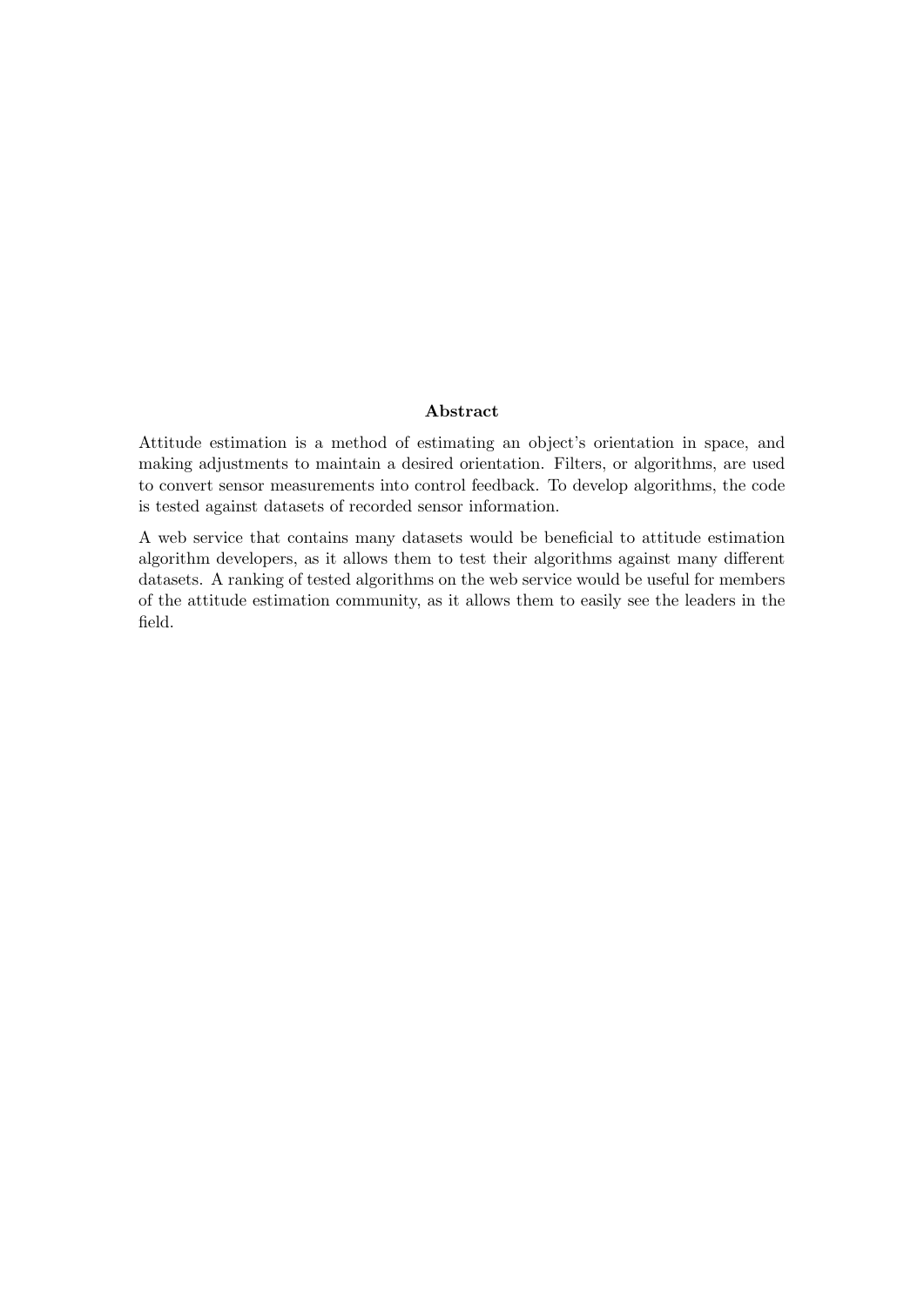## <span id="page-2-0"></span>Contents

|              |         | List of Figures       |                                                                                      | iv                             |
|--------------|---------|-----------------------|--------------------------------------------------------------------------------------|--------------------------------|
|              |         | <b>List of Tables</b> |                                                                                      | iv                             |
| $\mathbf{1}$ | 1.1     | Introduction          |                                                                                      | $\mathbf{1}$<br>$\overline{2}$ |
| $\bf{2}$     |         | <b>Background</b>     |                                                                                      | 3                              |
|              | 2.1     |                       |                                                                                      | 3                              |
|              | 2.2     |                       |                                                                                      | 4                              |
|              |         | 2.2.1                 | Flask                                                                                | $\overline{4}$                 |
|              |         | 2.2.2                 |                                                                                      | $\overline{5}$                 |
|              |         | 2.2.3                 |                                                                                      | $\overline{5}$                 |
|              |         | 2.2.4                 | $MySQL \ldots \ldots \ldots \ldots \ldots \ldots \ldots \ldots \ldots \ldots \ldots$ | 7                              |
| 3            |         |                       | <b>Customer Requirements</b>                                                         | 8                              |
|              | 3.1     |                       |                                                                                      | 9                              |
| 4            |         |                       | <b>Design Specifications</b>                                                         | 11                             |
| 5            |         |                       | <b>Implementation Diagrams</b>                                                       | 13                             |
|              | 5.1     |                       |                                                                                      | 13                             |
|              | 5.2     |                       |                                                                                      | 14                             |
|              |         | 5.2.1                 |                                                                                      | 14                             |
|              |         | 5.2.2                 | Use flow for user accounts $\dots \dots \dots \dots \dots \dots \dots$               | 15                             |
|              |         | 5.2.3                 | Use flow for Suppliers $\dots \dots \dots \dots \dots \dots \dots \dots \dots$       | 16                             |
|              |         | 5.2.4                 |                                                                                      | 16                             |
|              |         | 5.2.5                 | Use flow for the Attitude Estimation Community $\dots \dots \dots$                   | 18                             |
|              |         | 5.2.6                 |                                                                                      | 18                             |
|              |         | 5.2.7                 |                                                                                      | 19                             |
|              |         | 5.2.8                 |                                                                                      | 19                             |
|              |         | 5.2.9                 | Alternate Use Flow for multiple View Info states                                     | 20                             |
|              | 5.3     |                       |                                                                                      | 21                             |
|              |         |                       | 6 Implementation Selection                                                           | 23                             |
|              | $6.1\,$ |                       |                                                                                      | 23                             |
|              |         | 6.1.1                 |                                                                                      | 23                             |
|              |         | 6.1.2                 |                                                                                      | 23                             |
|              |         | 6.1.3                 |                                                                                      | 24                             |
|              |         | 6.1.4                 | Use Flow for Attitude Estimation Community, Leaderboard, and                         |                                |
|              |         |                       |                                                                                      | 25                             |
|              | 6.2     |                       | Implementation Decisions for Structure                                               | 26                             |
|              | 6.3     |                       |                                                                                      | 27                             |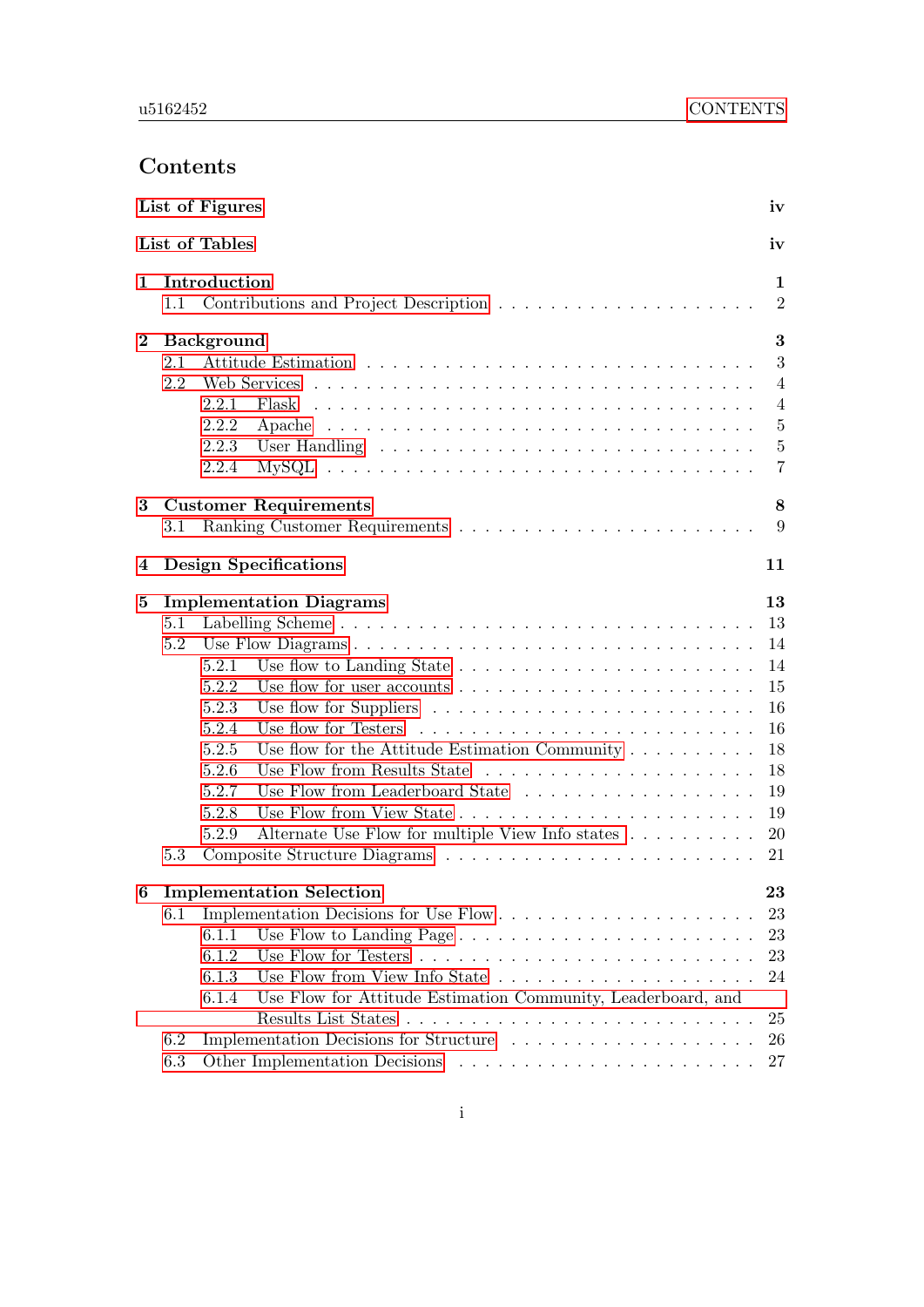|   |            | 6.3.1          |                                                                                         | 27            |
|---|------------|----------------|-----------------------------------------------------------------------------------------|---------------|
| 7 |            |                | Database Design                                                                         | 29            |
|   | 7.1        |                |                                                                                         | 30            |
|   | 7.2        |                |                                                                                         | 30            |
|   | 7.3        |                |                                                                                         | 31            |
|   | 7.4        |                |                                                                                         | 32            |
|   |            |                |                                                                                         |               |
| 8 |            |                | <b>Finite State Machine</b>                                                             | 33            |
|   | 8.1        |                |                                                                                         | 33            |
|   | 8.2        |                |                                                                                         | 34            |
|   |            | 8.2.1          | Sign In, Create Account $\dots \dots \dots \dots \dots \dots \dots \dots \dots$         | 34            |
|   |            | 8.2.2          |                                                                                         | 36            |
|   |            | 8.2.3          |                                                                                         | 37            |
|   |            | 8.2.4          |                                                                                         | 38            |
|   |            | 8.2.5          |                                                                                         | 39            |
|   |            | 8.2.6          |                                                                                         | 40            |
| 9 | API        |                |                                                                                         | 41            |
|   | 9.1        |                |                                                                                         | 42            |
|   |            | 9.1.1          | Sign In $\dots \dots \dots \dots \dots \dots \dots \dots \dots \dots \dots \dots \dots$ | 42            |
|   |            | 9.1.2          |                                                                                         | 43            |
|   |            | 9.1.3          |                                                                                         | 44            |
|   | 9.2        |                |                                                                                         | 45            |
|   |            |                |                                                                                         |               |
|   |            | 10 Conclusions |                                                                                         | 46            |
|   |            |                |                                                                                         | 46            |
|   |            |                |                                                                                         | 46            |
|   |            |                |                                                                                         | 47            |
|   |            |                |                                                                                         |               |
|   | References |                |                                                                                         | A             |
|   |            |                | A Customer Requirements                                                                 | B             |
|   |            |                |                                                                                         | B             |
|   |            |                |                                                                                         | $\mathbf{B}$  |
|   |            | A.1.2          |                                                                                         | B             |
|   |            | A.1.3          |                                                                                         | B             |
|   |            | A.1.4          |                                                                                         | $\mathcal{C}$ |
|   |            | A.1.5          |                                                                                         | $\mathcal{C}$ |
|   |            | A.1.6          |                                                                                         | $\mathcal{C}$ |
|   |            | A.1.7          |                                                                                         | $\mathcal{C}$ |
|   | A.2        |                |                                                                                         | $\mathcal{C}$ |
|   |            | A.2.1          |                                                                                         | D             |
|   |            | A.2.2          |                                                                                         | D             |
|   |            |                |                                                                                         |               |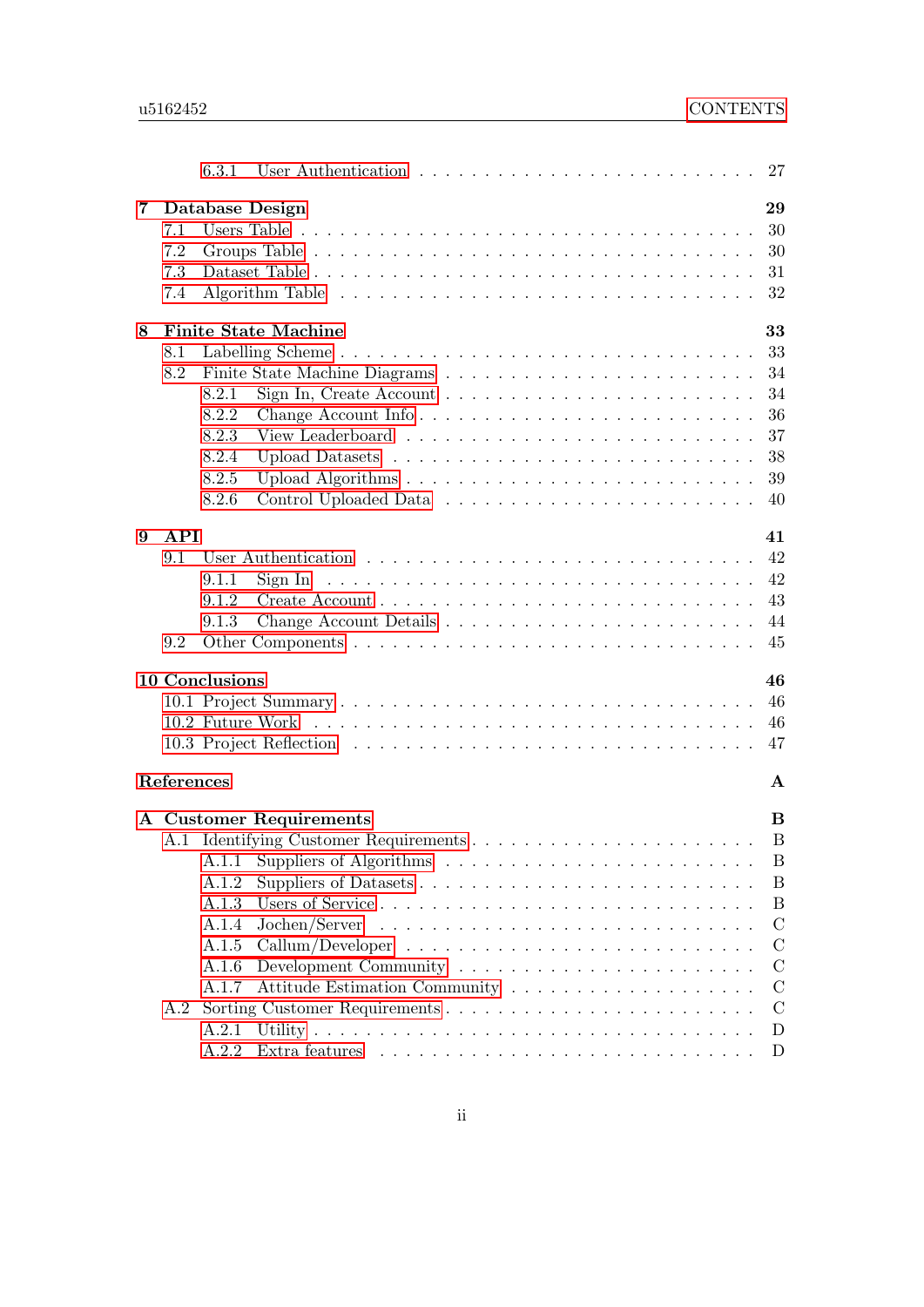|    |                | A.2.3                                                                        |                          |
|----|----------------|------------------------------------------------------------------------------|--------------------------|
|    |                | A.2.4                                                                        |                          |
|    |                | A.2.5                                                                        |                          |
|    |                |                                                                              |                          |
|    |                | <b>B</b> Use Flow Diagrams                                                   | Е                        |
|    |                |                                                                              |                          |
|    | B 2            |                                                                              |                          |
|    | B 3            | Use Flow for the Attitude Estimation Community $\ldots \ldots \ldots \ldots$ | $\overline{\phantom{a}}$ |
|    | B.4            |                                                                              |                          |
|    | B.5            |                                                                              |                          |
|    | B.6            |                                                                              | $\mathbf{L}$             |
|    | B.7            | Composite Structure Diagrams - Implementation $2 \ldots \ldots \ldots$       |                          |
| C  |                | Ranking of Implementations for Tester by Metrics                             | Q                        |
|    |                |                                                                              |                          |
| D. | <b>API</b>     |                                                                              | $\mathbf R$              |
|    | D <sub>1</sub> |                                                                              | $\mathbf R$              |
|    |                | D.1.1                                                                        | $\mathbf R$              |
|    |                | D.1.2                                                                        | T                        |
|    |                | D.1.3                                                                        | $\mathbf{T}$             |
|    |                | D.1.4                                                                        |                          |
|    |                |                                                                              | U                        |
|    |                |                                                                              |                          |
|    |                |                                                                              |                          |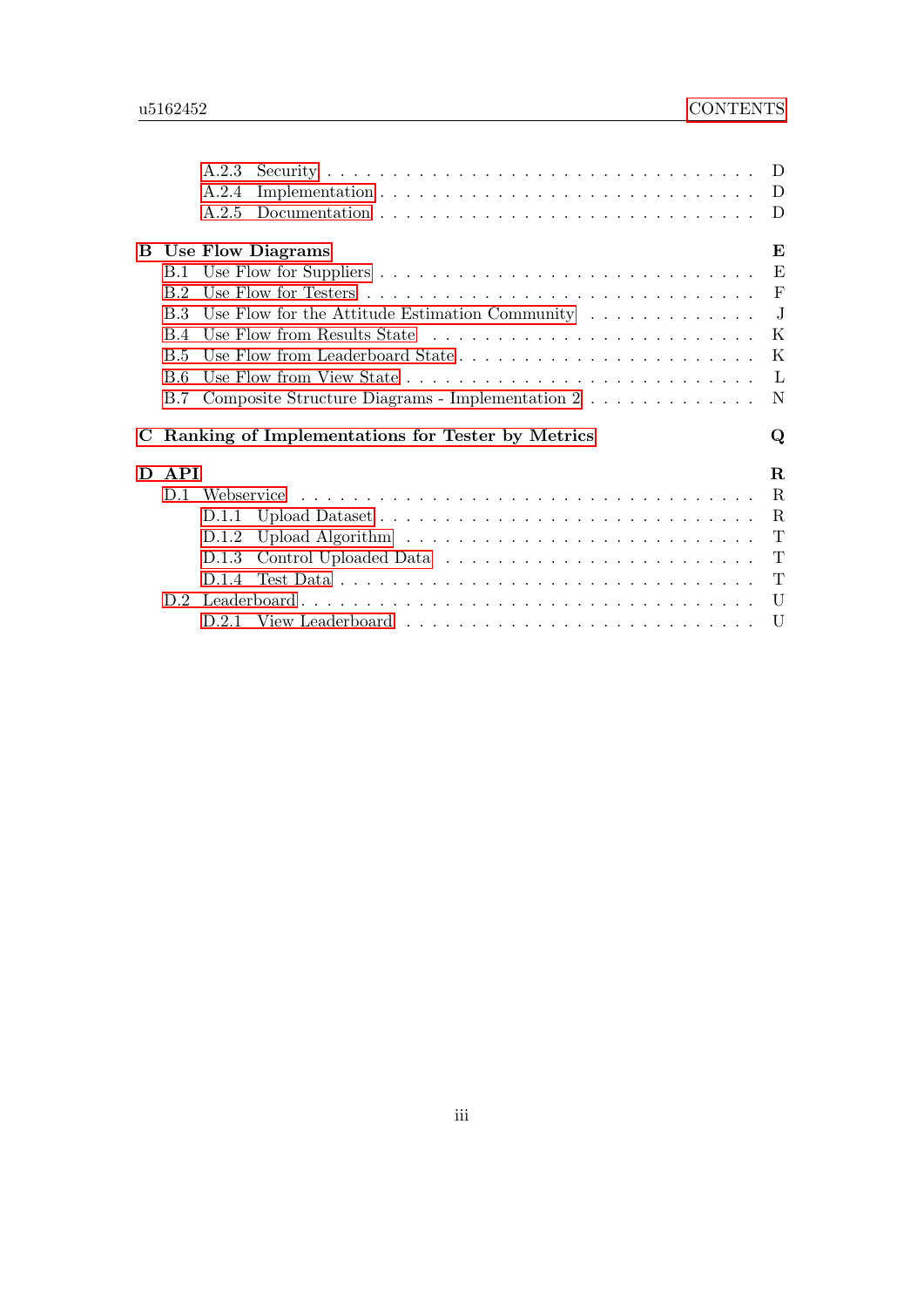## <span id="page-5-0"></span>List of Figures

| 2.1            | Roll, pitch, and yaw axes for aircraft (CHRobotics) $\ldots \ldots \ldots$       | $\overline{\phantom{a}3}$ |
|----------------|----------------------------------------------------------------------------------|---------------------------|
|                | A.land.1 Use Flow Diagram showing use flow to Landing Page                       | 14                        |
|                | A user 1 Use Flow Diagram showing use flow for user accounts                     | 15                        |
| B.1            | Composite Structure Diagram Implementation 1                                     | 22                        |
| 7.1            | Relationship between Tables in the Database                                      | 29                        |
|                | C.sign.1 Finite State Machine for Sign In and Sign Up user actions $\dots \dots$ | 34                        |
| $C.$ user. $1$ | Finite State Machine for Change User Account Info user action                    | 36                        |
|                | C.lead.1 Finite State Machine for View Leaderboard user action                   | 37                        |
|                | C.data.1 Finite State Machine for Upload Dataset user action                     | 38                        |
|                | C.algm.1 Finite State Machine for Upload Algorithm user action                   | 39                        |
| $C.$ ctrl.1    | Finite State Machine for Controlling Uploaded Data actions                       | 40                        |
|                | A.supp.1 Use Flow Diagram showing use flow for Suppliers                         | $\boldsymbol{\mathrm{E}}$ |
| A.test.0       | Use Flow Diagram showing use flow for Testers $\ldots \ldots \ldots \ldots$      | $\mathbf F$               |
| A.test.1       | Use Flow Diagram showing use flow for Testers $(Local) \dots \dots$              | $\mathbf G$               |
| A.test.2       | Use Flow Diagram showing use flow for Testers $(Sandboxed) \dots$ .              | H                         |
|                | A.test.3 Use Flow Diagram showing use flow for Testers (Client-side)             | $\mathbf I$               |
|                | A.comm. IUse Flow Diagram showing use flow for Community $\dots \dots$           | $\mathbf{J}$              |
|                | A.resu.1 Use Flow Diagram showing use flow from Results state                    | $\rm K$                   |
|                | A.lead.1 Use Flow Diagram showing use flow from Leaderboard state                | $\rm K$                   |
|                | A.view.1 Use Flow Diagram showing use flow from View Info state                  | L                         |
|                | A.view.2 Use Flow Diagram showing use flow from View Info state                  | L                         |
| A.alt.2        | Use Flow Diagram showing implementation for multiple View Info                   |                           |
| states         | and a state                                                                      | M                         |
| B.2            | Composite Structure Diagram Implementation $2 \dots \dots \dots$                 | $\Omega$                  |

## <span id="page-5-1"></span>List of Tables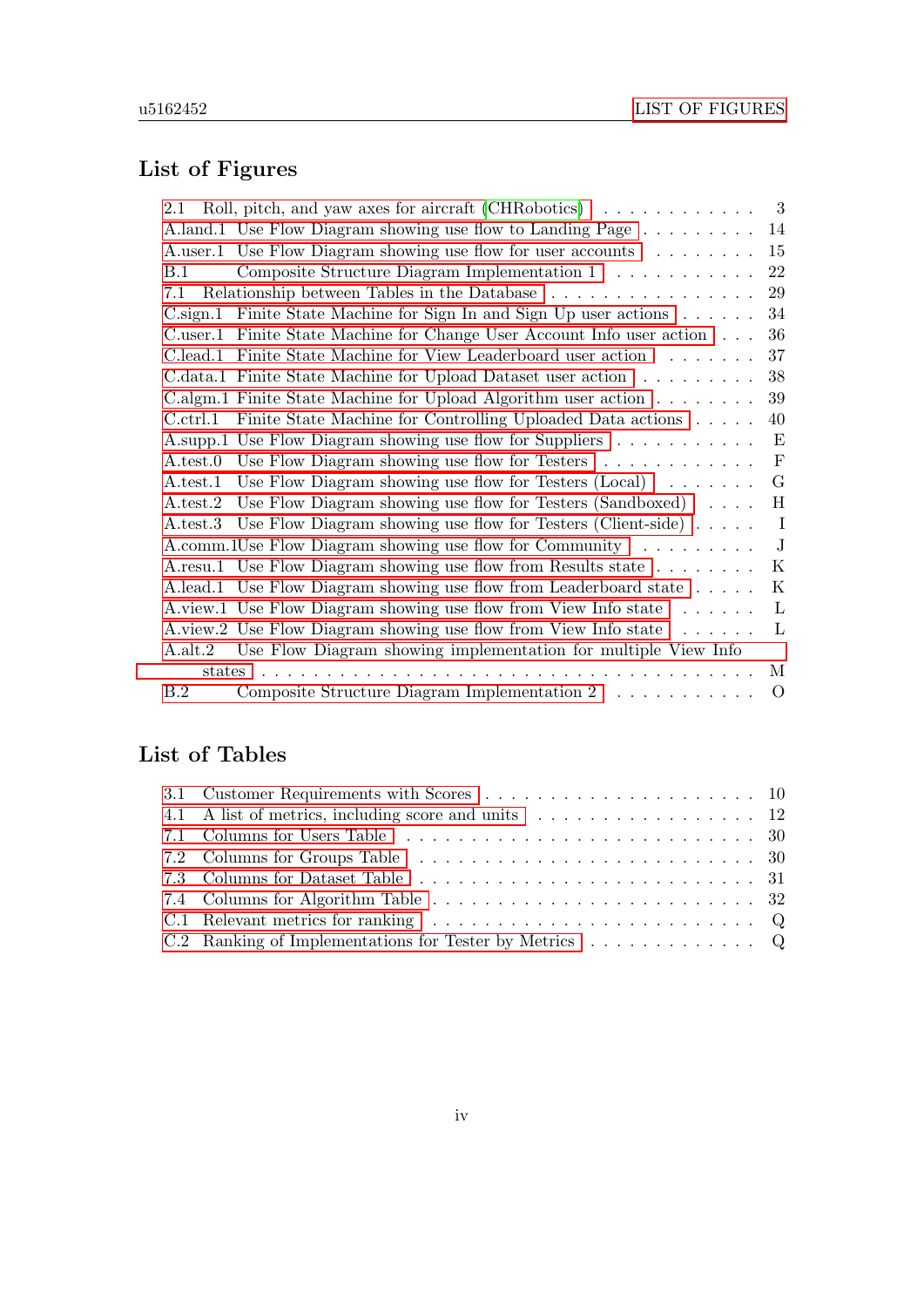## <span id="page-6-0"></span>1 Introduction

An object's attitude is its orientation in space, with respect to an inertial frame. To be able to control attitude, an aircraft must be able to know its own orientation, and perform adjustments in real time. Various sensors are used to make measurements relating to the attitude. Filters, or 'algorithms' are then applied to the data to obtain useful information.

In order for effective algorithms to be developed, testing must be performed. Drones are flown in controlled environments, and measurements are made by mounted sensors. These measurements are stored as 'datasets', containing arrays of data corresponding to the various measurements. Multiple cameras track the drone in the testing area, and record its true attitude. By comparing the true attitude against the information obtained by applying algorithms to the datasets, the accuracy of the algorithms can be measured.

Developers of attitude estimation algorithms may not always have access to large sets of datasets to test their algorithms. Researchers who collect attitude measurements might not be able to test their data with many different algorithms. Also, those interested in the field of attitude estimation may want to keep up to date with the latest information, but not be able to perform research themselves.

A method for all of these groups to interact and collaborate is desired. An online web service can allow datasets and algorithms from different sources to be tested together. By ranking the algorithms against each other, members of the community can easily find the best algorithms for the criteria required, and the measurements made by the sensors.

The contributions made by the project are detailed in section [1.1.](#page-7-0)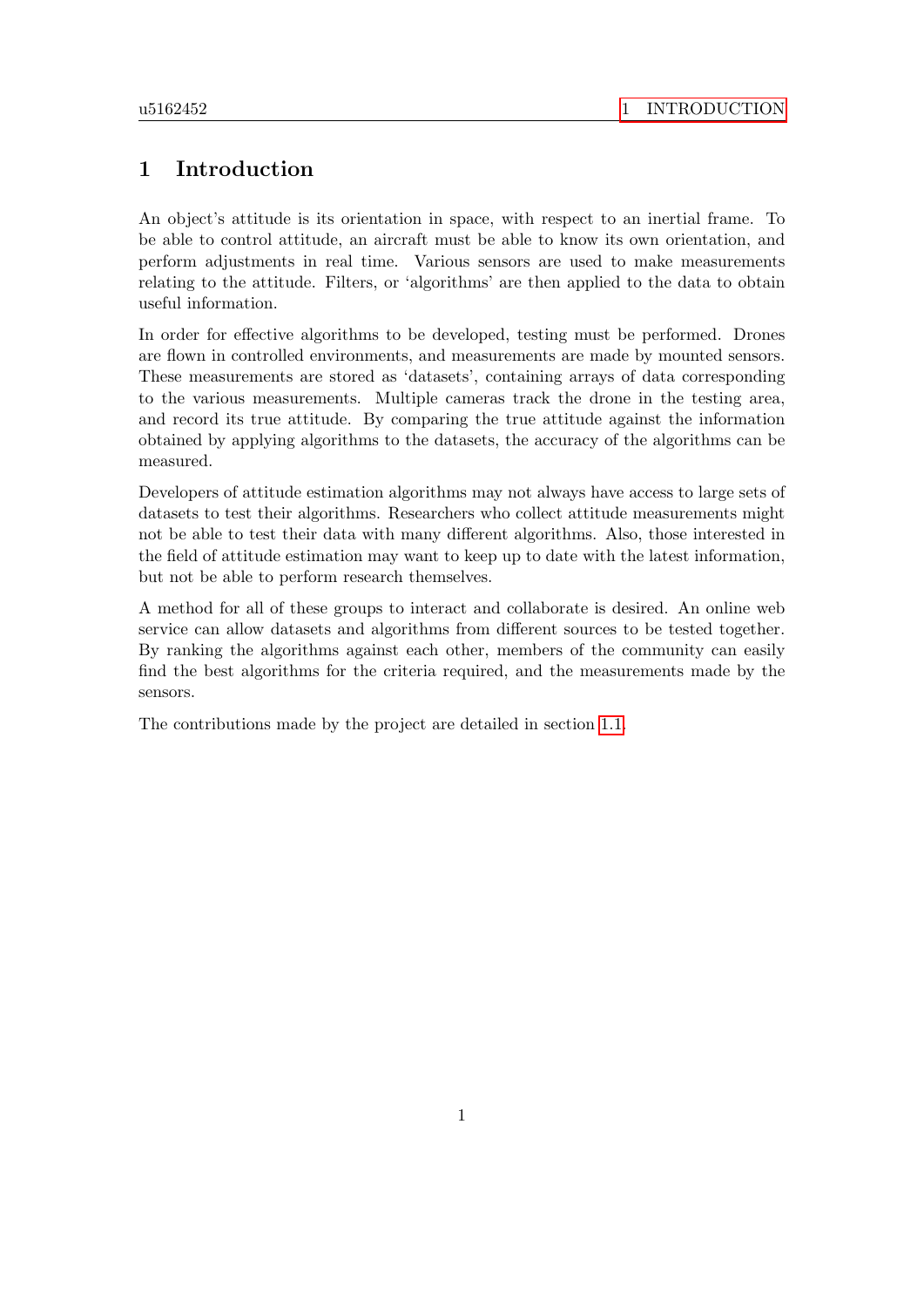### <span id="page-7-0"></span>1.1 Contributions and Project Description

The purpose of the project is to design an online web service for the purposes of ranking attitude estimation algorithms. The main contributions of this project are the finite state machine, the API, and the implementation selection for the design of the web service.

In the planning stage, various user requirements were identified and scored to develop design specifications. These specifications were then used to design the web service, so that no requirements were overlooked. The user requirement analysis and the design specification formation are shown in sections [3](#page-13-0) and [4](#page-16-0) respectively.

From the specifications found in section [4,](#page-16-0) a list of design metrics was developed. These metrics were used to perform implementation selections, in section [6.](#page-28-0)

The possible user actions for the web service were formulated in section [5.2,](#page-19-0) and used to create multiple possible implementations, shown in use flow diagrams. The structure of the web service was also designed, and is shown in section [5.3.](#page-26-0) A ranking of the various possible implementations was performed against the design metrics. A final selection for the implementation was made for each component. The implementation selection is shown in section [6.](#page-28-0)

The design for the database was developed. All necessary columns for each table were identified, and are shown with descriptions of the field, as well as the required type for the entry. This is shown in section [7.](#page-34-0)

From the selected use flow diagrams and composite structure diagram in section [5,](#page-18-0) a finite state machine was developed. The finite state machine gave a complete description of the use of the web service, showing every possible action considered. The finite state machine diagrams were separated by the action, in a similar manner to the use flow diagrams in section [5.2.](#page-19-0) Every state necessary for the completion of the actions is included in the state machine. The finite state machine diagrams are shown in section [8.](#page-38-0)

From the finite state machine, an API was developed for the web service. The API describes the back-end of the web service, detailing exactly what is performed for each state of the service. The API was separated by module, as determined in the composite structure shown in section [5.3.](#page-26-0) The API is shown in section [9.](#page-46-0) Each function in the API is shown with input variables, function, and returned/output variables described.

The project focused only on the design of the web service, with no actual implementation performed.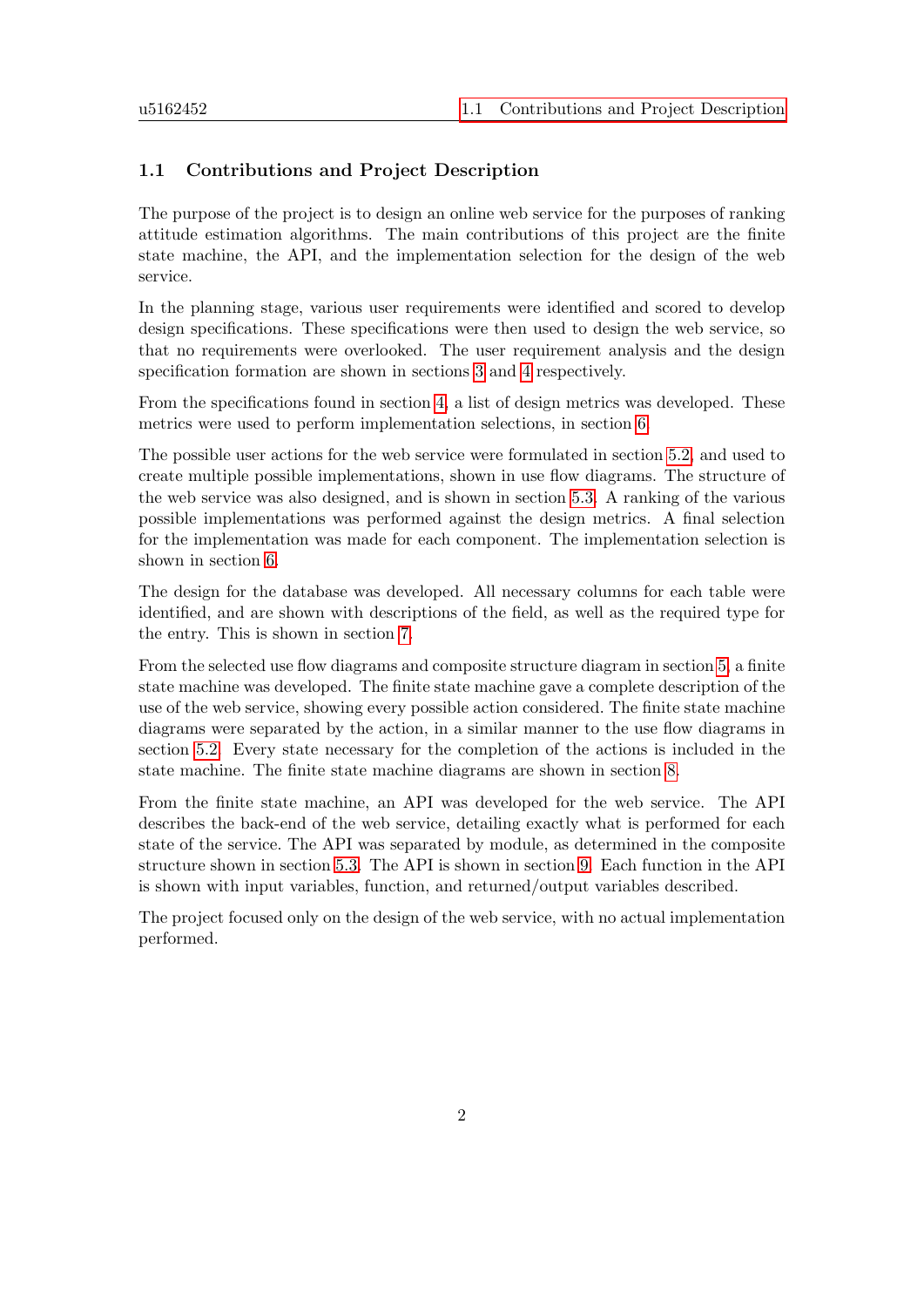## <span id="page-8-0"></span>2 Background

#### <span id="page-8-1"></span>2.1 Attitude Estimation

An object's attitude is its orientation in space, measured in reference to an inertial frame. Attitude of aircraft is often described in terms of pitch, roll, and yaw, measured on three axes as shown in fig. [2.1.](#page-8-2)

<span id="page-8-2"></span>

Figure 2.1: Roll, pitch, and yaw axes for aircraft [\(CHRobotics\)](#page-53-1)

The attitude is measured using sensors on the aircraft. These sensors might include gyroscopes, accelerometers, horizon sensors, and star trackers, among others. [\(Crassidis et al., 2007\)](#page-53-2). Information from these sensors feed back into the control systems to maintain attitude control. This control should occur in real time, so that the aircraft can maintain constant control.

Accurately measuring the attitude is especially important for unmanned aircraft, since there is no pilot to make manual adjust-

ments if necessary. Because the reliability of the measurements is so important, multiple sensors are often utilised [\(Yadlin\)](#page-53-3).

Attitude estimation is the process of taking information about the present and previous attitude measurements, and applying filters to determine the future attitude [\(Welch and](#page-53-4) [Bishop, 1995\)](#page-53-4). These filters, or 'algorithms', need to be able to quickly and accurately convert the measurement into useful data.

Among the most well known attitude estimation algorithms are the Kalman filter and its derivatives [\(Yadlin;](#page-53-3) [Lefferts et al., 1982\)](#page-53-5). The Kalman filter uses a recursive method of convergence to approximate an accurate value by minimising error. The Kalman filter is widely used because it provides a set of mathematical equations which can be used to estimate past, present, and future states of attitude [\(Welch and Bishop, 1995\)](#page-53-4).

Developers of attitude estimation algorithms use datasets to test the algorithms. The datasets are recorded outputs from the different sensors. Drones are flown in a controlled environment. Sensors on the drone make measurements of the attitude, and record these measurements in data arrays known as 'datasets'. The specific syntax of the dataset is important for the algorithms, as the algorithms are developed to be able to apply to certain data formats. Also recorded is the true attitude of the drone, measured by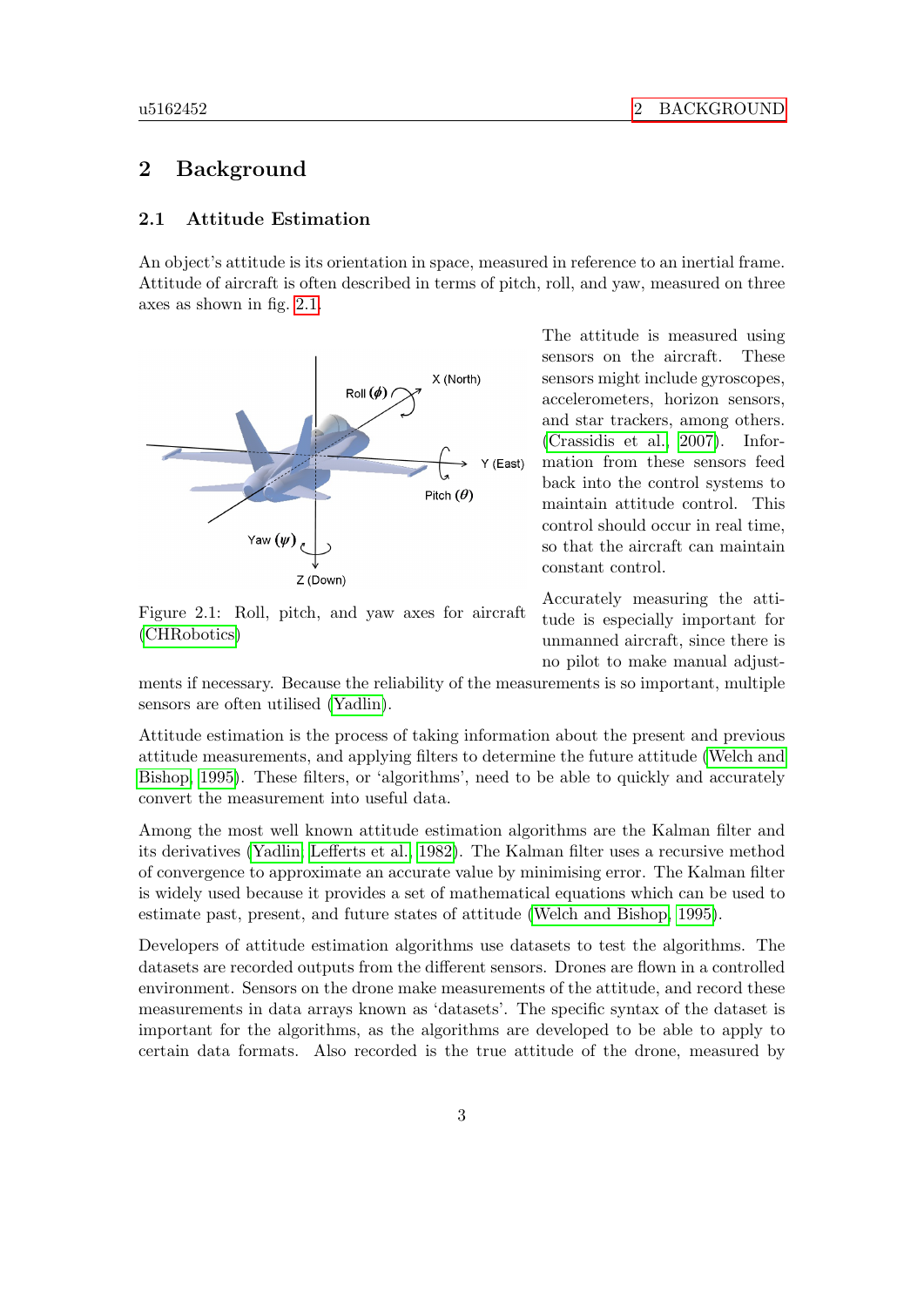cameras tracking the drone in the controlled space. The data array of this measurement is called the 'observer' data. By comparing the outputs from the algorithms to the observer data, developers can quantify the accuracy of the algorithms [\(Crassidis et al.,](#page-53-2) [2007\)](#page-53-2).

#### <span id="page-9-0"></span>2.2 Web Services

Information online is disseminated by web pages and web services. While web pages display only static content, web services are online services that display non-static content. A web service can perform functions, take input, store data, and display results.

A common web service design uses many states, and a web API to control state transfer. This type of web service is known as a 'Representational State transfer', or REST web service [\(Booth et al., 2004\)](#page-53-6).

Web services are developed using web development modules. For this project, the python web development framework *flask* was chosen as the framework to build the web service. Flask is introduced in more detail in section [2.2.1.](#page-9-1) Also required for a web service to work online is a deployment program. For this project, the open source web server software Apache was chosen. Apache is discussed in more detail in section [2.2.2.](#page-10-0)

A web service that ranks data is known as a competition web service. Data on competition web services is most often displayed in a leaderboard. For the attitude estimation community, a competition web service ranking attitude estimation algorithms will provide a useful source of well-rated algorithms that meet the requirements of the researcher.

Some features of the web service for this project include user handling for user accounts and a database for storing dataset and algorithm information. Information regarding user handling is discussed in more detail in section [2.2.3.](#page-10-1) For this project, the relational database management system  $MUSQL$  was chosen to manage the database. MySQL is discussed in more detail in section [2.2.4.](#page-12-0)

#### <span id="page-9-1"></span>2.2.1 Flask

Flask is a python-based web developement framework. It is sometimes referred to as a 'microframework', because the level of complexity is low, lacking some components that other frameworks provide. However, it is possible to add these components to flask in the form of extensions. [\(Flask, 2014\)](#page-53-7)

Flask is based on the Web Server Gateway Interface (WSGI) toolkit, and uses the Jinja2 template [\(Flask, 2014\)](#page-53-7). WSGI is a python-based interface between web servers and web services, used for facilitating communication between the server and the program. Jinja2 is a template engine for python. It can be used to code in non-python languages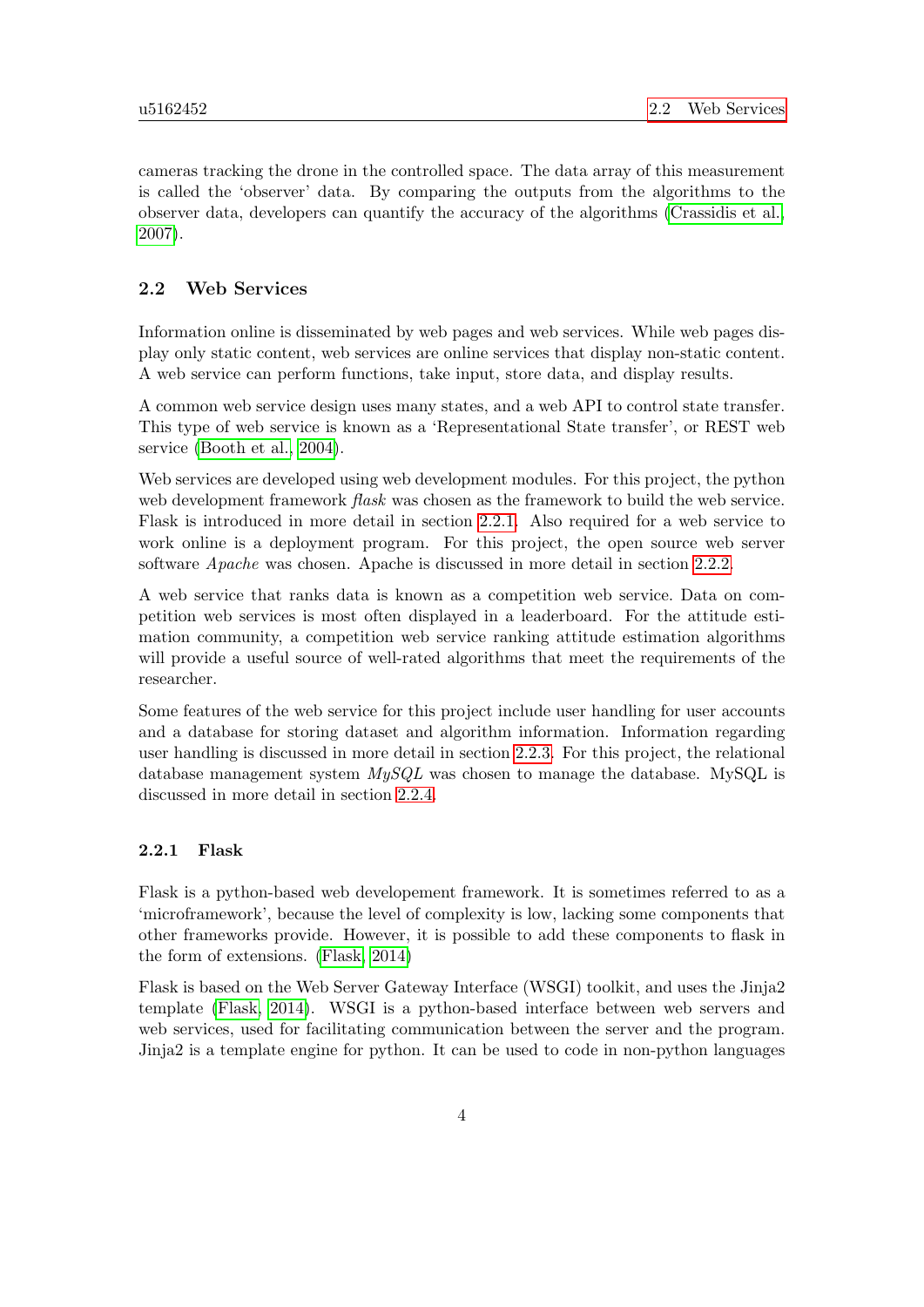inside a python script. For example, in web development pages are most often coded using HTML. Using Jinja2, a developer can write a HTML page within a larger python script or function. Python variables can easily be parsed into HTML this way. [\(Jinja,](#page-53-8) [2014\)](#page-53-8)

Flask was first developed in 2009 by Armin Ronacher. The first release was April 1st, 2010. [\(Flask, 2014\)](#page-53-7)

#### <span id="page-10-0"></span>2.2.2 Apache

Apache, also known as Apache HTTP Server, is an open source web server software. First developed in 1995, it is the most commonly used web server software in the world [\(The Apache Software Foundation, 2014\)](#page-53-9). According to a web survey performed in June 2013, over 50% of top-level web servers on the internet use Apache (?).

#### <span id="page-10-1"></span>2.2.3 User Handling

User handling is the capacity for a web service to manage users.

There are 4 main attributes of user handling: identity, user tracking, user permissions handling, and credentials. Some possible implementations for these attributes are outlined below, with a brief description. The implementation decision for the user handling components of the web service are shown in section [6.3.](#page-32-0)

(a) Identity

The identity of the user allows actions to be attributable. For example, without user identity, ownership of uploaded datasets and algorithms could not be established. Some possible implementations for user identity include:

- To assign an ID number based on join order
- The allow the user to choose their own username
- To let the server use an ID number, but to display usernames for user convenience
- To let the user sign in using an external ID.

This is convenient for the user, as they will not be required to create an account to use the web service. The authentication is passed off to the external service for verification. However, users without these external IDs will still need to create an account, and so this implementation is not sufficient by itself.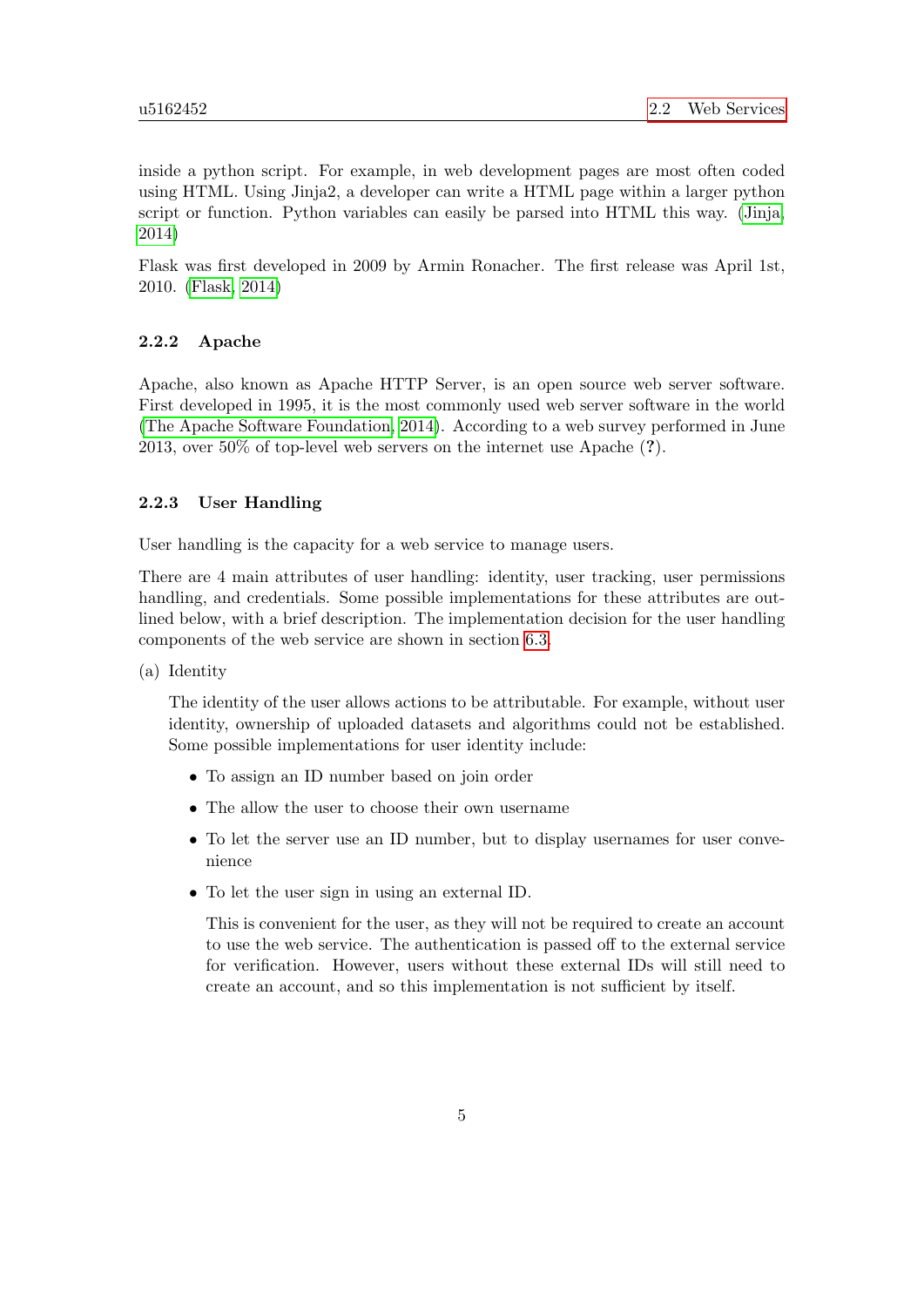(b) Tracking Users

Tracking users is necessary for the web service to be able to deliver the requested information to the correct user, as well as allowing the user to navigate the service. Some possible implementations for user tracking include:

• User agent downloads cookie to local machine, with user data stored on it.

For this implementation, we must consider the possibility of certain browsers restricting cookies, or cookies being deleted.

• Using a stateless protocol for the service.

Using this implementation requires additional information to be parsed for every action the user makes, since the web service does not keep track of previous information.

• Not tracking users, but requiring sign in for every upload.

This would not require the service to keep track of the user between initial log in and taking some action which requires user attribution. Instead, when the action is taken, the user is required to verify their identity by signing in.

This may be sufficient for uploading, but would be inconvenient for users if log in was required for every possible action (e.g. viewing some data).

(c) Permissions

User permissions are necessary if the capability to restrict access to certain data is desired. For example, if uploaders do not want their data availble to the general public but only a select few other users, a permissions implementation must be used that allows access to those chosen. Some possible implementations for permissions include:

• Permissions Table

A permissions table is a table stored in the database, which contains a field for users, and a field for files. Each user has a relation to every field, in that they are or are not permitted to view, modify, or download it.

• A column in users database table with permitted datasets and algorithms.

This approach is additive one, meaning users can only view pieces of data if the uploader of the data has given them permission.

• A column in the dataset and algorithm database tables with permitted users.

This implementation is similar to the previous one, but with permissions acting on a per file basis instead of a per user basis.

There is also the possibility of separate columns for viewing, modifying, and downloading datasets and algorithms.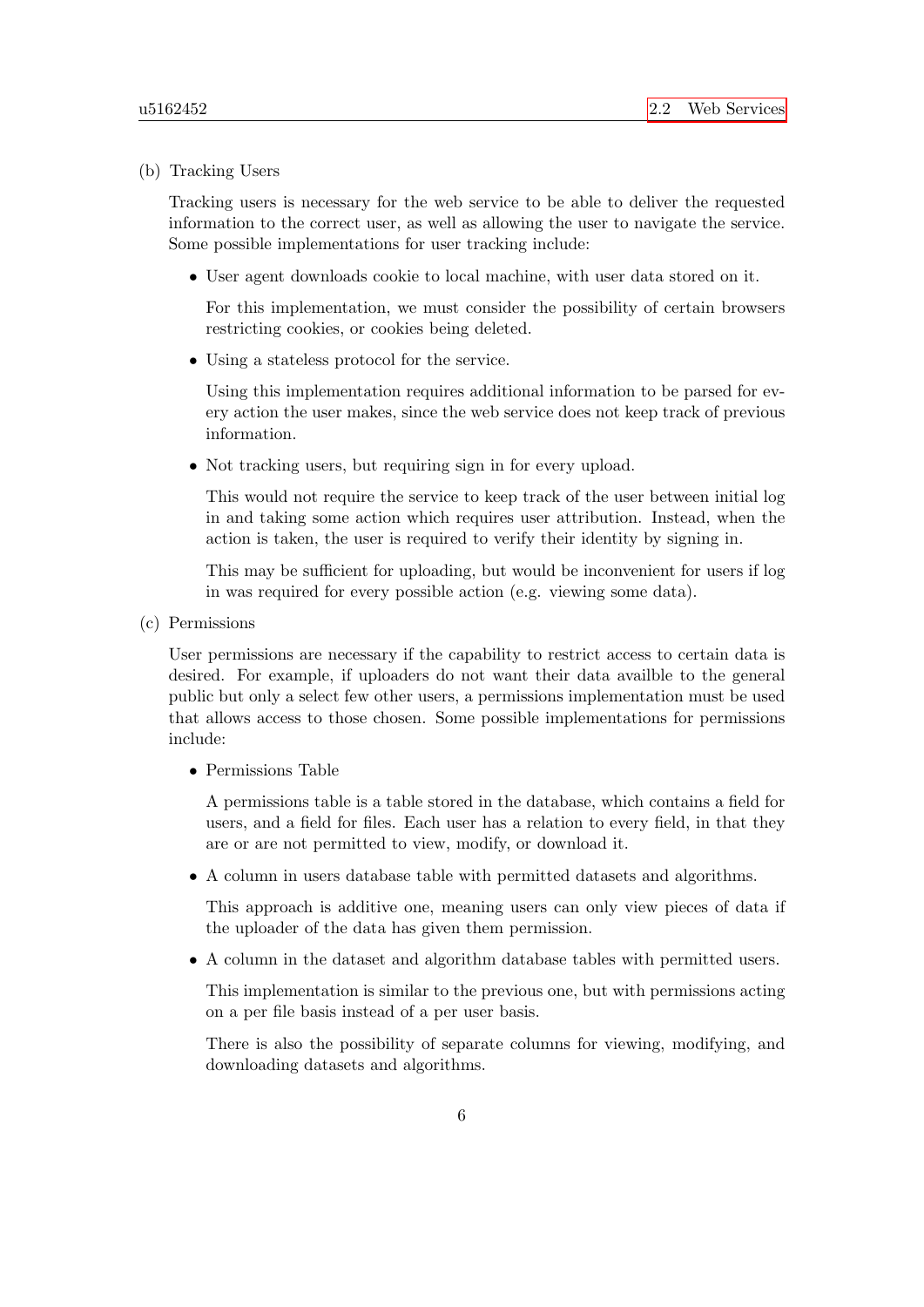#### • UNIX file permissions

Files in UNIX-like systems have classes which affect who can view and modify the file. The three classes are the 'owner' class, which includes the owner or creator of the file; the 'group' class, which is a collection of users designated as part of the group (which may or may not include the owner); and the 'others' class, which includes all users not in the other classes.

For each class, there are three permissions attributes: 'read', which allows a user to view the file; 'write', which allows a user to modify a file; and 'execute' which allows a user to run an executable file. These attributes are all independent, and can be set for any class in any combination.

Permissions attributes are not inherited, meaning that files created inside a directory will not automatically have the same permissions as the parent directory.

(d) Credentials

User credentials allows for secure user accounts. Without credentials, user accounts could be accessed by anyone who know the identity of the account. Some possible implementations for credentials include:

- A user-selected password (possibly with requirements such as minimum length, included characters, etc.)
- A piece of hardware that works with the software to provide credentials.

While very secure, this implementation has the drawback of requiring construction and distribution of hardware, which is both expensive and slow.

• Other physical credentials, such as fingerprint or iris scanning.

Again, this implementation requires specialised equipment to be able to be recognised by the web service.

• No credentials at all.

This implementation requires no additional coding, however it also provides no security against unauthorised access.

#### <span id="page-12-0"></span>2.2.4 MySQL

MySQL is a relational database management system (RDBMS). Many graphical user interfaces (GUIs) exist for using MySQL to manage databases, as well as a set of command line tools. There are two versions of MySQL: an open-source edition, and a proprietary edition called MySQL Enterprise Server [\(MySQL, 2014a\)](#page-53-10).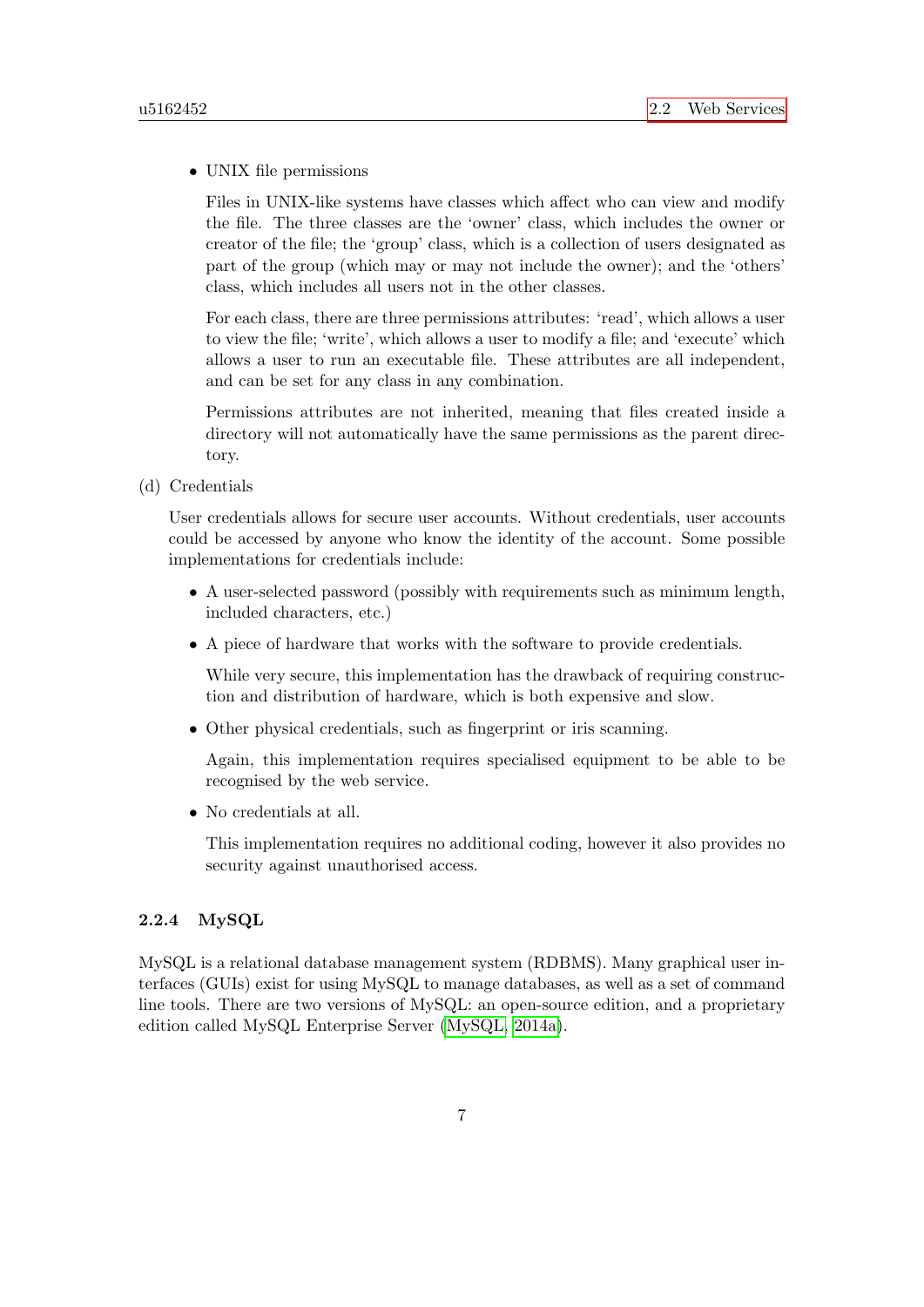MySQL was first developed in 1995 by Michael Widenius and David Axmark, and is now owned by the Oracle corporation. As of 2014, MySQL is the second-most used database management system in the world [\(DB-Engines, 2014\)](#page-53-11).

## <span id="page-13-0"></span>3 Customer Requirements

The customers for the project were identified, and are shown below:

- 1. Suppliers of Algorithms the researchers developing the attitude estimation algorithms
- 2. Suppliers of Datasets the researchers making measurements to create datasets
- 3. Users of Service users that perform testing on algorithms and datasets, view the leaderboard of ranked algorithms, and download data
- 4. Jochen/Server
- 5. Callum/Developer
- 6. Development Community
- 7. Attitude Estimation Community

For each identified customer, the requirements were found. These were identified in this way to minimise the probability of missing some requirements.

As an example, the identified requirements for the suppliers of algorithms are shown here:

- Able to upload algorithms
- Unique user accounts
- Other users can comment on algorithms
- The service must have no cost

For the list of all of the identified requirements, see appendix [A.1.](#page-54-1)

After all of the requirements were found, the list of identified customer requirements was organised into groups based on the type of the requirement. The groups were for Utility, Extra Features, Security, Implementation, and Documentation. The full list of sorted requirements in shown in appendix [A.2.](#page-55-4) Each group of requirements was given a score out of five based on the importance of the group to the web service.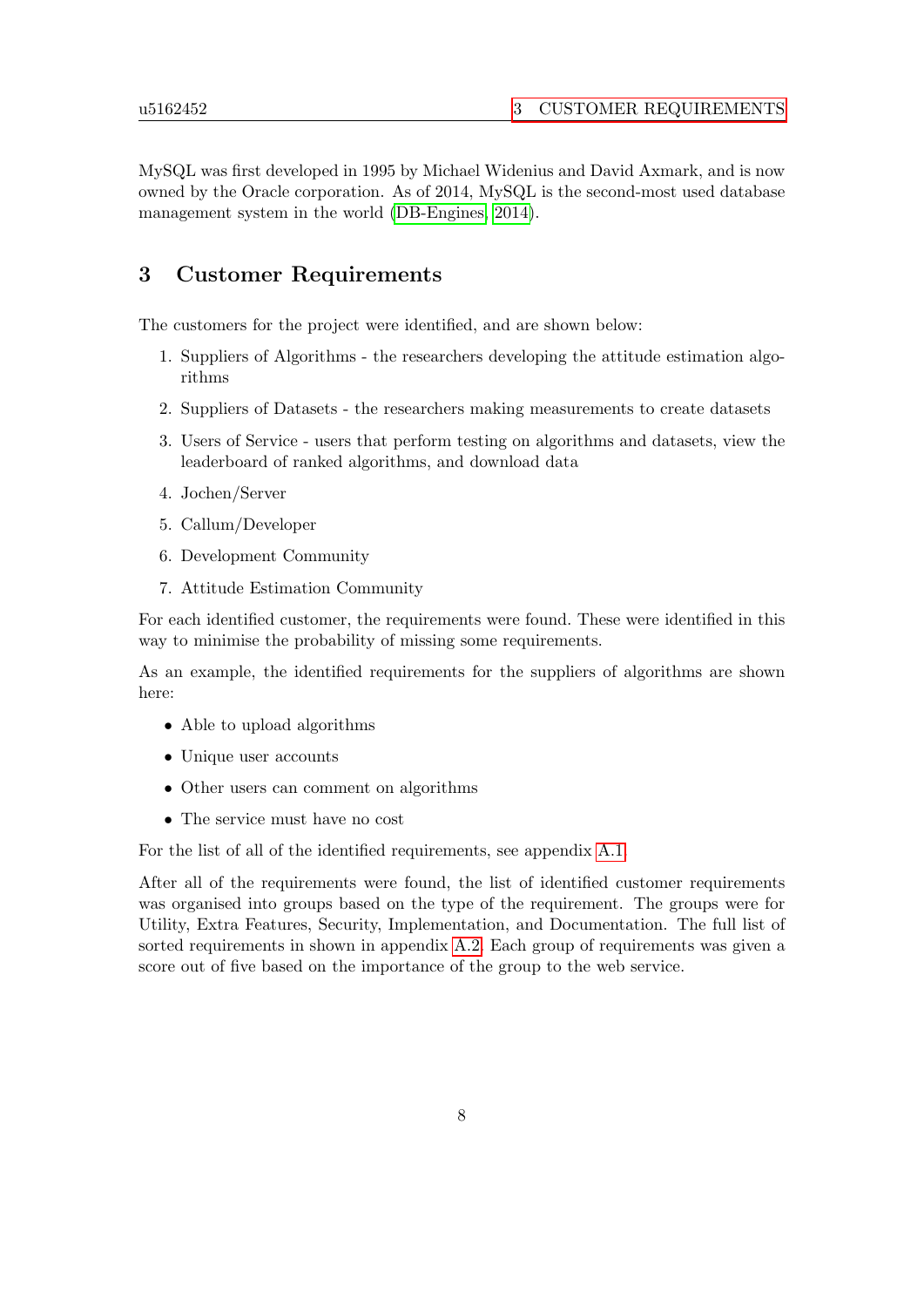#### <span id="page-14-0"></span>3.1 Ranking Customer Requirements

Each group was given a weighting based on the importance of the group. In addition, every requirement within each group was given a score of either 5, 3, 1, or 0, according to the following scheme:

- 5 − vitally important, service cannot exist without requirement
- 3 − important, service should include requirement
- 1 − useful, requirement would be good for service
- 0 − not required

The full list of customer requirements, with the group weightings, requirement raw scores, and the total scores, is shown in table [3.1.](#page-15-0)

The requirements were given a rank based on the score, out of 5. Under this ranking scheme, the lower values were more important than the higher values.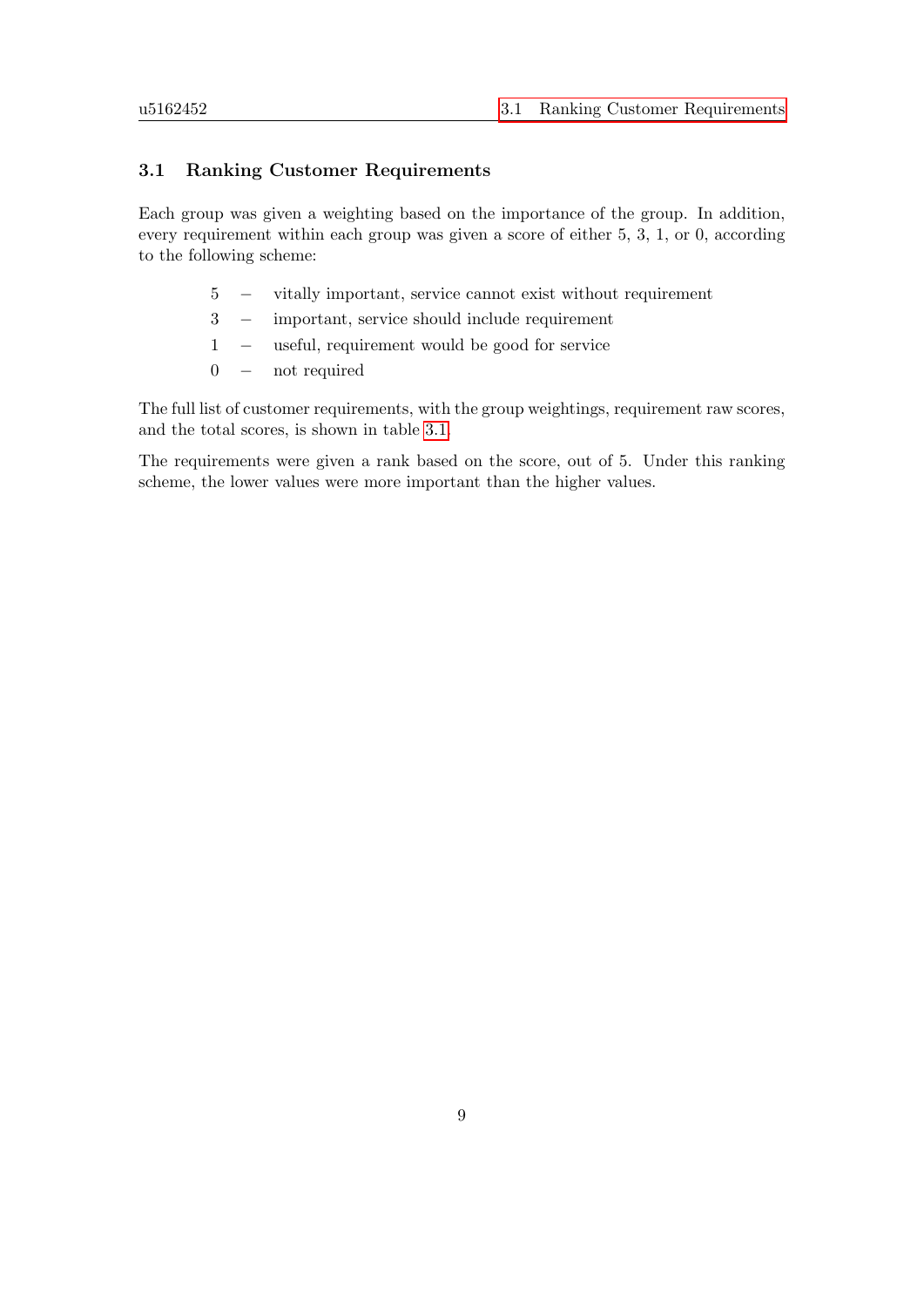<span id="page-15-0"></span>

| No.            | Requirement                                               | <b>Raw Score</b>              | <b>Score</b>   | Rank           |
|----------------|-----------------------------------------------------------|-------------------------------|----------------|----------------|
|                | Utility                                                   | Weighting                     | 5              |                |
| $\mathbf{1}$   | Algorithms can be uploaded quickly                        | 5                             | 25             | $\mathbf{1}$   |
| $\overline{2}$ | Large datasets can be uploaded quickly                    | 5                             | 25             | $\mathbf{1}$   |
| 3              | Algorithms and Datasets can be downloaded quickly         | 5                             | 25             | $\mathbf{1}$   |
|                | Leaderboard                                               | Weighting                     | $\mathbf{5}$   |                |
| 4              | Algorithms are ranked                                     | $\overline{5}$                | 25             | $\mathbf{1}$   |
| $\overline{5}$ | Information on leaderboard is trustworthy                 | 3                             | 15             | $\overline{2}$ |
|                | Security                                                  | Weighting                     | $\overline{5}$ |                |
| $\,6\,$        | User actions are attributable to identified users         | 1                             | $\overline{5}$ | $\overline{4}$ |
| 7              | Upload and storage of data is secure                      | 3                             | 15             | $\sqrt{2}$     |
| 8              | Suppliers can control permissions on datasets             | 3                             | 15             | $\overline{2}$ |
| 9              | The service is secure from unwanted access                | 3                             | 15             | $\overline{2}$ |
|                | Implementation                                            | Weighting                     | 3              |                |
| 10             | Service uses Debian, flask, Apache, and mysql             | $\overline{5}$                | 15             | $\overline{2}$ |
| 11             | Service can store large datasets                          | 5                             | 15             | $\sqrt{2}$     |
| 12             | Project complies with the project boundaries              | 3                             | 9              | 3              |
| 13             | Scope is completable on time (hard deadline)              | 5                             | 15             | $\overline{2}$ |
| 14             | The service has no cost to users                          | 3                             | 9              | 3              |
| 15             | The running costs are minimised                           | 1                             | 3              | $\bf 5$        |
|                | Documentation                                             | Weighting                     | 3              |                |
| 16             | Documentation for assessment shows process for            | 5                             | 15             | $\overline{2}$ |
|                | completion                                                |                               |                |                |
| 17             | Documentation for developer's use is clear and com-       | 3                             | 9              | 3              |
|                | prehensive                                                |                               |                |                |
| 18             | Documentation explains function and purpose               | 3                             | 9              | $\sqrt{3}$     |
| 19             | Standard terminology is used for ease of comprehen-       | 3                             | 9              | 3              |
|                | sion                                                      |                               |                |                |
|                | <b>Extra Features</b>                                     | Weighting                     | 3              |                |
| 20             | Other<br>easily<br>algo-<br>users<br>comment<br>can<br>on | 3                             | 9              | 3              |
|                | rithms/datasets                                           |                               |                |                |
| 21             | Users have reputation based on reliability                | 1                             | 3              | $\bf 5$        |
|                | <b>User Accounts</b>                                      | $\overline{\text{Weighting}}$ | $\overline{5}$ |                |
| 22             | New users can create accounts                             | 5                             | 25             | $\mathbf{1}$   |
| 23             | Users can adjust account info                             | $\overline{5}$                | 25             | $\mathbf{1}$   |

Table 3.1: Customer Requirements with Scores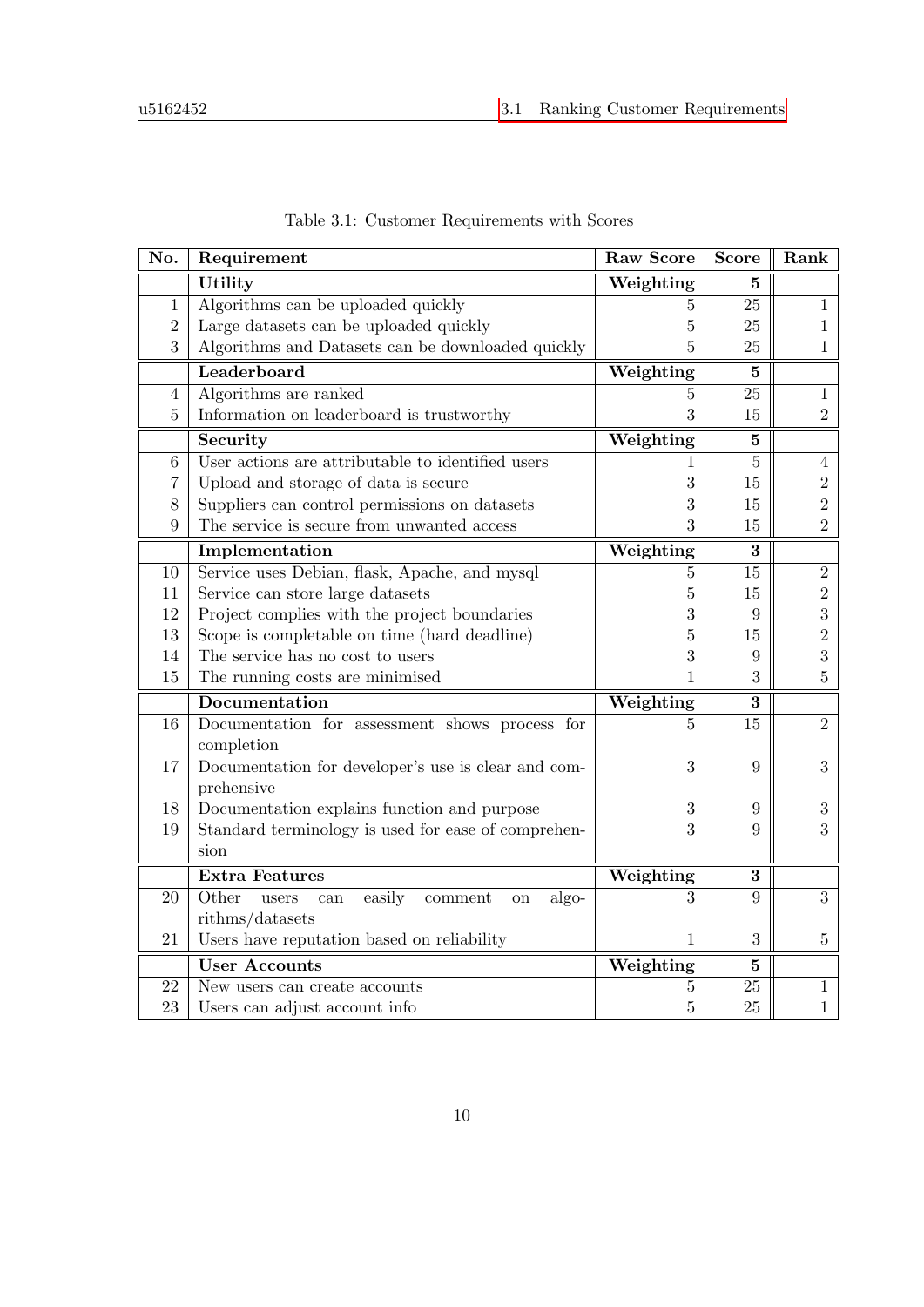## <span id="page-16-0"></span>4 Design Specifications

The customer requirements were identified and given a score based on the relative importance. This can be seen in table [3.1.](#page-15-0) The customer requirements were converted into design metrics, with metric units.

Each metric was assigned a score for the importance, which was based on the rank of the customer requirement that the metric is based on. The metrics were given a score out of 5 which was inversely proportional to the rank of the requirement it was based on by the formula  $Score = 6 - rank$ . metrics was developed for these requirements. The full list of design metrics are shown in table [4.1.](#page-17-0)

In table [4.1,](#page-17-0) in the 'Units' column, the parameter 'List' means that the metric implementation will be selected from a list of possible options. 'Binary' means that the implementation either passes or fails, with no range in between.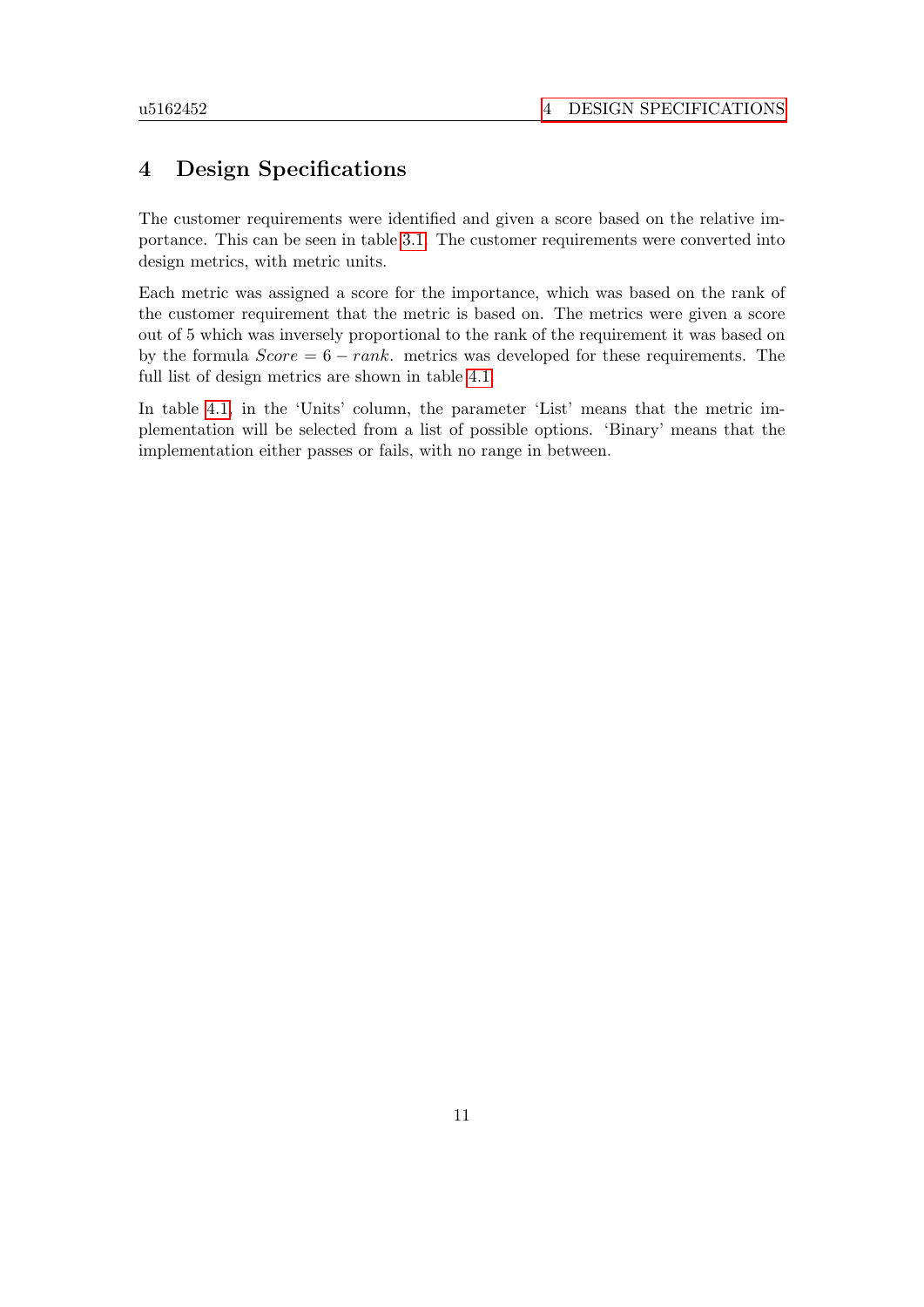<span id="page-17-0"></span>

| Met            | <b>Need</b>       | Metric                                 | <b>Score</b>     | Units                   |
|----------------|-------------------|----------------------------------------|------------------|-------------------------|
| No.            | No.               |                                        |                  |                         |
| $\mathbf{1}$   | $\overline{1, 2}$ | Average upload speed                   | $\overline{5}$   | MB/s                    |
| $\overline{2}$ | 1, 2              | Worst case upload speed                | $\overline{5}$   | MB/s                    |
| 3              | 3                 | Average download speed                 | $\overline{5}$   | MB/s                    |
| $\overline{4}$ | 3                 | Worst case download speed              | $\overline{5}$   | MB/s                    |
| $\overline{5}$ | 1, 2, 3           | Service availability                   | $\overline{5}$   | Uptime                  |
| 6              | 4                 | Leaderboard ranking criteria supported | $\overline{5}$   | List                    |
| $\overline{7}$ | 6                 | User authentication measures           | $\overline{2}$   | List                    |
| 8              | 6                 | User actions attributable              | $\overline{2}$   | List                    |
| 9              | 7                 | Upload encryption standard supported   | $\overline{4}$   | List                    |
| 10             | $\overline{7}$    | Storage encryption standard supported  | $\overline{4}$   | List                    |
| 11             | 8, 9              | Users have list of datasets accessible | $\overline{4}$   | Binary                  |
| 12             | 8, 9              | Datasets list users which can access   | 4                | Binary                  |
| 13             | 8                 | Suppliers can approve access to data   | $\overline{4}$   | Binary                  |
| 14             | 9                 | Location for execution of code (algo-  | $\overline{4}$   | List                    |
|                |                   | rithms)                                |                  |                         |
| 15             | 10                | Service implementation uses Debian     | $\overline{4}$   | Binary                  |
| 16             | 10                | Service implementation uses flask      | $\overline{4}$   | Binary                  |
| 17             | 10                | Service implementation uses Apache     | $\overline{4}$   | Binary                  |
| 18             | 10                | Service implementation uses mySQL      | $\overline{4}$   | Binary                  |
| 19             | 11                | Storage for datasets $&$ algorithms    | $\overline{4}$   | GB                      |
| 20             | $1-3$             | Average time to complete requests      | $\overline{5}$   | S                       |
| 21             | $1-3$             | Worst case time to complete requests   | $\overline{5}$   | S                       |
| 22             | 13                | Project deadline is met                | $\overline{4}$   | Binary                  |
| 23             | 14                | Cost to user                           | 3                | <b>AUD</b>              |
| 24             | 15                | Aggregate running cost per month       | $\mathbf{1}$     | <b>AUD</b>              |
| 25             | 15                | Overall cost of ownership              | $\mathbf{1}$     | <b>AUD</b>              |
| 26             | 16-19             | Documentation structure                | 3                | List                    |
| 27             | $16 - 19$         | Percentage of functions documented     | $\boldsymbol{3}$ | $\%$                    |
| 28             | 20                | Previous comments shown when reply-    | 3                | $\overline{\#}$<br>com- |
|                |                   | ing                                    |                  | ments                   |
| 29             | 20                | Comment character limit                | 3                | Chars                   |

Table 4.1: A list of metrics, including score and units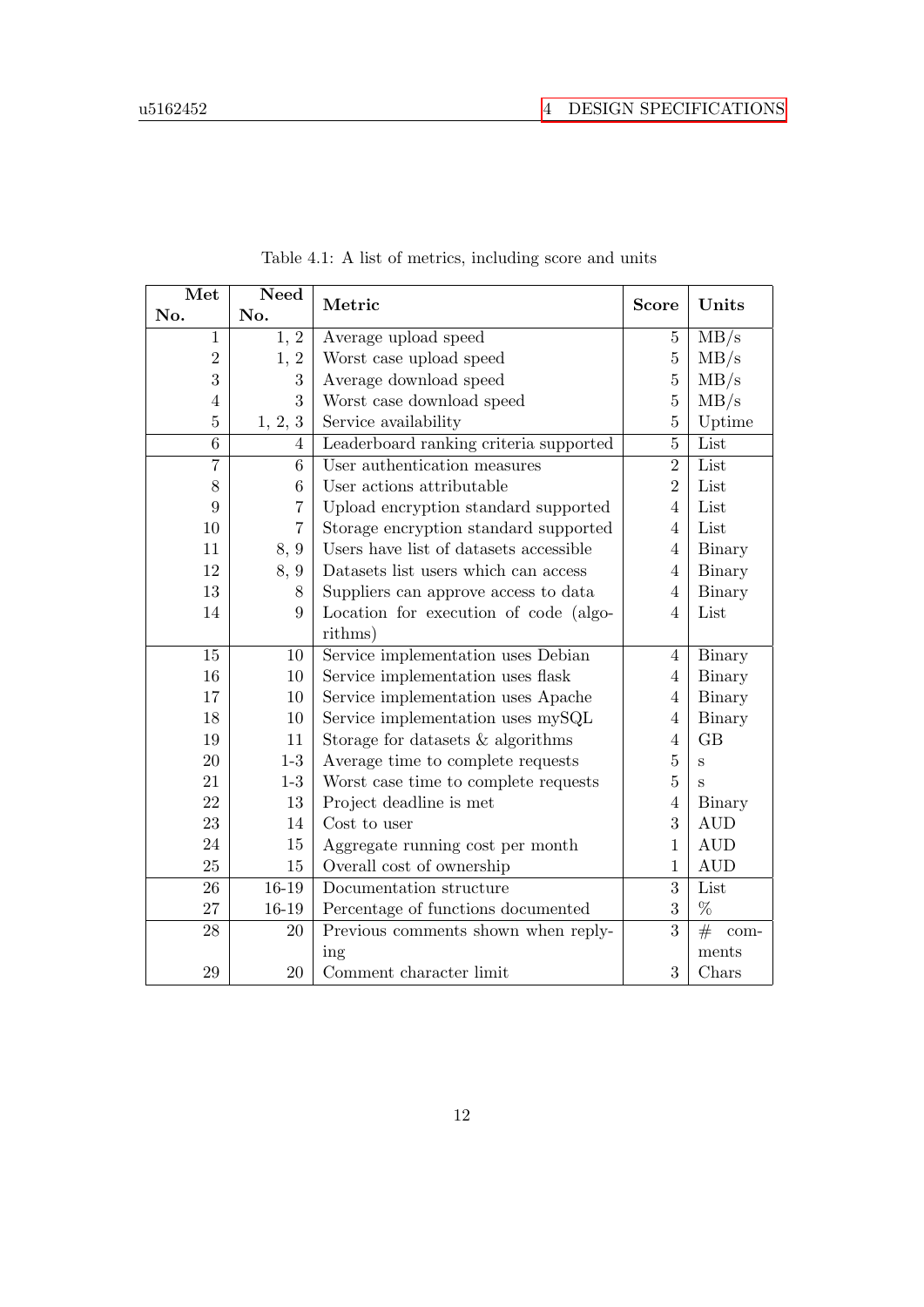## <span id="page-18-0"></span>5 Implementation Diagrams

This section outlines some of the possible implementations for the web service.

#### <span id="page-18-1"></span>5.1 Labelling Scheme

The implementation diagrams are labelled according to the following scheme:

Type[A-Z] . Case[xxxx] . Implementation[a-z]

where

• Type[A-Z]

Gives the type of diagram:

- A: Use Flow Diagram
- B: Composite Structure Diagram
- C: Finite State Machine Diagram (shown in section [8\)](#page-38-0)
- $Case[xxxx]$

Describes the cases of the diagram:

- supp: Use Flow for Supplier Uploads datasets and/or algorithms, controls uploaded data
- test: Use Flow for Tester Tests algorithms against datasets
- comm: Use Flow for Community Views leaderboard, views/downloads datasets and algorithms
- land: Use Flow to Landing Page
- lead: Use Flow from Leaderboard
- view: Use Flow from View Info state
- resu: Use Flow from Results state
- user: Adjust user account information
- Implementation[1-9]

Gives the implementation of the diagram. Different values refer to alternate implementations.

e.g. A.supp.1 indicates a Use Flow Diagram showing the 'Supplier' use case.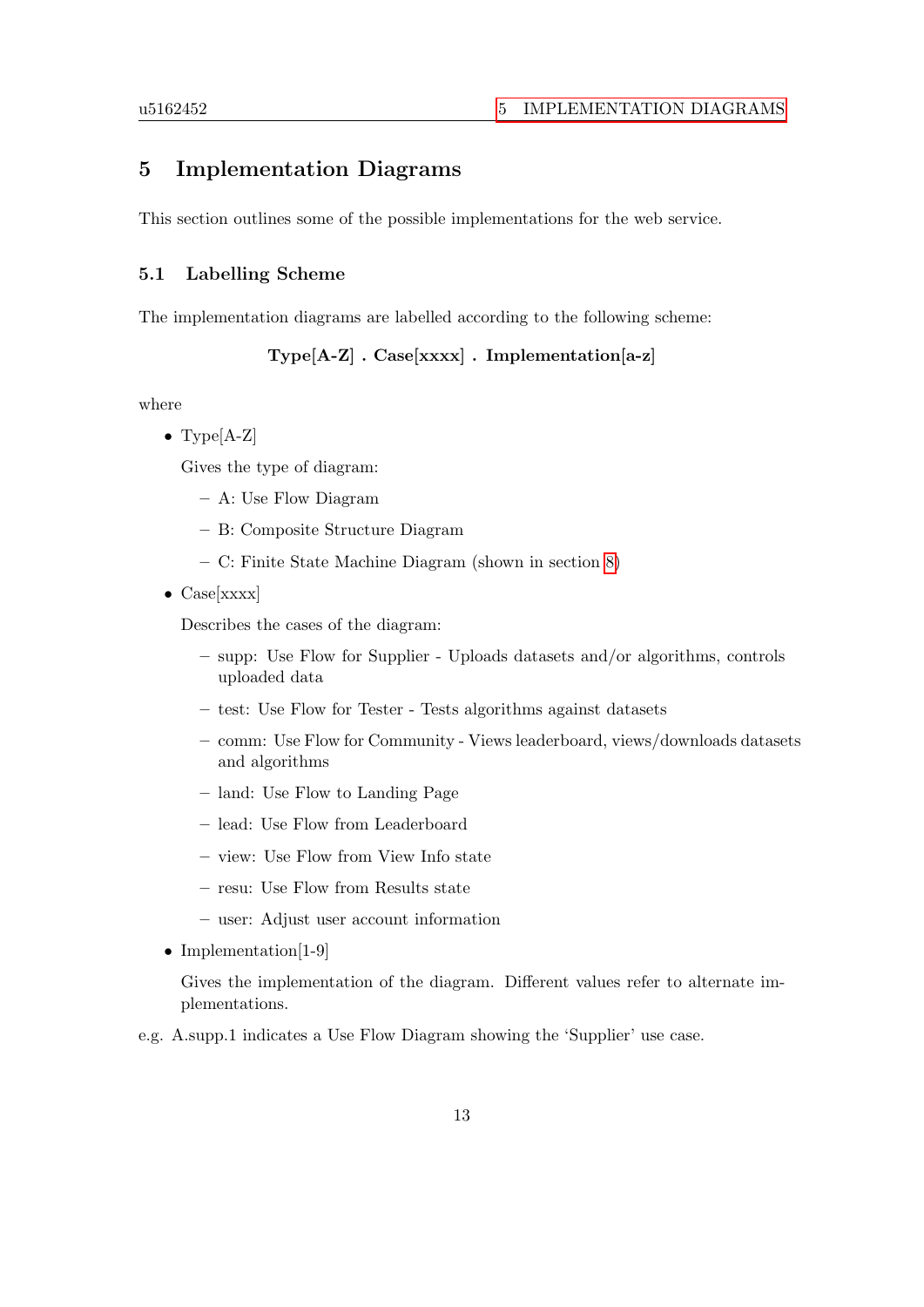#### <span id="page-19-0"></span>5.2 Use Flow Diagrams

In the Use Flow diagrams, a rectangular node indicates an action, which may contain many states. An elliptical node indicates a state.

The flow between the states and actions are represented by arrows, labelled with the action being undertaken.

<span id="page-19-2"></span>

#### <span id="page-19-1"></span>5.2.1 Use flow to Landing State

Figure A.land.1: Use Flow Diagram showing use flow to Landing Page

The diagram shown in fig. [A.land.1](#page-19-2) shows the high-level use flow from the start page of the web service to the landing page.

From the starting state, the user has two possible actions depending on whether or not the user has an account created.

If the user already has an account, then they take the 'sign in' action, from which they enter their credentials and the web service checks them in the 'User Authentication' block.

If the user does not already have an account, then they take the 'create account' action from which they enter the 'Create Account' block. Here the user can create an account by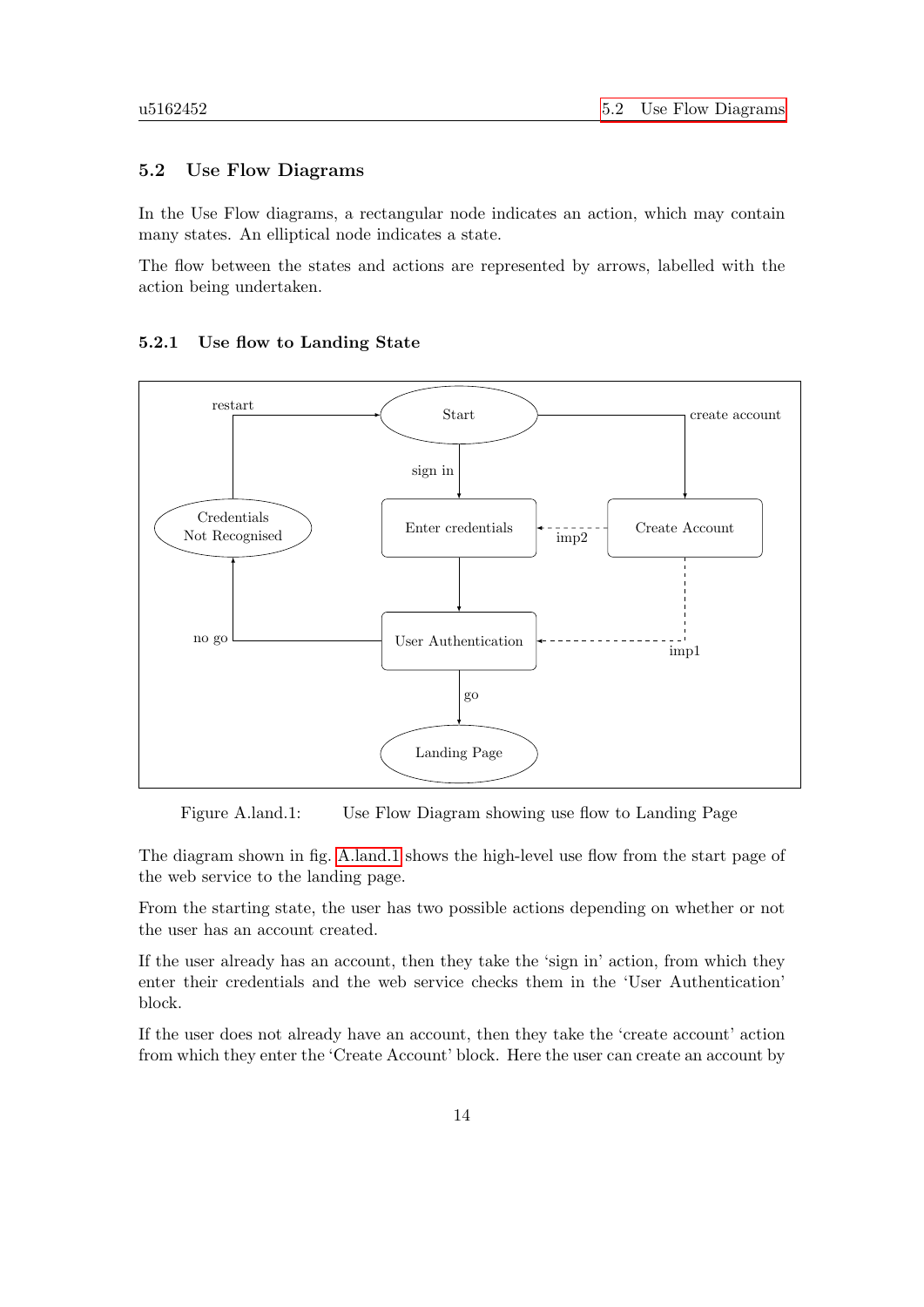supplying the relevant details and credentials. There are two possible implementations from this block: imp1 moves the user into the 'Enter Credentials' block, where the user must reenter the credentials used to create the account; imp2 moves the user directly to the 'User Authentication' block.

If the user credentials are authenticated, the user is moved to the 'Landing Page' state. If not, the user is moved to the 'Credentials Not Recognised' state, and hence back to the 'Start' state.

The state 'Landing Page' is the state from which many actions can be made to use the web service. These actions are shown in figs. [A.supp.1](#page-57-2) to [A.comm.1.](#page-62-1) Specifically, the actions available from the landing page include:

- User: Adjust user account information (see section [5.2.2\)](#page-20-0)
- Upload: Upload datasets and algorithms (see section [5.2.3\)](#page-21-0)
- Test: Execution of algorithms on datasets (see section [5.2.4\)](#page-21-1)
- View: Viewing the leaderboard of algorithms (see section [5.2.5\)](#page-23-0)
- Search: Search datasets and algorithms (see section [5.2.5\)](#page-23-0)

#### <span id="page-20-0"></span>5.2.2 Use flow for user accounts

<span id="page-20-1"></span>

Figure A.user.1: Use Flow Diagram showing use flow for user accounts

From the landing page, users can enter the 'User Account' state.

From this state, users can adjust information relating to their account. The exact content that is changeable is implementation dependent: identity (e.g. username), credentials (e.g. password), and contact details (e.g. email address).

After any user information is changed, the user is returned to the user account page.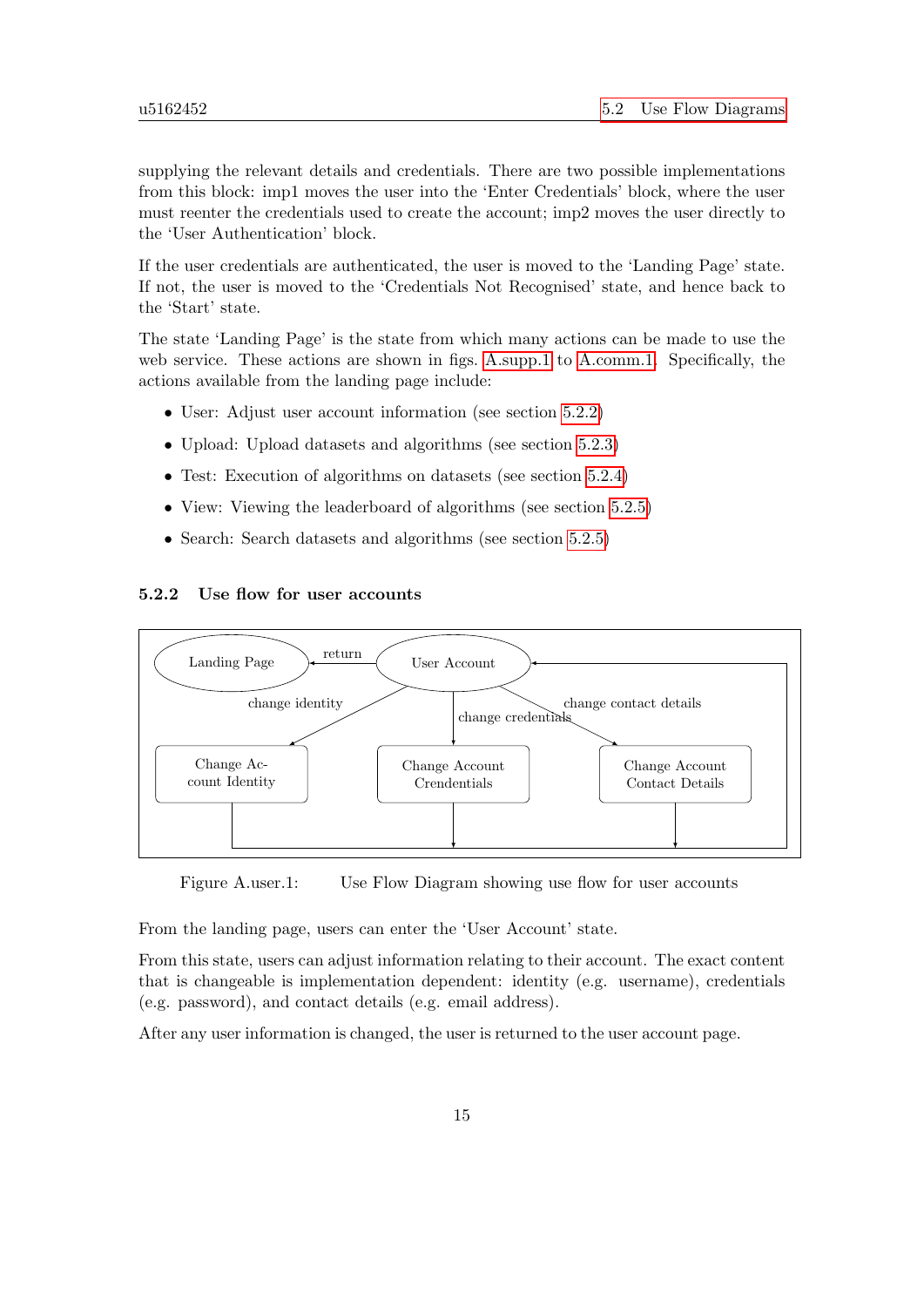#### <span id="page-21-0"></span>5.2.3 Use flow for Suppliers

The diagram for this use case is shown in fig. [A.supp.1](#page-57-2) in appendix [B.1,](#page-57-1) and shows the high-level use flow for suppliers using the web service.

From the 'Landing Page' state, suppliers can upload either datasets or algorithms. The processes for each are both contained within the 'Upload Dataset/Algorithm' block.

From these processes, the uploaded data is committed to the mySQL database, and the user is returned to the landing page.

Another process from the landing page gives the supplier control over their own uploaded data.

The 'Control' state allows suppliers to control their own data which they have uploaded.

Users can adjust permissions on their datasets and algorithms in the 'Adjust permissions on uploaded data' block. This allows suppliers to control who has access to view and download their data.

From the control state, users can also return directly to the landing page.

#### <span id="page-21-1"></span>5.2.4 Use flow for Testers

The diagram for this use case is shown in fig. [A.test.0](#page-58-1) in appendix [B.2,](#page-58-0) and shows the high-level use flow for testers using the web service.

From the 'Landing Page' state, an algorithm to test, and a dataset to test the algorithm on, are selected. The tester has the opportunity to select the criteria against which to compare the result to previous tests. If the tester does not select any criteria, the default is to test against all applicable criteria.

The algorithm is executed on the dataset in the 'Execution of Algorithm' block. Depending on the implementation, this might include downloads/uploads by the user. Three possible implementations for this process are outlined in figs. [A.test.1](#page-59-0) to [A.test.3.](#page-61-0)

After execution is completed, the results are compared to previous algorithms so that the tested algorithm can be ranked against them for the leaderboard. This occurs in the 'Comparison to Previous Tests' process. The comparison is made on the criteria selected in the 'Choose' block.

If at any of these stages and error occurs, the user is sent to the 'Testing Failed' state. From here, the user can see what the error that occurred was, and return to the landing page.

If no errors occur, the result of the test is inserted into the database, so that the algorithm can be ranked against all other tested algorithms. This occurs in the block 'Insert test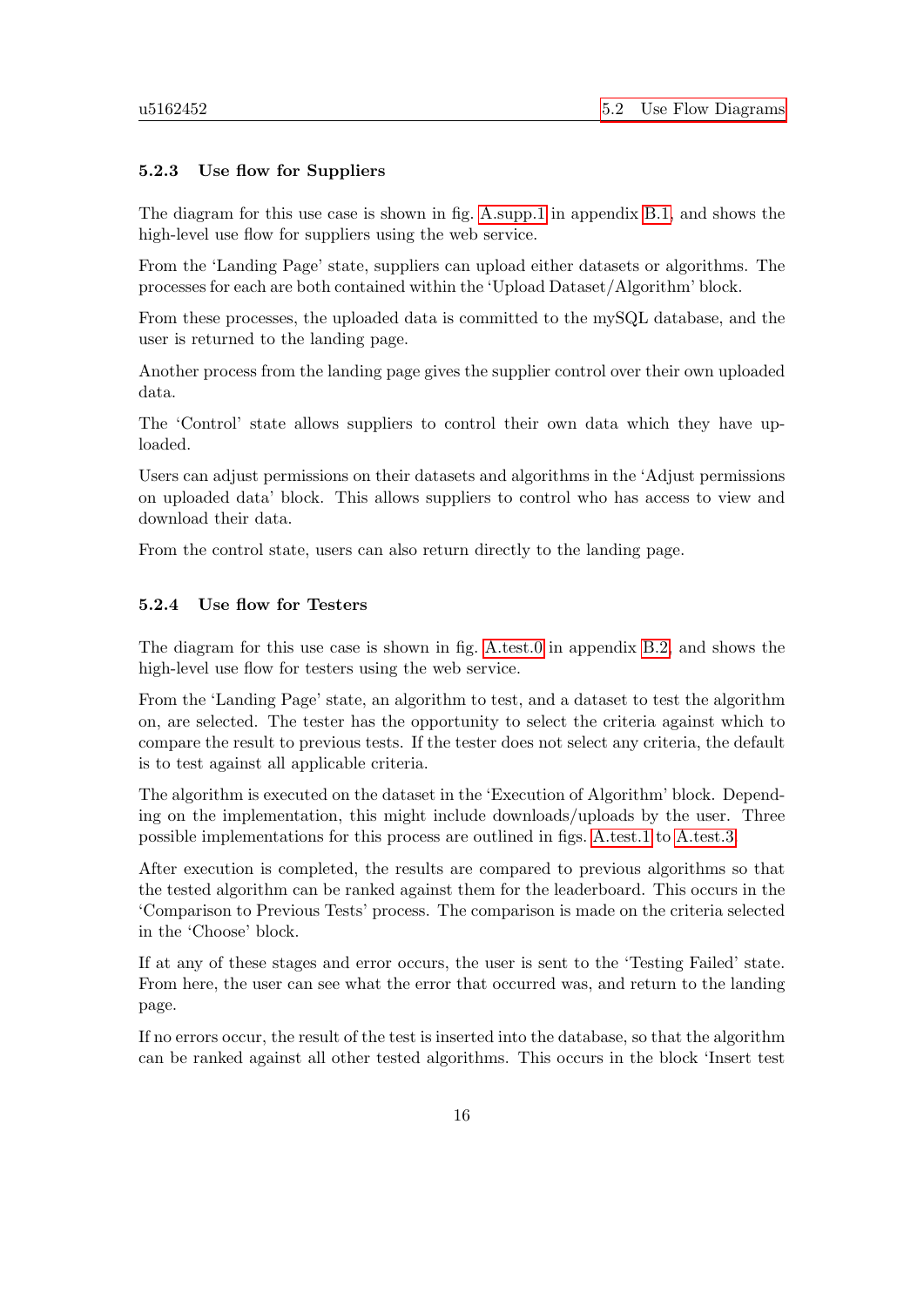result into Database'.

Finally, the algorithm is ranked by applying an ordering to the database. The algorithms are ranked against a default criteria. This process occurs in the 'Produce ranked results list' block.

The user is then sent to the 'Leaderboard' state, with the default settings for that state (see section [5.2.7\)](#page-24-0).

Local (Native) Execution The diagram for this use case is shown in fig. [A.test.1](#page-59-0) in appendix [B.2,](#page-58-0) and shows the high-level use flow for testers using the web service, where the execution of the algorithm occurs locally (server-side).

This case is the most efficient in terms of speed and allows for testers to execute algorithms without first downloading them, but is the most vulnerable to malicious code.

A possible solution to this security vulnerability is to force datasets and algorithms to comply to a specific format. However, this may not be feasible for the algorithms, as they are executable scripts.

Local (Sandboxed) Execution The diagram for this use case is shown in fig. [A.test.2](#page-60-0) in appendix [B.2,](#page-58-0) and shows the high-level use flow for testers, where the execution of the algorithm occurs locally (server-side), but sandboxed.

The 'Execution of Code' block has been expanded to include the additional steps of creating a box, importing the data, exporting the result back to the service, and deleting the box.

This case still allows testers to execute algorithms without first downloading them, while providing some protection from malicious code. However, a new sandbox must be generated for every algorithm that is executed, which may slow execution.

This is the most difficult implementation.

Client-Side Execution The diagram for this use case is shown in fig. [A.test.3](#page-61-0) in appendix [B.2,](#page-58-0) and shows the high-level use flow for testers, where the execution of the algorithm occurs on the client-side.

The 'Execution of Code' block has been expanded to include the additional steps of downloading the algorithm and dataset ('Download Algorithm and Dataset' block), and the uploading of the results back to the web service ('Upload of Results' block). The actual execution in this implementation occurs on the client computer, and the process occurs in the 'Client-Side Execution of Algorithm' block.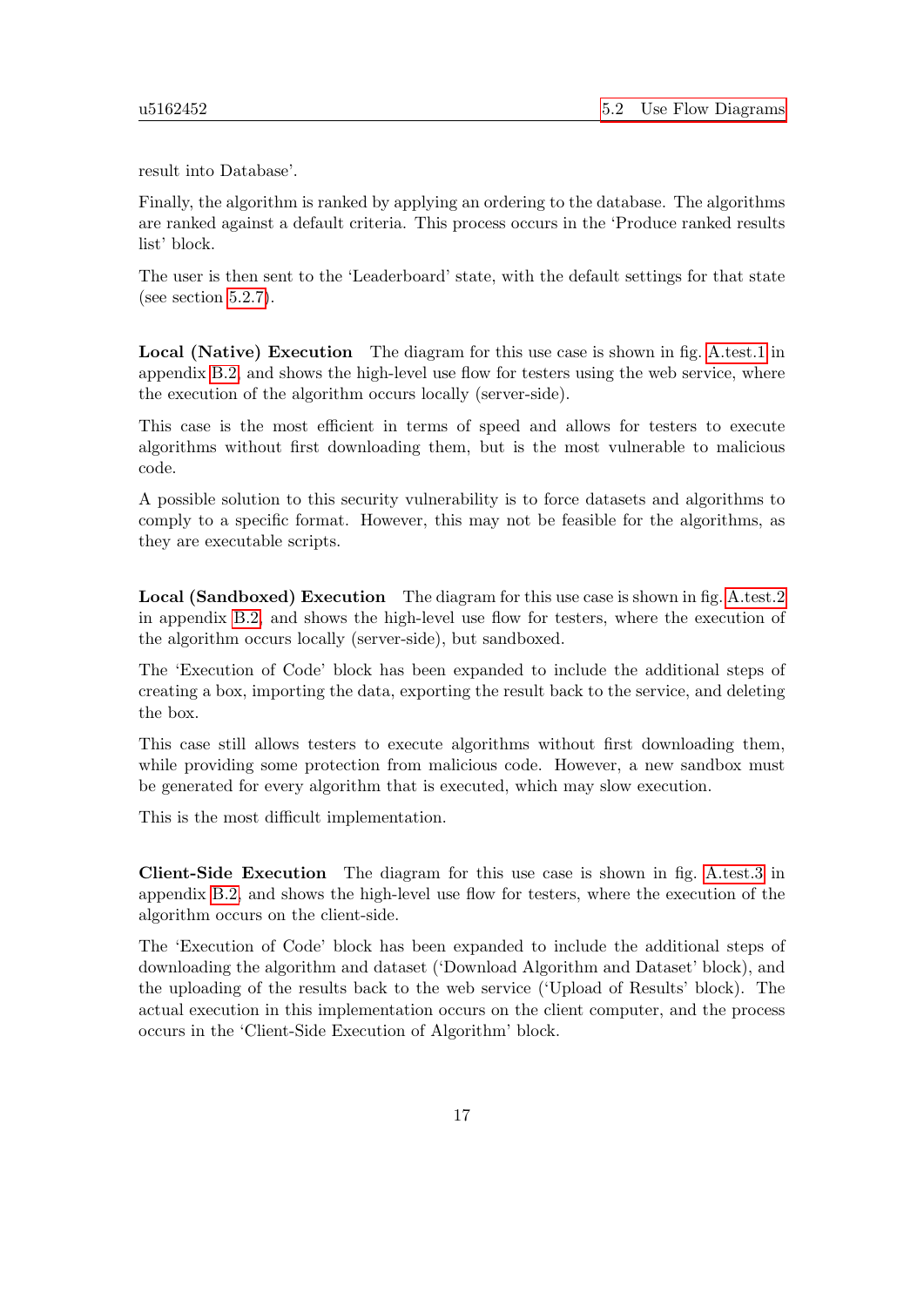This is the most secure case, as there is less opportunity for malicious code to affect the web service. However, this case requires that testers download the algorithm before they can execute it. The results must then be uploaded back to the web service.

The client computer must be able to run the tested algorithm. It may be that some client's computers can not execute the algorithm quickly, and this can slow down the process.

We must also account for the possibility of spoofing results. A check might be required to verify results, and this case is the least trustworthy for this reason.

Possible remedies for this include: peer review of results; requirement for multiple independent confirmations of results; or a reputation system to enable users to judge a tester's trustworthiness.

#### <span id="page-23-0"></span>5.2.5 Use flow for the Attitude Estimation Community

The diagram for this use case is shown in fig. [A.comm.1](#page-62-1) in appendix [B.3,](#page-62-0) and shows the high-level use flow for the attitude estimation community using the web service.

From the 'Landing Page' state, the user can view the 'Leaderboard' state, which shows the ordered algorithms sorted by a default criteria. The leaderboard state is shown in more detail in section [5.2.7.](#page-24-0)

An alternate action from the 'Landing Page' state allows the user to search the database for specific datasets or algorithms. First, the user selects the criteria by which they plan to find algorithms or datasets. This takes place in the 'Select Search Criteria' block. Next, the database is searched using the criteria chosen. This occurs in the 'Search Database' process. Finally, the user is shown a list of results, in the 'Display Result List' state. For more details about this state, see section [5.2.6.](#page-23-1)

#### <span id="page-23-1"></span>5.2.6 Use Flow from Results State

The diagram for this use case is shown in fig. [A.resu.1](#page-63-2) in appendix [B.4,](#page-63-0) and shows the use flow from the 'Results' state. This state displays a list of datasets and algorithms returned from searching the database (this is shown in section [5.2.5\)](#page-23-0). Note that this list may be empty.

From this state, the user has the option to return to the landing page.

The user also has the option to select a result shown in the list. This action will place them in the 'View Info' state corresponding to the result selected. The possible use flows from this state are shown in section [5.2.8.](#page-24-1)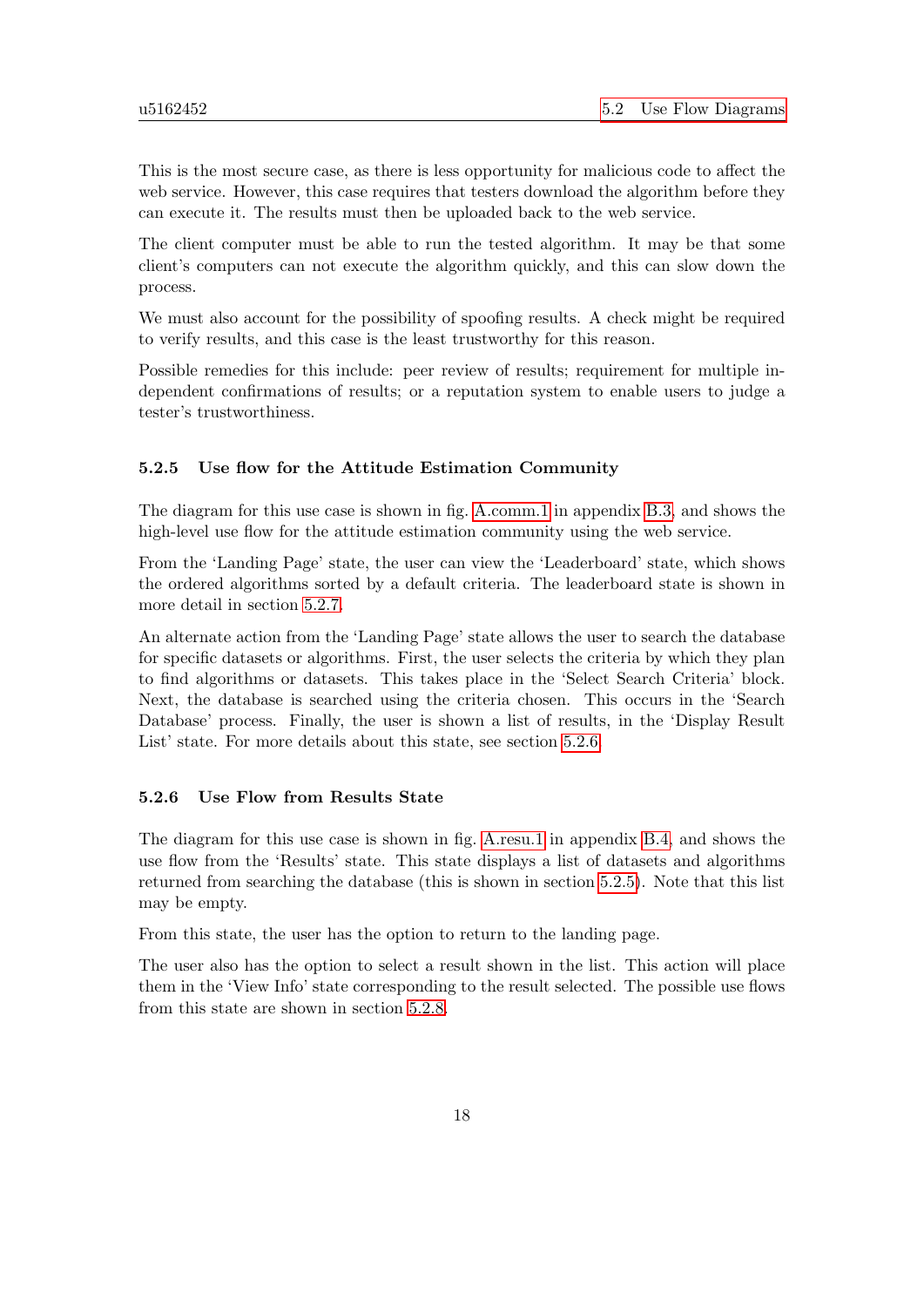#### <span id="page-24-0"></span>5.2.7 Use Flow from Leaderboard State

The diagram for this use case is shown in fig. [A.lead.1](#page-63-3) in appendix [B.5,](#page-63-1) and shows the high-level use flow from the leaderboard state of the web service.

The actions available from this state include:

- Return: Return to the landing page
- View: View dataset/algorithm info. This state is shown in more detail in section [5.2.8.](#page-24-1)
- Change: Change criterion by which leaderboard is ranked. Users can select from different criteria, which will recreate the 'Leaderboard' state with the algorithms sorted by the new criterion.

#### <span id="page-24-1"></span>5.2.8 Use Flow from View State

The diagrams in this section show the high-level use flow from the view state of the web service. There are two possible implementations shown in this section: fig. A.view.1 and fig. A.view.2, shown in appendix [B.6.](#page-64-0)

An alternate implementation shown would be to have two View Info states; one for entry from the Leaderboard state, and one for entry from the Results List state. These two states would be identical to either implementation shown in fig. A.view.1 or fig. A.view.2, but instead of returning to the 'Landing Page' state, they would instead return to either the 'Leaderboard' or 'Results List' state, depending on the 'View Info' state. A use flow diagram for this implementation is shown in fig. [A.alt.2](#page-65-0)

The diagram for this use case is shown in fig. [A.view.1](#page-64-1) in appendix [B.6,](#page-64-0) and shows a simple use flow from the 'View Info' state.

The 'View Info' state displays information about the dataset or algorithm, including supplier, and date uploaded.

The actions available from this state include:

- Return: Return to the landing page
- Display: Display the dataset or algorithm. This places the user in a state in which the data or code is displayed. From this state, users can return to the 'View Info' state.
- Download: Download the dataset/algorithm. This process starts a file transfer from the web service to the user's computer, then returns to the 'View Info' state.

This implementation is only useful if we include a permissions check in the implementation set out in fig. [A.comm.1.](#page-62-1)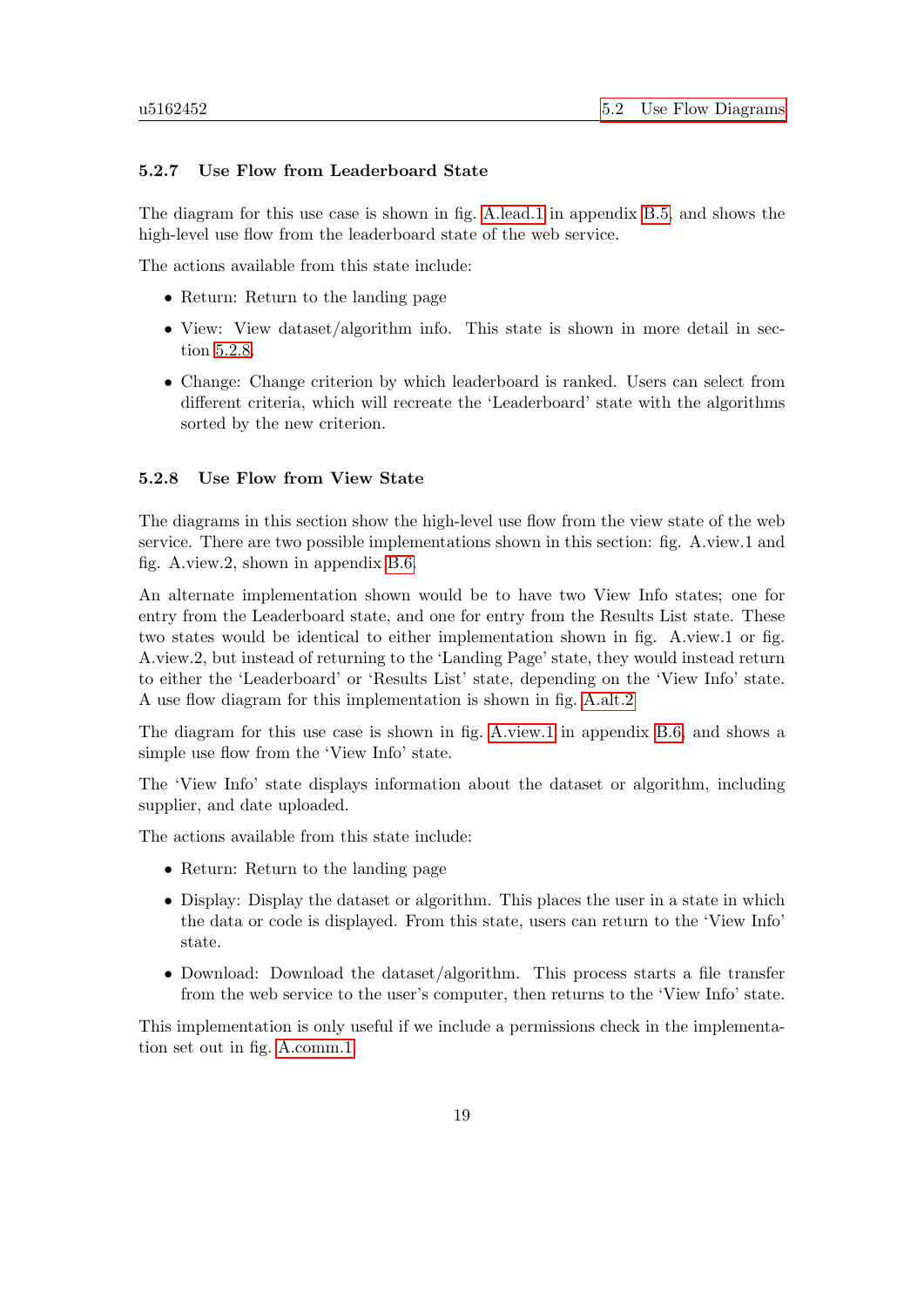The diagram for this use case is shown in fig. [A.view.2](#page-64-2) in appendix [B.6,](#page-64-0) and shows a possible implementation of the use flow from the View Info state.

In this implementation, the View Info state displays information about the dataset or algorithm, including uploader, and date uploaded. Not shown in this state is the actual dataset or algorithm itself.

From the View Info state, users can return to the landing page, or attempt to display the dataset or algorithm. Before the data is displayed, the web service will check whether the user has permission to view the dataset, which occurs in the Check User Permissions block.

If the user does not have sufficient permissions to view the data, then they are redirected to the Not Permitted state, which informs the user about their lack of permissions and allows the user to return to the View Info state.

If the user does have sufficient permissions to view the data, then they are directed to the Display state. In this state, the dataset or algorithm is displayed. From here, the user has the option to download the data (in the Download block), or to return to the View Info state.

This implementation allows for a simpler implementation of fig. [A.comm.1,](#page-62-1) with no need to include a permissions check.

#### <span id="page-25-0"></span>5.2.9 Alternate Use Flow for multiple View Info states

The use flow shown in fig. [A.alt.2](#page-65-0) in appendix [B.6](#page-64-0) displays an alternate use flow covering the use flow for the attitude estimation community (fig. [A.comm.1\)](#page-62-1), the use flow from the 'Leaderboard' state (fig. [A.lead.1\)](#page-63-3), and the use flow from the 'Results List' state (fig. [A.resu.1\)](#page-63-2).

This alternative has two 'View Info' states; 'View Info (L)' for the 'Leaderboard' state, and 'View Info (R)' for the 'Results List' state. These two states are identical to each other apart from the state entered when taking the 'return' action.

Not included in the diagram is the use flow from the two 'View Info' states. The possible implementations are displayed in figs. [A.view.1](#page-64-1) and [A.view.2,](#page-64-2) with one difference: instead of entering the 'Landing Page' as specified, 'View Info (L)' returns to the leaderboard, and 'View Info (R)' returns to the results list.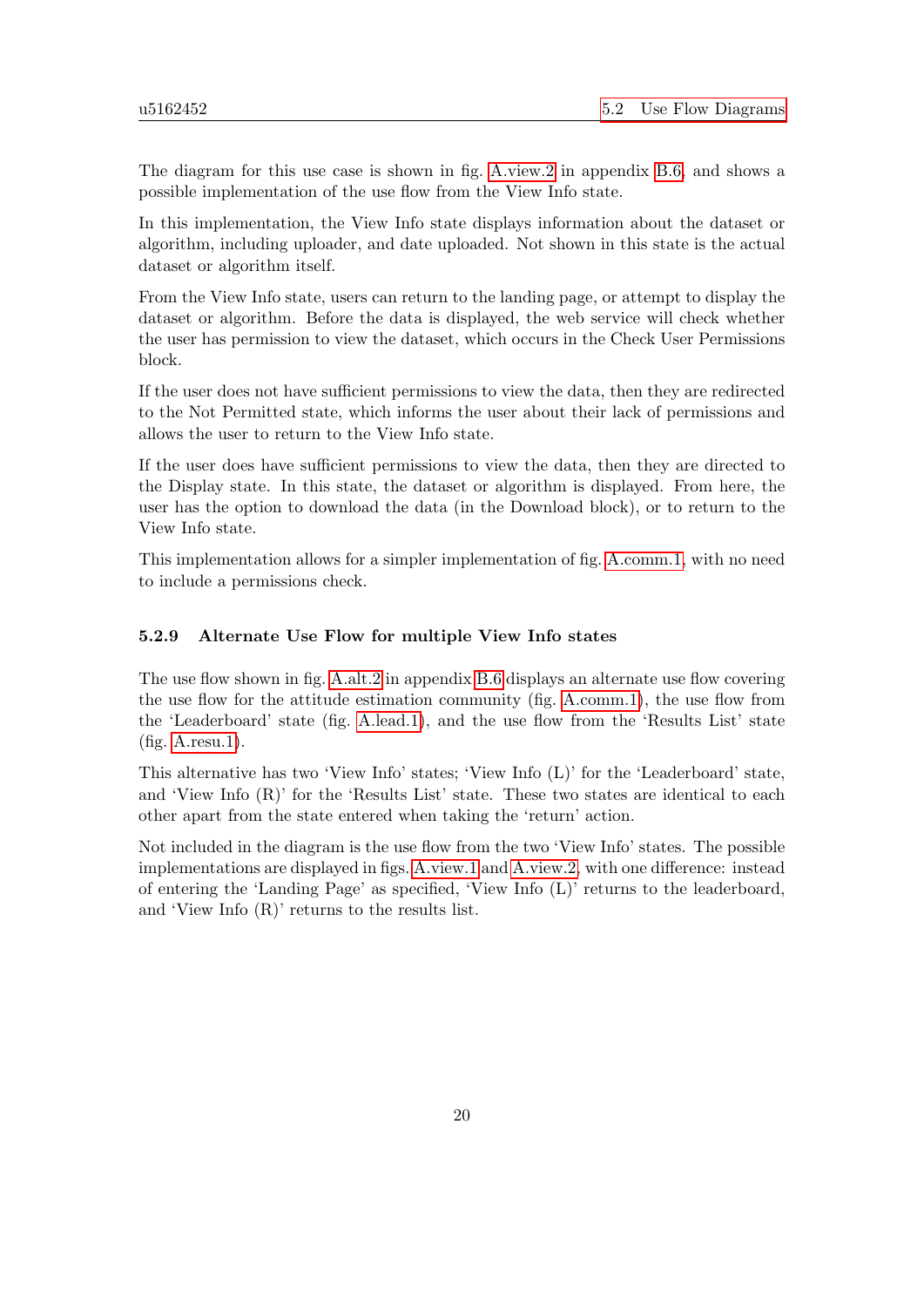#### <span id="page-26-0"></span>5.3 Composite Structure Diagrams

Nodes indicate components of the design. The area contained within the dashed boundary is the system. A solid arrow indicates flow of data. A dashed arrow indicates flow of control. For the data flow, the data contained inside square brackets is the data that is passed, and the arrows show the path that the data takes.

Implementation 1 is shown here. For implementation 2, see appendix [B.7.](#page-66-0)

The data flow for implementation 1 is outlined below:

• User Sign-in

User[id, credentials]  $\rightarrow$  Webservice  $\rightarrow$  User Authentication  $\rightarrow$  Database

Database[y/n credentials met]  $\rightarrow$  User Authentication  $\rightarrow$  Webservice  $\rightarrow$  User

• Uploading Datasets and Algorithms

User $[data] \rightarrow$  Webservice  $\rightarrow$  Database

 $\text{Database}[\text{confirmation}] \rightarrow \text{We}$ bservice  $\rightarrow \text{User}$ 

• Testing Datasets and Algorithms

A.test.1, A.test.2: User[request]  $\rightarrow$  Webservice  $\rightarrow$ Database Database[dataset, algorithm, previous results]  $\rightarrow$  Webservice Webservice[result, comparison to previous]  $\rightarrow$  Database Database[ranked list]  $\rightarrow$  Leaderboard  $\rightarrow$  Webservice  $\rightarrow$  User A.test.3: User[request]  $\rightarrow$  Webservice  $\rightarrow$ Database Database[dataset, algorithm, previous results]  $\rightarrow$  Webservice Webservice[dataset, algorithm]  $\rightarrow$  User  $User[result] \rightarrow Webservice$ Webservice[result, comparison to previous]  $\rightarrow$  Database Database[ranked list]  $\rightarrow$  Leaderboard  $\rightarrow$  User • View Leaderboard

User $[request] \rightarrow Webservice \rightarrow Database$ 

Database[ranked list]  $\rightarrow$  Leaderboard  $\rightarrow$  Webservice  $\rightarrow$  User

• View Dataset or Algorithm

User $[request] \rightarrow Webservice \rightarrow Database$ 

Database[dataset, algorithm]  $\rightarrow$  Webservice  $\rightarrow$  User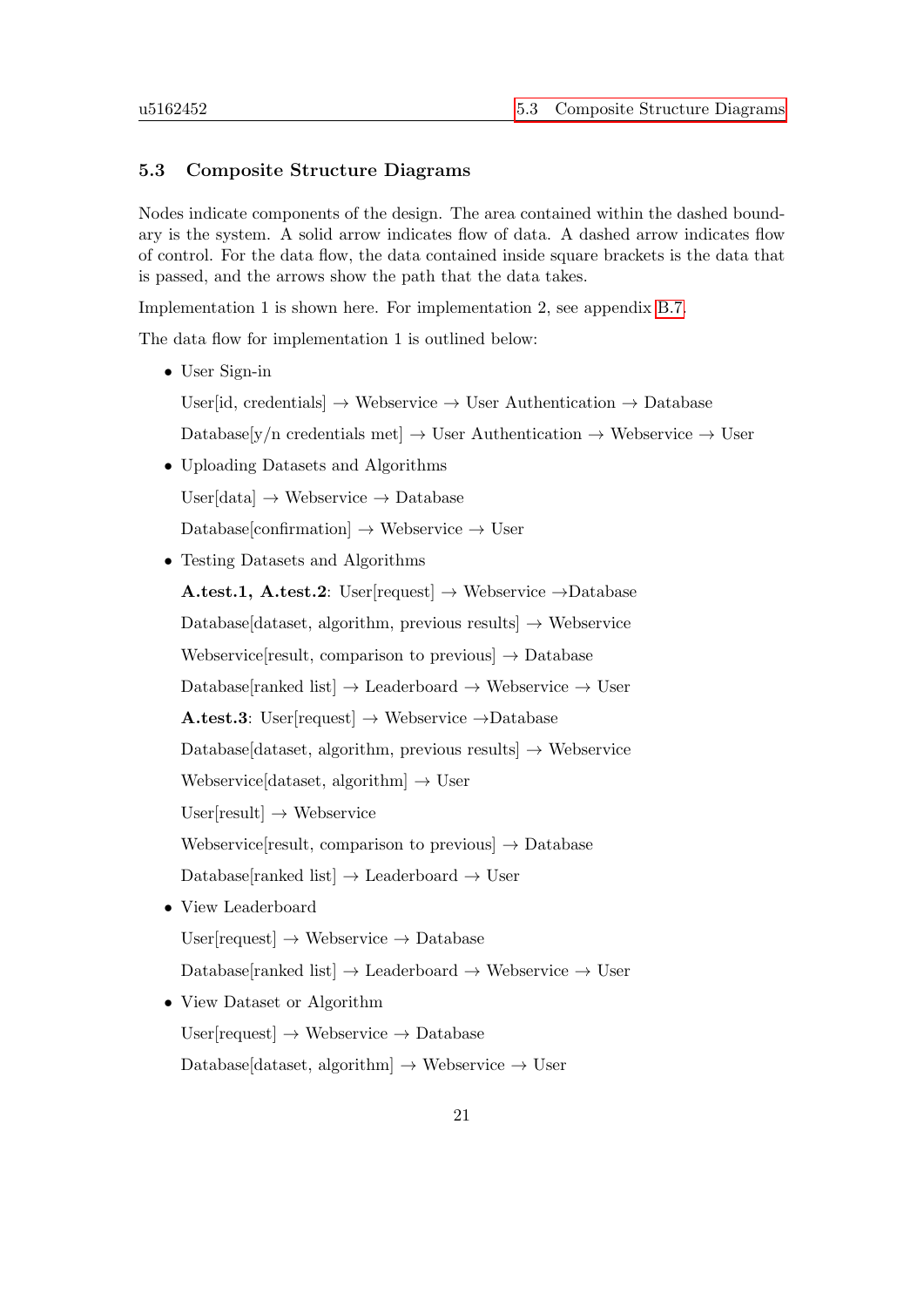<span id="page-27-0"></span>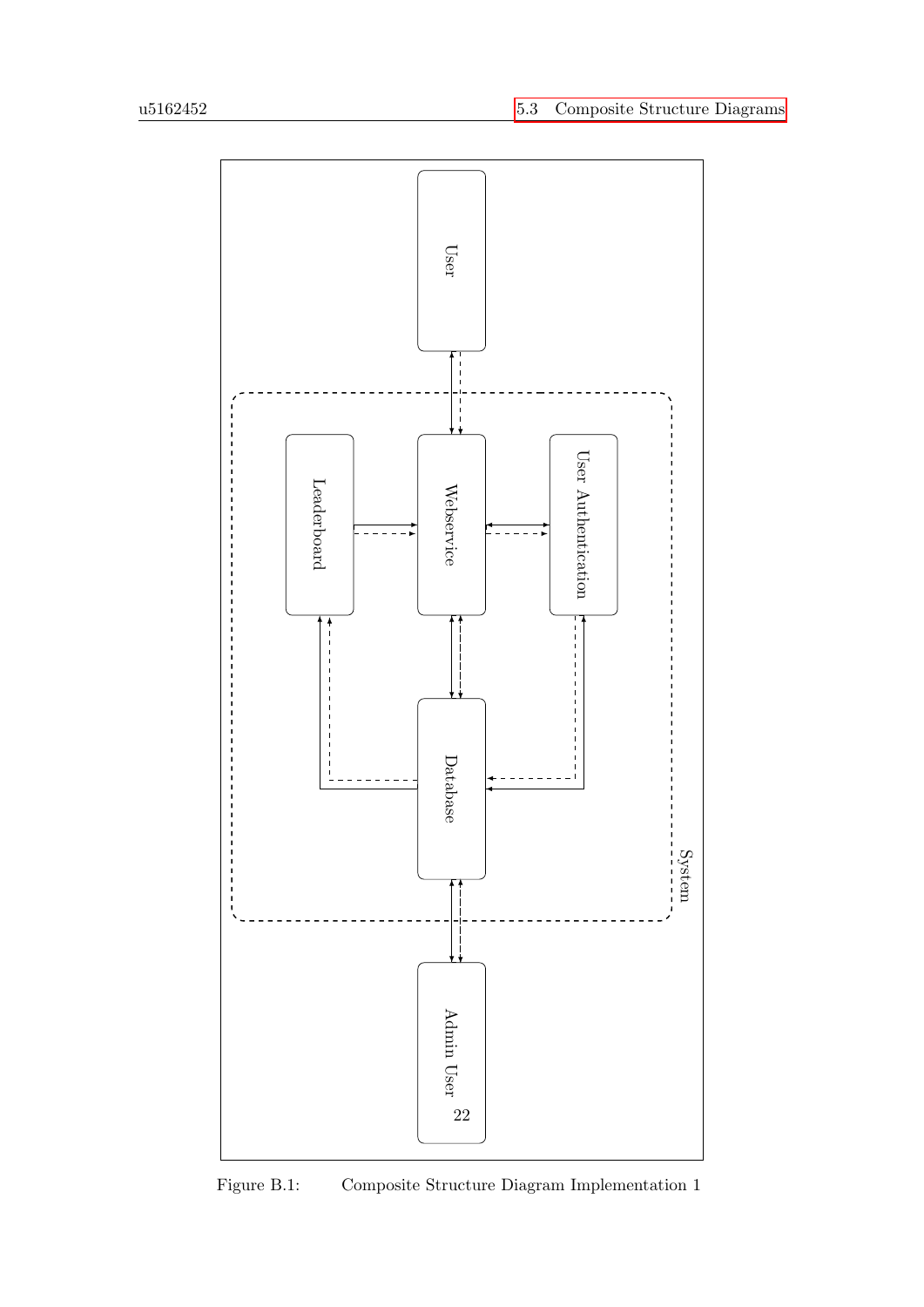## <span id="page-28-0"></span>6 Implementation Selection

#### <span id="page-28-1"></span>6.1 Implementation Decisions for Use Flow

In this section the possible implementations for different use flows are ranked against each other.

#### <span id="page-28-2"></span>6.1.1 Use Flow to Landing Page

See fig. [A.land.1](#page-19-2) in section [5.2.1](#page-19-1) for the use flow diagram showing the different implementations.

The difference in implementations for the use flow to the landing page occurs after the 'Create Account' action.

Implementation 1 has the user move directly from the 'Create Account' action to the 'User Authentication' action, while implementation 2 has the user move to 'Enter Credentials' first.

The fundamental difference between these two implementations one of different philosophies in user handling.

Implementation 1 is more convenient for the user, since it requires less input, and has one action less than implementation 2. However, it may pose a security risk, since it creates a code path from the start directly into the web service. This could potentially be exploited to allow access without entering credentials. This should also be the behaviour for the implementation passing straight through to the web service after signing up, but poor coding may allow such access.

Implementation 2 is less convenient for the user, but is more secure, as it prevents users from accessing the web service without entering credentials. Additionally, the inconvenience to the user only applies once, when the user first creates the account.

For these reasons, the chosen implementation is implementation 2.

#### <span id="page-28-3"></span>6.1.2 Use Flow for Testers

See figs. [A.test.1](#page-59-0) to [A.test.3](#page-61-0) in appendix [B.2](#page-58-0) for the use flow diagrams showing the different implementations.

The implementations for the use flow for testers differ in the 'Execution of Algorithm' block. The difference is the location in which the chosen algorithm is executed on the chosen dataset.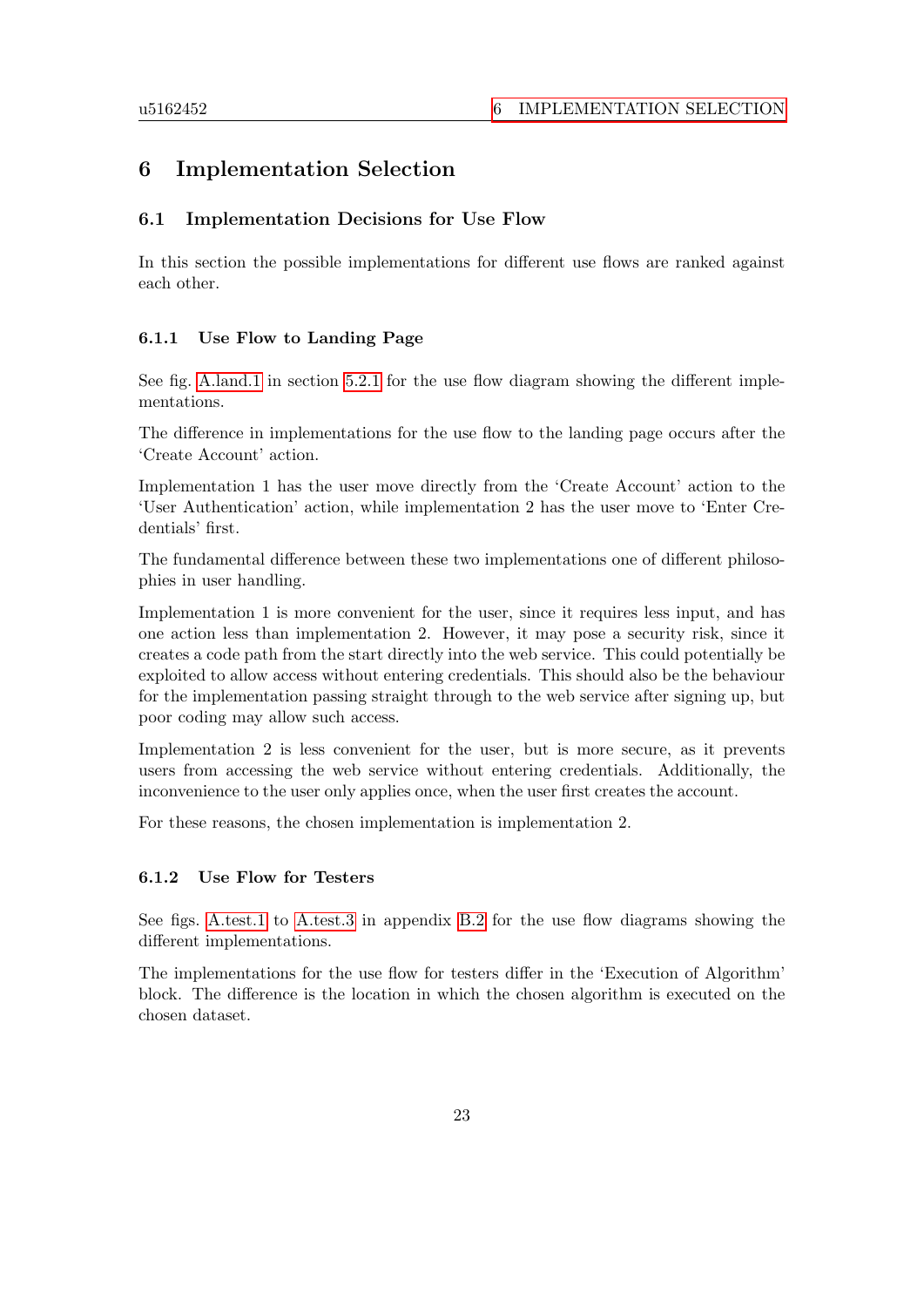The first implementation has the execution occur natively on the server. This case is the most efficient in terms of speed, and allows for testers to execute algorithms without first downloading them.

This implementation is also the most vulnerable to malicious code, as a poor management may allow algorithms to affect the web service. However, proper coding should minimise the chances of this occurring.

The second implementation has the execution occur in a sandbox on the server. This implementation still allows for testers to execute algorithms without first downloading them. The fact that the execution occurs in a sandbox should prevent malicious code from affecting the web service.

This implementation includes the additional steps of generating a new sandbox, moving the algorithm and dataset into the box, moving the result out of the sandbox, and deleting the sandbox. Because of this, the time taken for execution will be longer than implementation 1. This is also the most difficult implementation to code.

The third implementation has the execution occur on the client computer. This is the most secure case, as there is less opportunity for malicious code to affect the web service.

However, this implementation requires the user to download the algorithm and dataset, and upload the result back to the web service. This could negatively affect the total time for the execution process. We would also need to take into consideration the possibility of users uploading spoofed results. This possibility can be minimised by having peers review the results, having a requirement for multiple independent confirmations of results, or having a reputation system for users.

The implementation decision here was made by evaluating the possible implementations against the design metrics, which are shown in section 3. The full ranking can be seen in appendix [C.](#page-69-0)

From our evaluation, we found that implementations 1 and 2 had the same total score. Since implementation 1 had the lowest single score, we chose implementation 2.

#### <span id="page-29-0"></span>6.1.3 Use Flow from View Info State

See figs. [A.view.1](#page-64-1) and [A.view.2](#page-64-2) in appendix [B.6](#page-64-0) for the use flow diagrams showing the different implementations.

The first implementation has three options available from the 'View Dataset/Algorithm Info' state: return to the landing page, display the dataset/algorithm, or download the dataset/algorithm. Each of these actions will move the user directly to the relevant block.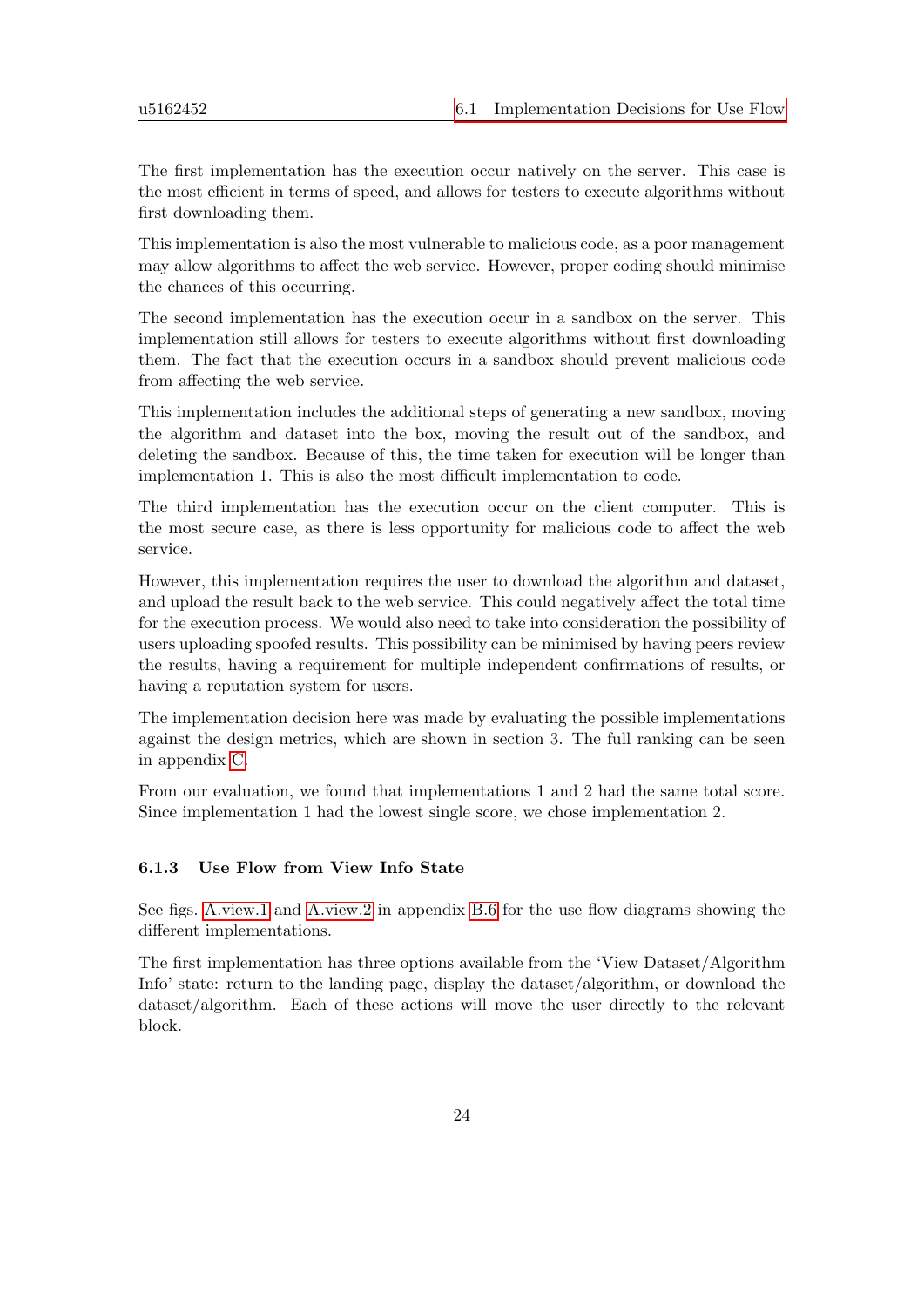Choosing this implementation means that the implementation for the use flow for the attitude estimation community requires a permissions check action.

This implementation is the easier to code.

The second implementation has only two: return to the landing page, or display the dataset/algorithm. If the user elects to display, then the web service checks the user permissions set to the data and compares it the the user id. If the user is not permitted to view the dataset/algorithm, then they are directed to a 'Not Permitted' state, and subsequently returned to the 'View Info' state. If the user does have permission to view the data, then the dataset/algorithm is displayed. The user also has the opportunity to download the dataset/algorithm.

Choosing this implementation allows for a simpler implementation of the use flow for the attitude estimation community, since we include the permissions check action here instead.

Of the two possibilities, this is the more difficult to code.

The fundamental difference between these two implementations is one of where a feature is implemented, as well as a philosophy regarding transparency vs. secrecy.

For a first implementation, the accounts permissions are a low priority. As a result, choosing the second implementation offers no major benefits over the first.

For this reason, the first implementation was selected for the web service.

#### <span id="page-30-0"></span>6.1.4 Use Flow for Attitude Estimation Community, Leaderboard, and Results List States

See figs. [A.comm.1](#page-62-1) to [A.lead.1](#page-63-3) and [A.alt.2](#page-65-0) in appendices [B.3](#page-62-0) to [B.6](#page-64-0) for the use flow diagrams showing the different implementations.

The fundamental difference between these two possible implementations is the inclusion of multiple 'View Info' states. These states are identical apart from the state the user is sent to if the take the 'return' action. In the first implementation, the user is always sent back to the landing page. In the second implementation, the user is sent back to the state from which they entered the 'View Info' state.

The first implementation is slightly simpler to code, since it requires only one 'View Info' state which will have multiple states leading to it. However, it may inconvenience users by requiring them to search the database, or sort the leaderboard, every time they wish to view a different dataset or algorithm.

The second implementation is slightly more complex to code, since we require a distinct 'View Info' state for each state that leads to it. Since these states are all functionally identical apart from the state the user is sent to when they return, much of the code can be repeated for each state.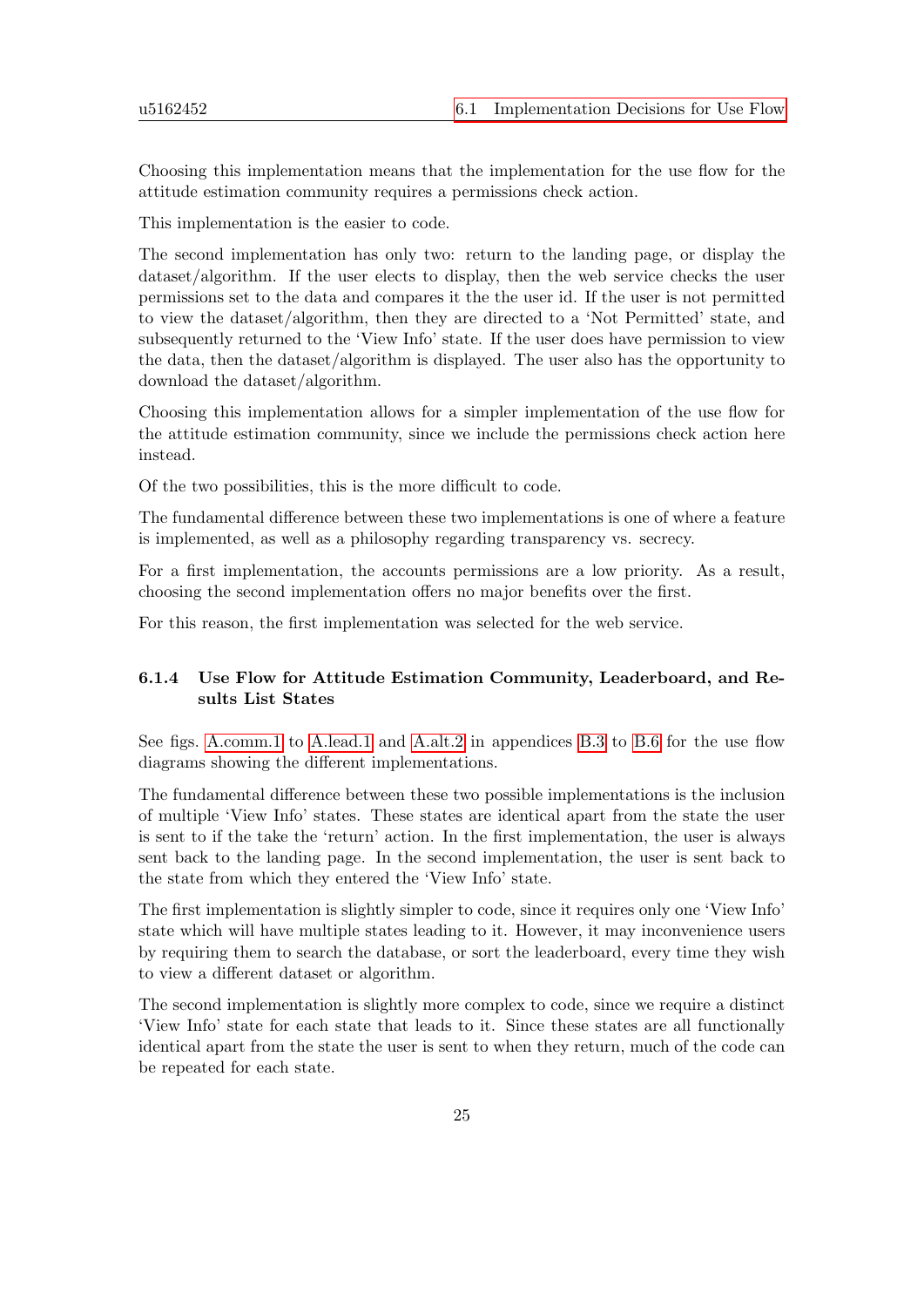This implementation will also be more convenient for users who wish to view multiple datasets or algorithms, as they do not have to redo their actions to arrive at the state every time they wish to view a new one. For users who wish only to view one dataset, this implementation will require only one additional state to return to the landing page, a minor inconvenience.

Since the potential increase in convenience is much greater than the potential decrease in convenience, and because the additional coding is not significant, we selected the second implementation for the web service.

#### <span id="page-31-0"></span>6.2 Implementation Decisions for Structure

In this section the possible implementations for composite structure are ranked against each other. The two possible implementations are shown in figs. [B.1](#page-27-0) and [B.2](#page-67-0) in section [5.3.](#page-26-0)

There were two possible implementations for the web service structure. The main difference between them is the inclusion of a 'Filter' state between the components and the database. This state prevents all access to the database unless the appropriate user authentication measures are met.

The additional steps of passing through the 'Filter' state may add some extra time to the use of the web service. However, it will make the web service more secure in that data stored in the database can not be accessed without permission. This should also be the behaviour for the structure without the filter, but poor coding may allow such access.

However, the inclusion of the filter means that every action that accesses the database includes multiple additional steps. This could affect the time taken for requests to be returned, as well as being more difficult to code.

Since the project was behind schedule, it was decided that the first implementation would be used. Since a working service is a requirement of the project, a simpler implementation will reduce the time taken to code. Proper coding should overcome the shortcomings of the implementation, namely, the risk of unauthorised access to the database.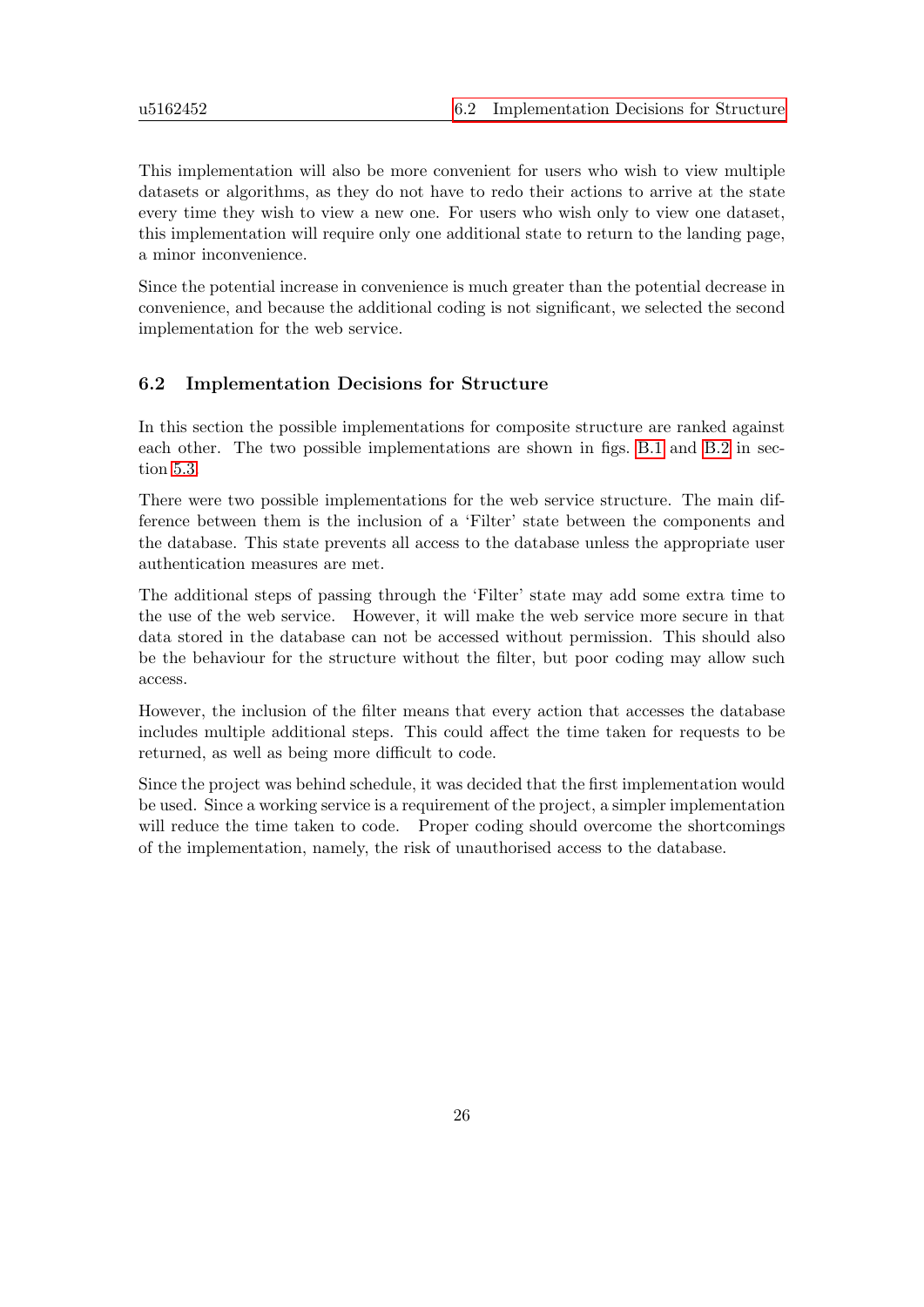### <span id="page-32-0"></span>6.3 Other Implementation Decisions

In this section implementation decisions that do not relate to the use flow or the structure of the web service are made.

#### <span id="page-32-1"></span>6.3.1 User Authentication

The four main attributes of user authentication, and the possible implementations, are listed below:

(a) Identity

Options here include a unique ID number, a username, and external IDs. External IDs are identifications from other services, such as Facebook or Google accounts.

Possible implementations are:

- To assign an ID number based on join order
- The allow the user to choose their own username
- To let the server use an ID number, but to display usernames for user convenience
- To let the user sign in using an external ID.

The selection was made that users can choose their own (unique) username, as well as being assigned a user ID number for internal use. This allows for easily remembered identification for users, as well as simple handling from the server.

This could cause a security problem, where users might guess id numbers, which may allow for unauthorised access if coded poorly.

(b) Tracking Users

Options here include using cookies, using a stateless protocol, or not tracking but requiring additional verification steps.

Possible implementations are:

- User agent downloads cookie to local machine, with user data stored on it.
- Using a stateless protocol for the service.
- Not tracking users, but requiring sign in for every upload.

The most simple to code implementation that gives us the functionality we require is that of using cookies with user information, stored on the user's computer. For this reason, this was our chosen implementation.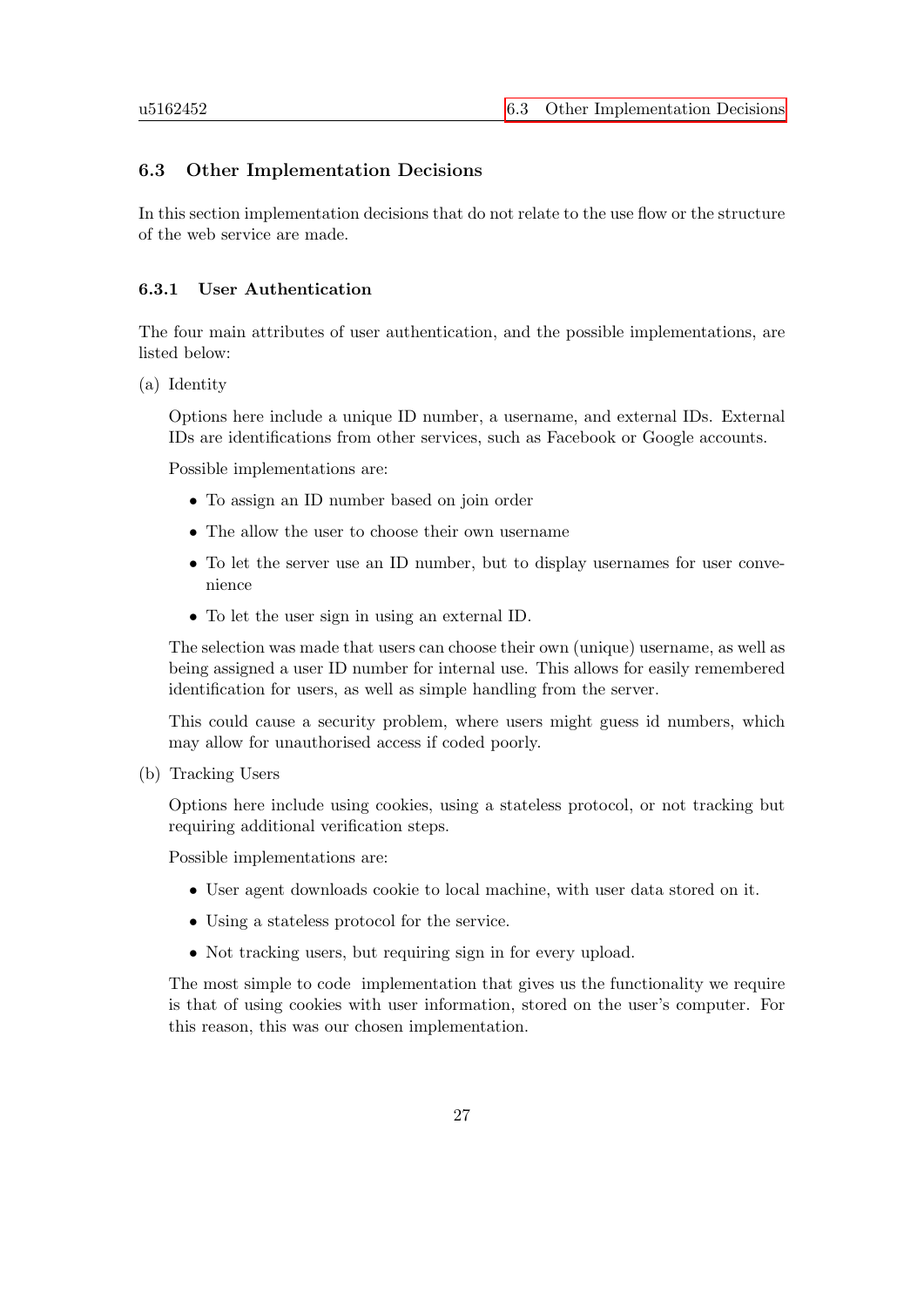(c) Permissions

Options here include using a permissions table stored in the database, using UNIX system file permissions, and using consolekit.

Possible implementations are:

- A column in users database table with permitted datasets and algorithms.
- A column in the dataset and algorithm database tables with permitted users.
- Using groups for access, as in UNIX systems.

UNIX-based file systems have different classes of access: the 'owner' class, the 'group' class, and the 'others' class.

We could combine the philosophy here with either of the previous two possible implementations, for example 'owner' could modify, 'group' could view or download, and 'others' could not view the data.

The second implementation here makes more sense, because suppliers will be adjusting data permissions on their own data, so it is more straightforward to adjust directly in the dataset or algorithm database.

Having separate fields for different possible actions is also desirable, so that users can be granted different levels of access to data.

It is also desirable to be able to group users, so that all users in a large group can easily be given permissions without being required to add each user individually.

(d) Credentials

Options here include a password, certificates, physical credentials, or no credentials.

Possible implementations are:

- A user-selected password (possibly with requirements such as minimum length, included characters, etc.)
- A piece of hardware that works with the software to provide credentials.
- Other physical credentials, such as fingerprint or iris scanning.
- No credentials at all.

It was decided that a password would be the simplest to implement, and that using a password would provide sufficient security against unauthorised access, provided it was chosen well.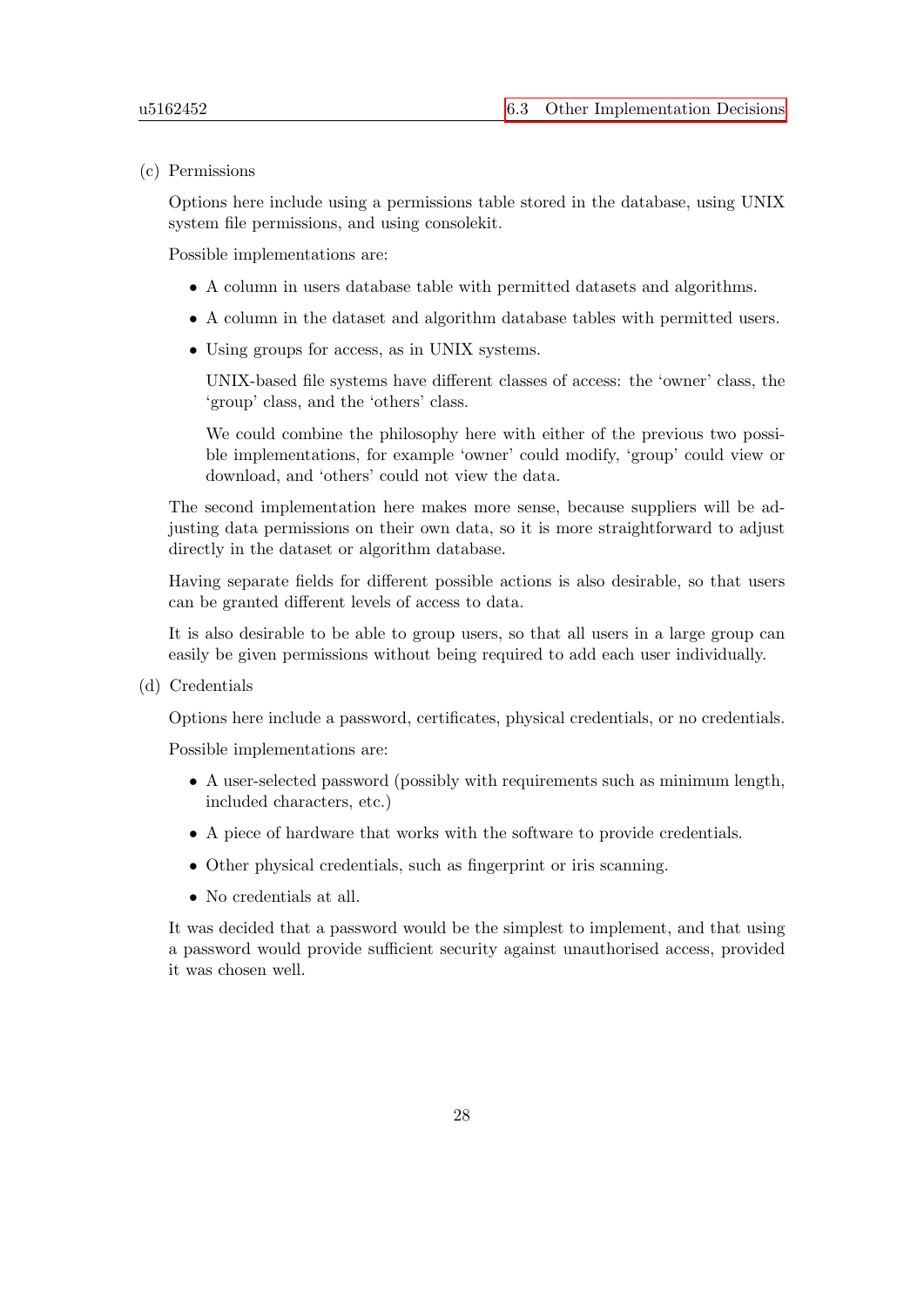## <span id="page-34-0"></span>7 Database Design

The web service will use four separate tables: a Users table, a Groups table, a Dataset table, and an Algorithm table. For each table, the columns are listed, with the data stored, explanations in parentheses, and the datatype in square brackets.

The tables of the database are linked together, with connections between the different tables. Specifically, the Groups table has a field for users, which contains relations to the Users table. The Dataset and the Algorithm tables have columns for users or groups with specific permissions. These columns contain relations to either the Users table or the Groups table. A diagram showing the relationship between the database tables is shown in fig. [7.1.](#page-34-1) In this diagram, arrows indicate relations.

<span id="page-34-1"></span>

Figure 7.1: Relationship between Tables in the Database

The database is designed to be implemented using mySQL.

The web service is designed to store dataset and algorithm files in directories on the server. To make the files secure, it is necessary to obfuscate the file names. As a result, the true name is stored in the relevant database table, as is the pathway to the file, with the encrypted name.

The 'type' parameters are standard MySQL data types, as described in [MySQL](#page-53-12) [\(2014b\)](#page-53-12).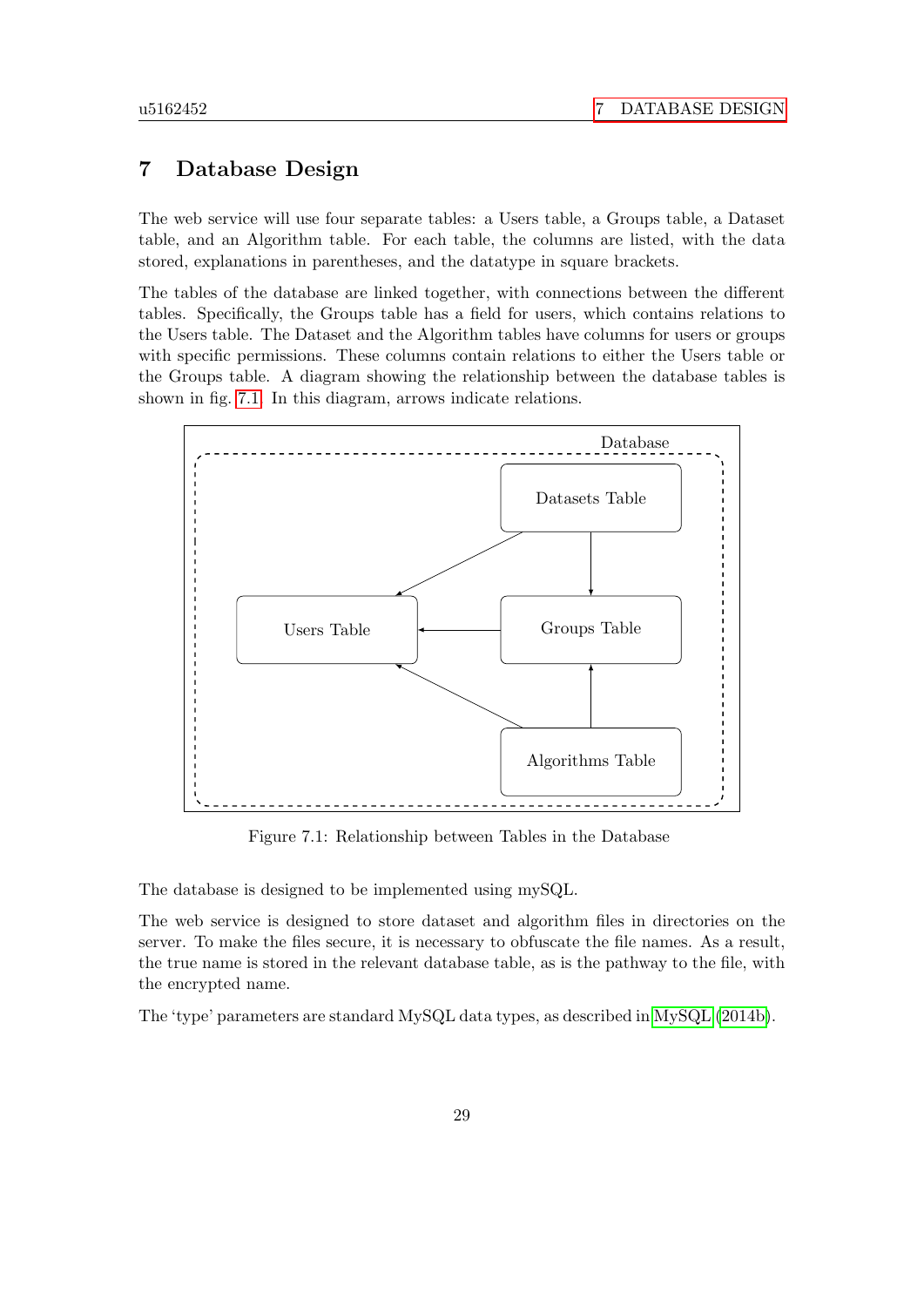#### <span id="page-35-0"></span>7.1 Users Table

This table lists all registered users of the web service. Each record contains a user ID for use by the server, a username for ease of identification by human users, the credentials required for the user to log in, and information used for verification and tracking of users. The user ID is assigned by the server when the user first creates an account.

The username, credentials, and user information are supplied by the user themselves upon sign up. The credentials and user information can be changed later by the user, but the username cannot be changed. The design for the columns for this table are shown in table [7.1.](#page-35-2)

<span id="page-35-2"></span>

| $Col \#$ Field |               | Description   | Type      |
|----------------|---------------|---------------|-----------|
|                | User ID       | (number)      | [INTEGER] |
|                | User name     | (unique)      | [CHAR]    |
|                | 3 Credentials | (password)    | [CHAR]    |
|                | Information   | (email, etc.) | [VARCHAR] |

Table 7.1: Columns for Users Table

#### <span id="page-35-1"></span>7.2 Groups Table

This table contains lists of users, which are grouped together. Each record contains a group ID number for use by the server, a group name for use easy calling by users of the web service, and a list of all users in the group.

A separate database table for groups was chosen instead of a groups column in the users table to simplify the design. With this implementation, permissions for datasets and algorithms can be relations to either the users table, the groups table, or both.

The group ID is assigned by the server when the group is created. The group name, and the users in the group, are assigned by the creator of the group upon creation. These can be changed later. The design for the columns for this table are shown in table [7.2.](#page-35-3)

<span id="page-35-3"></span>

| $Col \#$ Field |                  | Description                  | Type       |
|----------------|------------------|------------------------------|------------|
|                | 1 Group ID       | (number)                     | [INTEGER]  |
|                | 2 Group name     | (unique)                     | [CHAR]     |
|                | 3 Users in group | (list of User Table records) | [RELATION] |

Table 7.2: Columns for Groups Table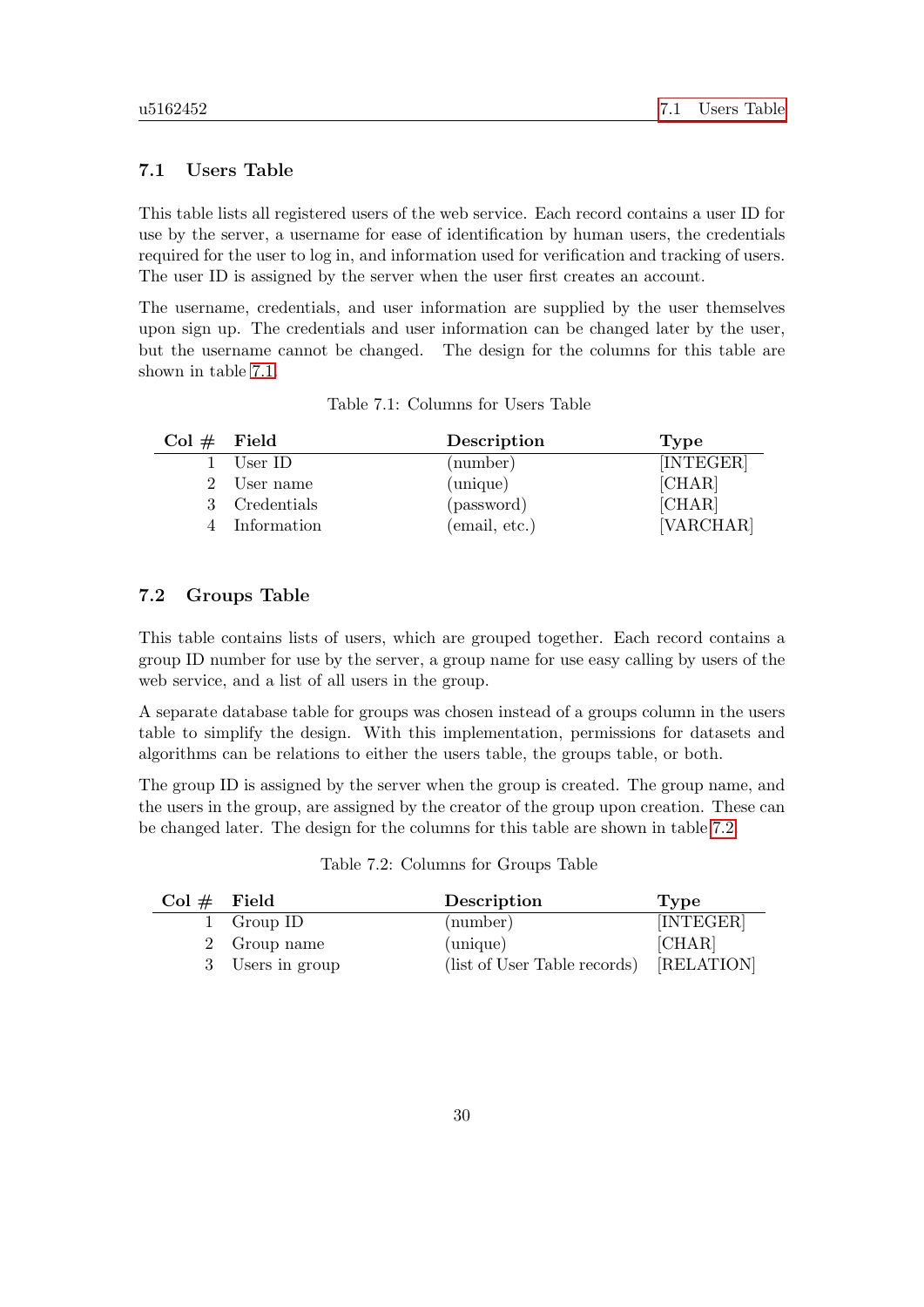### 7.3 Dataset Table

This table contains information about datasets stored on the server. Each record contains the dataset name (which should be unique), the location of the dataset file on the server, the user who uploaded the dataset, information parsed from the dataset itself, and lists of users or groups with permission to perform actions on the dataset.

When the supplier of the dataset uploads the dataset to the web service, they supply the dataset name, and set the users/groups with permissions to view, download, or modify the dataset. The dataset file location, and the supplier of the dataset, are added by the web service. The description of the dataset, and the parameters time series length, num time series, time series semantics, and time series types, are parsed from the dataset itself.

<span id="page-36-0"></span>The design for the columns for this table are shown in table [7.3.](#page-36-0)

| Col#         | Field                     | Description                           | <b>Type</b> |
|--------------|---------------------------|---------------------------------------|-------------|
| $\mathbf{1}$ | Dataset name              | (unique)                              | [CHAR]      |
| 2            | Dataset file location     | (pathway to directory)                | [VARCHAR]   |
| 3            | Supplier                  | (User Table record)                   | [RELATION]  |
| 4            | Description               | (text, incl. punctuation)             | [VARCHAR]   |
| 5            | time_series_length        | (number)                              | INTEGER]    |
| 6            | num_time_series           | (number)                              | [INTEGER]   |
| 7            | time_series_semantics     | (list of strings, length is           | [LIST]      |
|              |                           | num_time_series)                      |             |
| 8            | time_series_types         | (list of strings, length is           | [LIST]      |
|              |                           | num_time_series)                      |             |
| 9            | permission to<br>Users w. | (list of Group and/or User [RELATION] |             |
|              | view                      | Table records)                        |             |
| 10           | permission to<br>Users w. | (list of Group and/or User [RELATION] |             |
|              | download                  | Table records)                        |             |
| 11           | permission to<br>Users w. | (list of Group and/or User [RELATION] |             |
|              | modify                    | Table records)                        |             |

| Table 7.3: Columns for Dataset Table |  |
|--------------------------------------|--|
|--------------------------------------|--|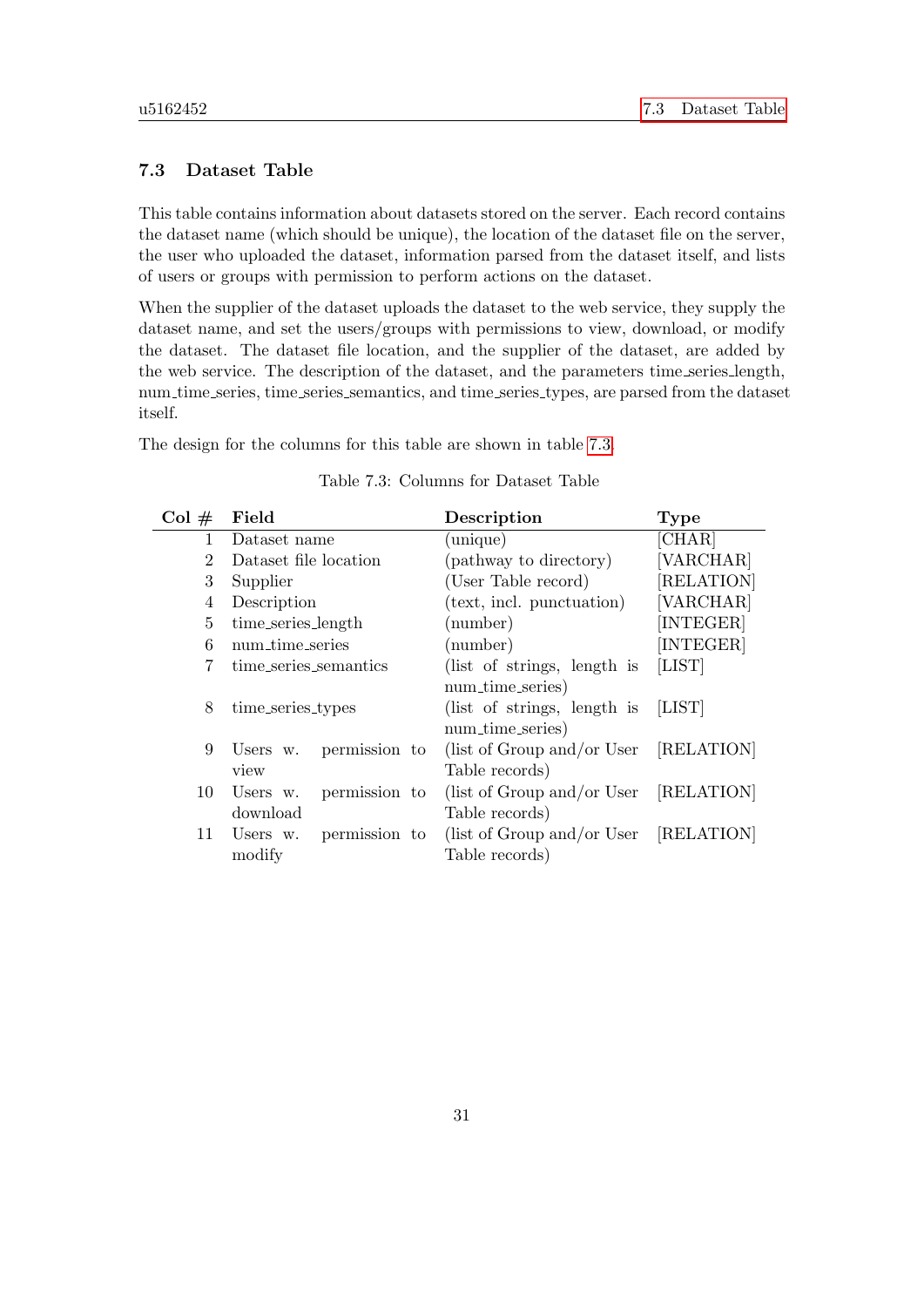### 7.4 Algorithm Table

This table contains information about algorithms stored on the server. Each record contains the algorithm name (which should be unique), the location of the algorithm on the server, the user who uploaded the algorithm, information parsed from the algorithm itself, and lists of users or groups with permission to perform actions on the algorithm.

The algorithm file should have two classes:  $1$ ) the compatibility class, detailing the semantics and syntax required from the dataset for the algorithm to be able to run; and 2) the algorithm class, containing the code for the algorithm itself.

When the supplier of the algorithm uploads the algorithm to the web service, they supply the algorithm name.

The algorithm file location, and the supplier of the algorithm, are added by the web service. The description and the purpose of the algorithm, and the parameters Methods and Imports, are parsed from the algorithm file itself. The parameters required semantics and required syntax are parsed from the compatibility class of the algorithm file.

<span id="page-37-0"></span>The design for the columns for this table are shown in table [7.4.](#page-37-0)

| Col. $#$       | Field                     | Description                 | <b>Type</b> |
|----------------|---------------------------|-----------------------------|-------------|
| 1              | Algorithm name            | (unique)                    | [CHAR]      |
| $\overline{2}$ | Algorithm file location   | (pathway to directory)      | [VARCHAR]   |
| 3              | Supplier                  | (User Table record)         | [RELATION]  |
| 4              | execution_time            | $(\text{float})$            | [FLOAT]     |
| $\overline{5}$ | Description               | (text, incl. punctuation)   | [VARCHAR]   |
| 6              | Purpose                   | (text, incl. punctuation)   | [VARCHAR]   |
| 7              | required_semantics        | (list of strings)           | [LIST]      |
| 8              | required_syntax           | (list of strings)           | [LIST]      |
| 9              | Required imports          | (required python modules)   | [LIST]      |
| 10             | Users w. permission to    | (list of Group and/or User  | [RELATION]  |
|                | view                      | Table records)              |             |
| 11             | permission to<br>Users w. | (list of Group and/or User) | [RELATION]  |
|                | download                  | Table records)              |             |
| 12             | permission to<br>Users w. | (list of Group and/or User  | [RELATION]  |
|                | modify                    | Table records)              |             |
|                |                           |                             |             |

Table 7.4: Columns for Algorithm Table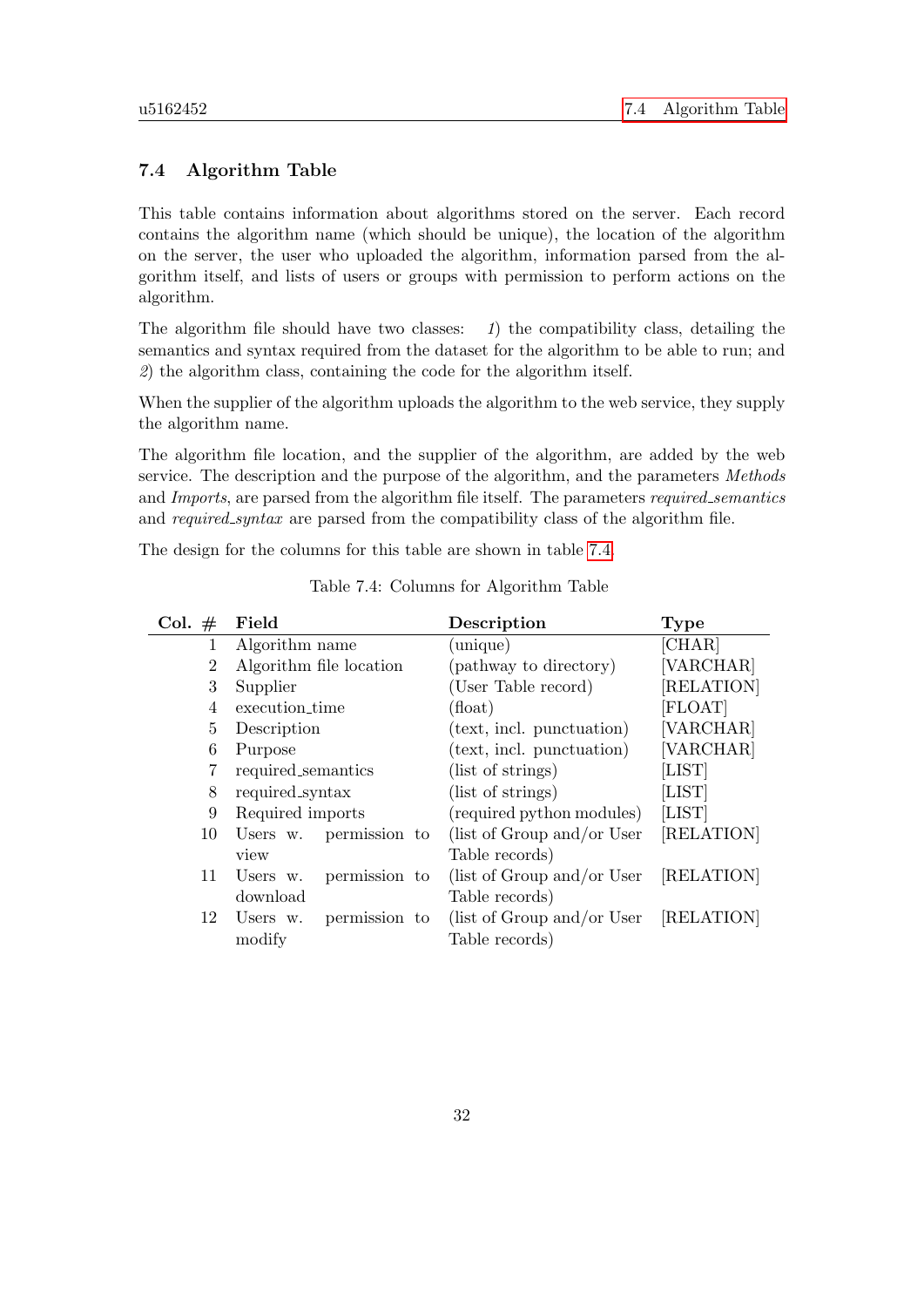## 8 Finite State Machine

### 8.1 Labelling Scheme

The finite state machine diagrams in this section show the states (nodes) and the actions (paths) for using the web service.

Diagrams The finite state machine diagrams are labelled according to the following scheme:

Type[A-Z] . Action[xxxx] . Implementation[1-9]

where

• Type[A-Z]

Gives the type of the diagram:

- C: Finite State Machine Diagram
- Action[xxxx]

Describes the user actions for the diagram:

- sign: Sign In and Sign Up actions
- user: Change User Account Information action
- lead: View the Leaderboard action, including changing sorting criteria
- data: Upload Dataset to web service action
- algm: Upload Algorithm to web service action
- ctrl: Control Uploaded Data (datasets/algorithms) action
- test: Test Dataset and Algorithm action
- Implementation[1-9]

Gives the implementation of the diagram. Different values refer to alternate implementations.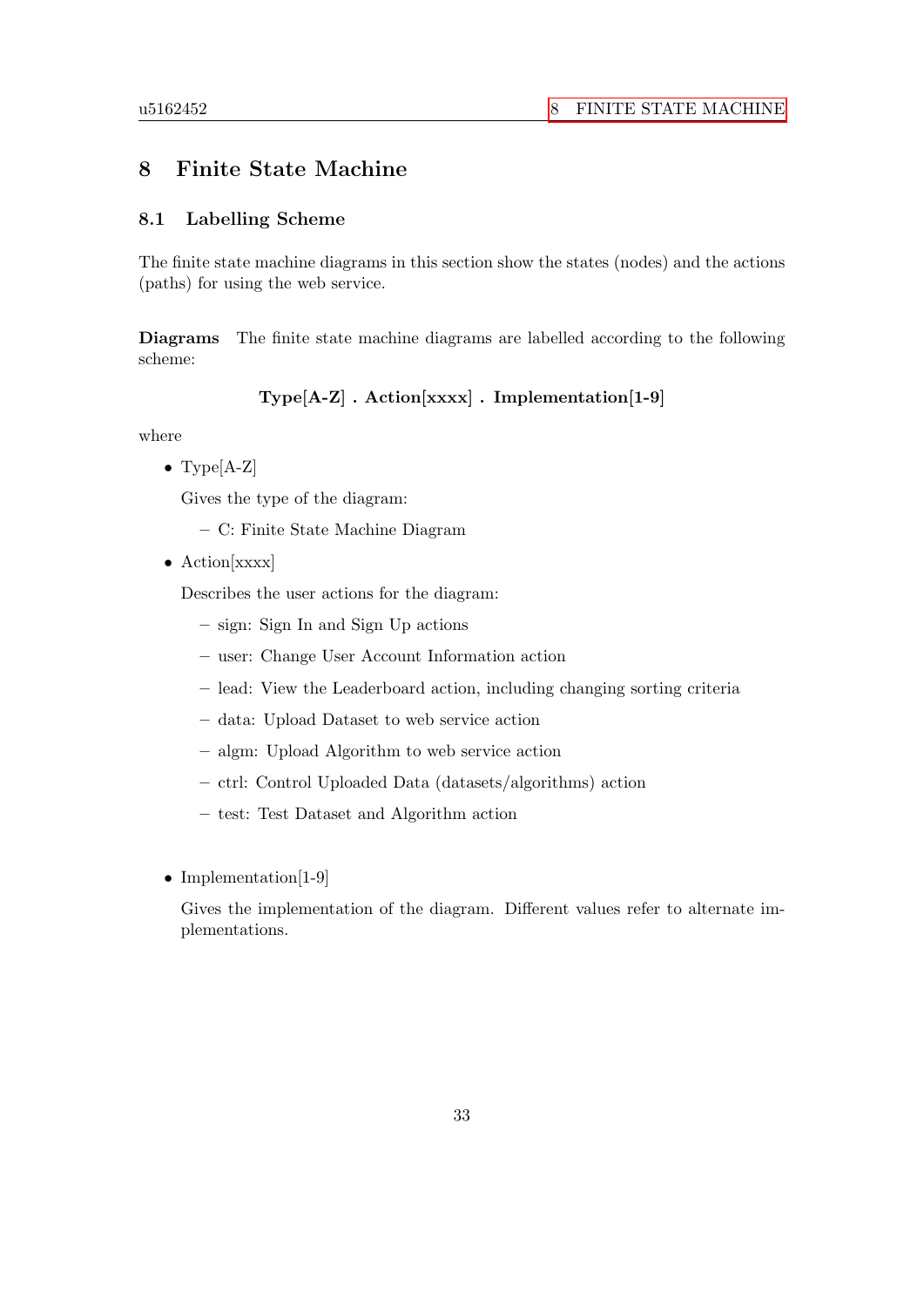#### 8.2 Finite State Machine Diagrams

The finite state diagrams, as well as a brief explanation of the states involved, are shown in this section. The states that are visible to the user have solid borders, while those states which are invisible have dashed borders.

For the user to move from a visible (solid) state, they must manually undertake an action. For invisible (dashed) states, the user is automatically moved once the server action is completed.

The functions associated with the state transfer actions are shown in section [9.](#page-46-0)

In this section, a full explanation of the finite state machine diagram is included for fig. [C.sign.1,](#page-39-0) as an example to demonstrate how the finite state machine works. For the other state machine diagrams, only basic explanations are supplied.

### 8.2.1 Sign In, Create Account

<span id="page-39-0"></span>

Figure C.sign.1: Finite State Machine for Sign In and Sign Up user actions

The 'Start' state is the state that is shown to the user when they navigate to the URL corresponding to the web service. From here, users have to option to sign in using an existing account, or to create a new account.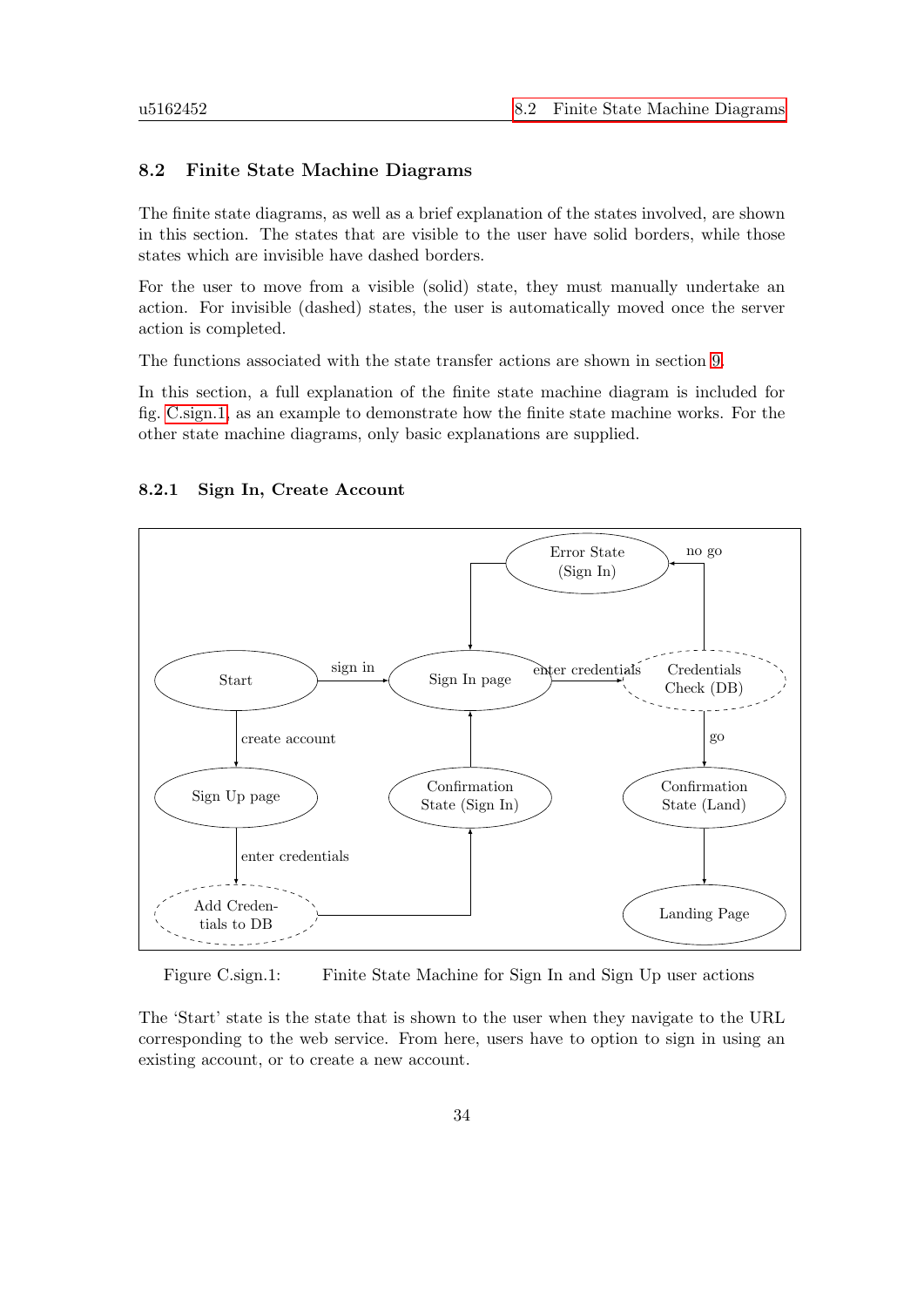To create an account, the user is sent to the 'Sign Up Page' state. The user enters information for user identity and credentials. This information is added to the database in the 'Add Credentials to DB' state, and a confirmation of successful account creation is displayed to the user in 'Confirmation State (Sign In)'. Upon acknowledgement by the user, they are sent to the 'Sign In Page' state.

The user is also sent to the 'Sign In' state when they choose the sign in action from the 'Start Page' state. In this state, the user enters their user identity and credentials. The web service checks the Users table of the database for a matching entry. If no match is found, the user is sent to the 'Error State (Sign In)', where an unsuccessful sign in message is displayed. Upon acknowledgement by the user, they are sent to the 'Sign In Page' state.

If a match is found in the Users table, a confirmation of successful sign in is displayed to the user in 'Confirmation State (Land)'. Upon acknowledgement by the user, they are sent to the 'Landing Page' state.

The state 'Error State (Sign In)' returns the user to the 'Sign In Page' state. The state 'Confirmation State (Sign In)' returns the user to the 'Sign In Page' state. The state 'Confirmation State (Land)' returns the user to the 'Landing Page' state.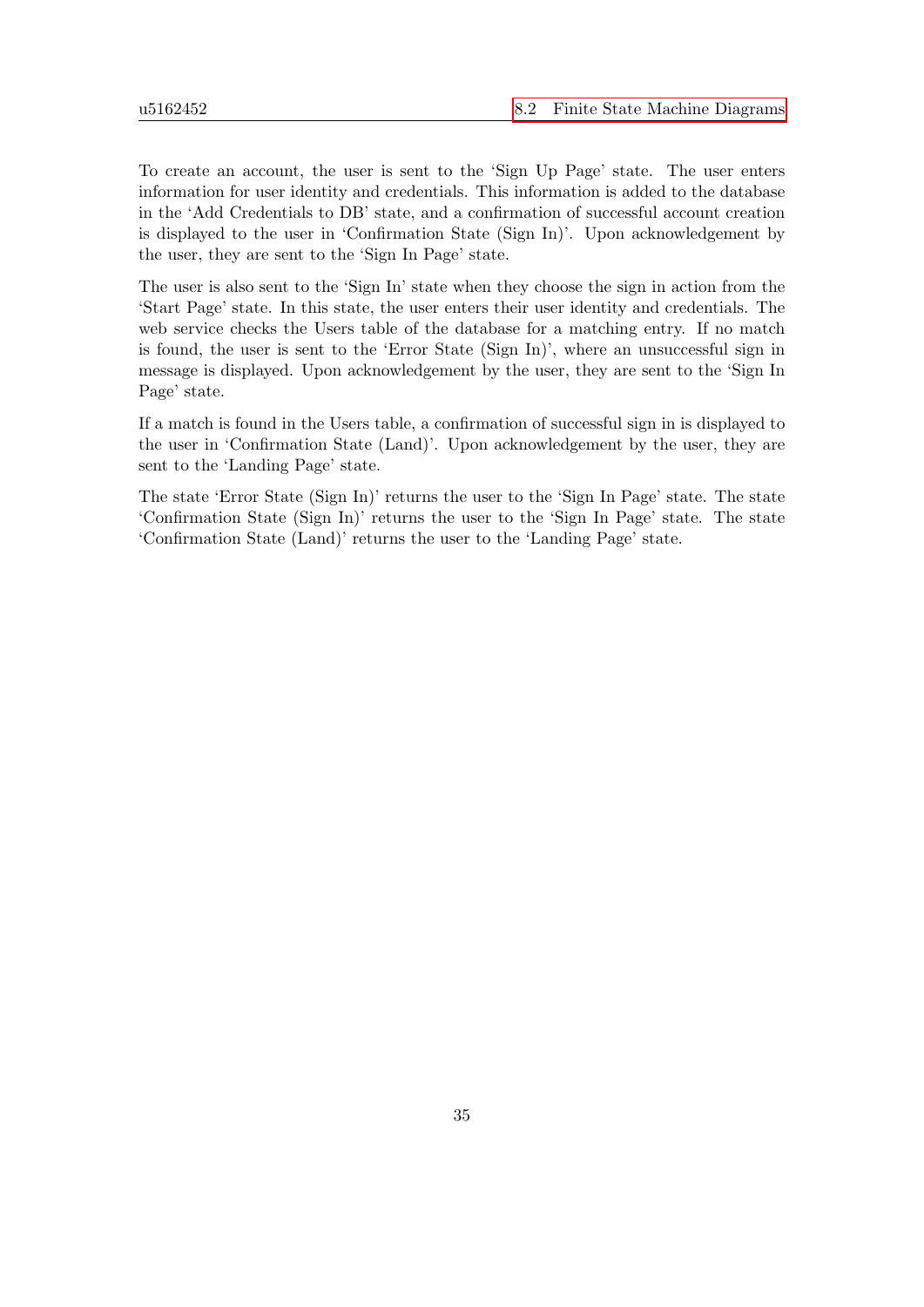

### 8.2.2 Change Account Info

Figure C.user.1: Finite State Machine for Change User Account Info user action

The state 'Sign In Page' is included here so that users cannot have their account information altered unless they can authenticate themselves (i.e. prevents changing info from say leaving account logged in).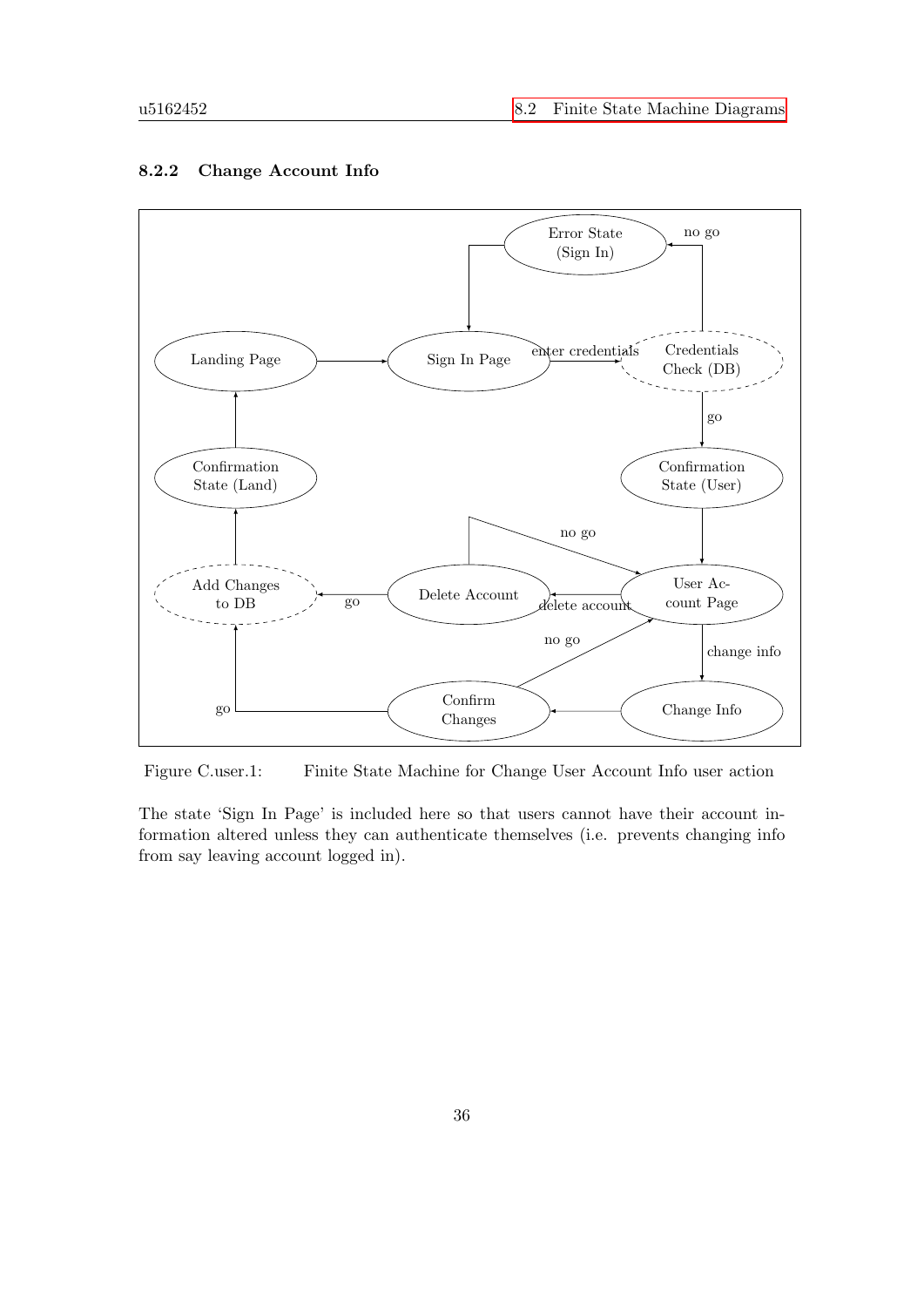

### 8.2.3 View Leaderboard

Figure C.lead.1: Finite State Machine for View Leaderboard user action

The 'Query DB for Default Criteria' action searches the database for all datasets or algorithms that meet the default criteria (this can be changed later ). The 'Sort Data by Default Criteria' action ranks the returned datasets/algorithms in order of the default ranking criteria (). The best of dataset/algorithms is then displayed in the 'Display Leaderboard' state.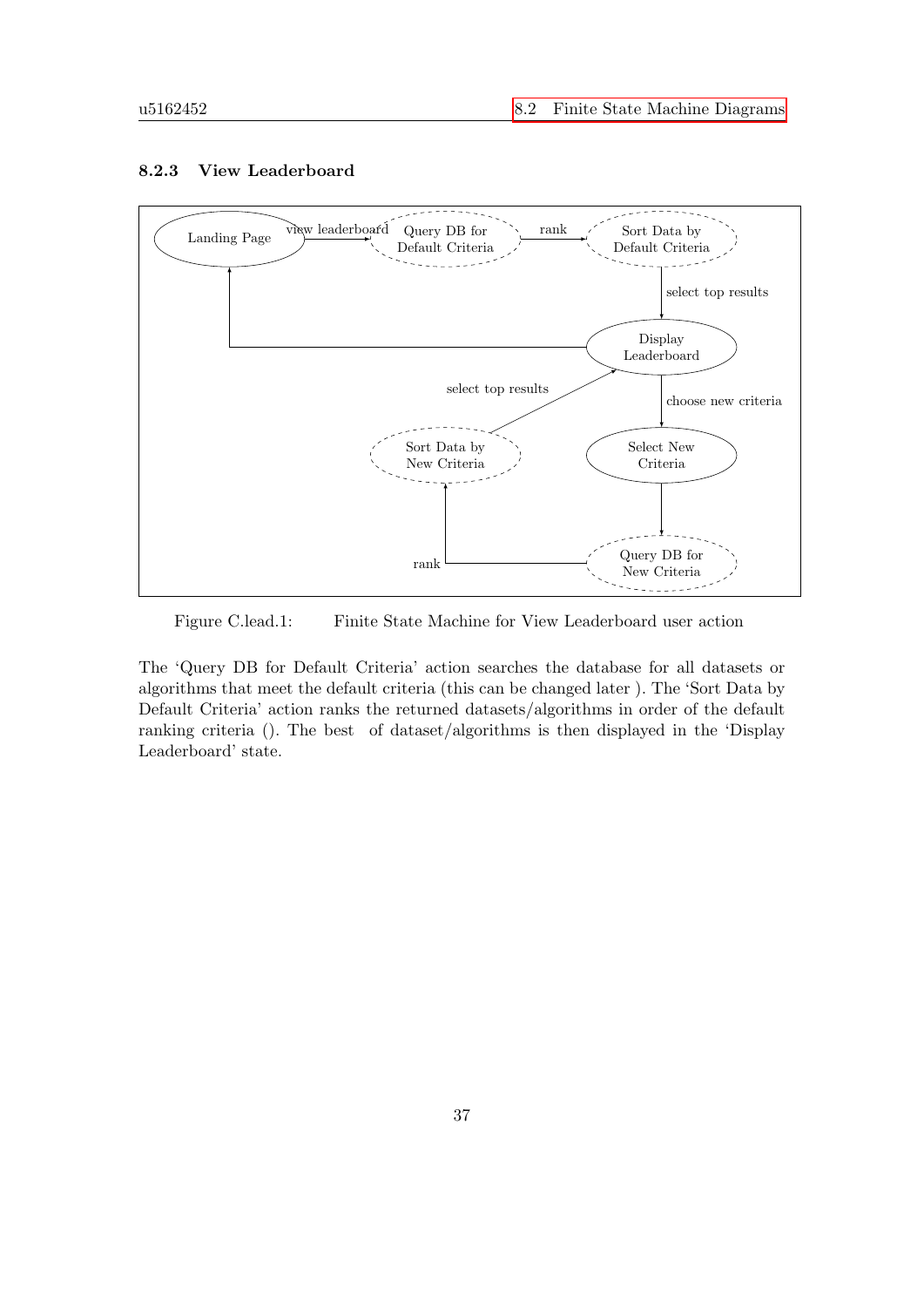#### Landing Page Select dataset Choose File to Upload Upload File to Upload Directory Parse Data from Dataset Check All Data is Present Error State (Land) Move Dataset into Dataset **Directory** Confirmation State (Land) Enter Data into Database  $\mathop{\mathrm{pload}}\nolimits$  dataset parse file no go go no go go no go go

### 8.2.4 Upload Datasets



The state 'Error State (Land)' returns users to the 'Landing Page' state. When an error occurs ('no go'), the user is moved to this state, along with information concerning what caused the error to occur.

For the 'Check All Data is Present' state, the information expected is listed below:

- 'START FILE' and 'END FILE' flags
- time\_series\_length
- num time series
- time\_series\_semantics
- time\_series\_types
- series  $1$ , series  $2, \ldots$ , series (num time series)

The following checks are also performed:

- The lengths of the series is equal to time\_series\_length
- Each series has 'data start' and 'data end' flags
- Each series gives semantics and syntax
- Given semantics and syntax matches those in time series semantics and time series types respectively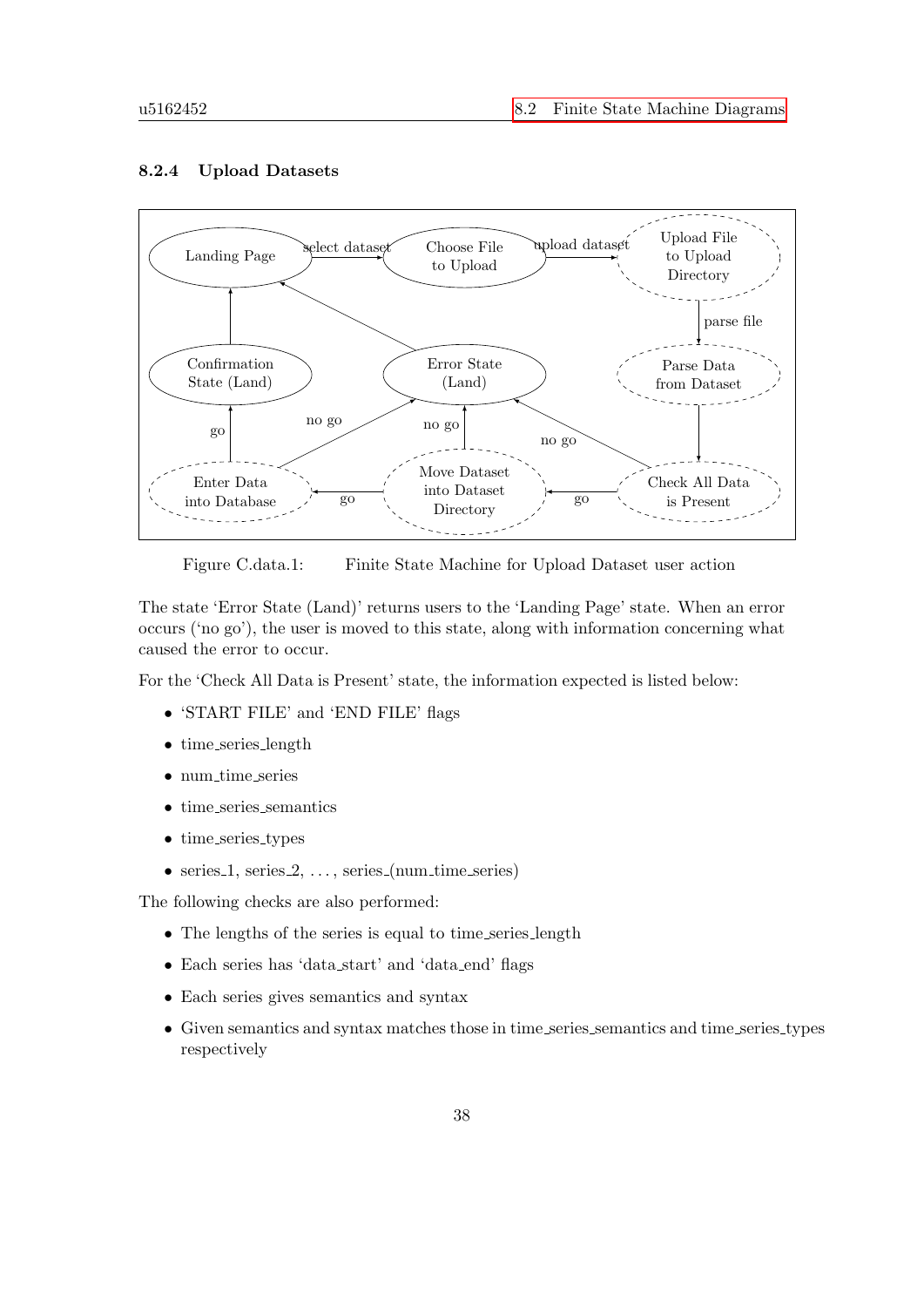

## 8.2.5 Upload Algorithms

Figure C.algm.1: Finite State Machine for Upload Algorithm user action

For the 'Check All Data is Present' state, the expected data is listed below:

- required semantics
- required shapes
- algorithm\_purpose
- algorithm\_methods
- algorithm imports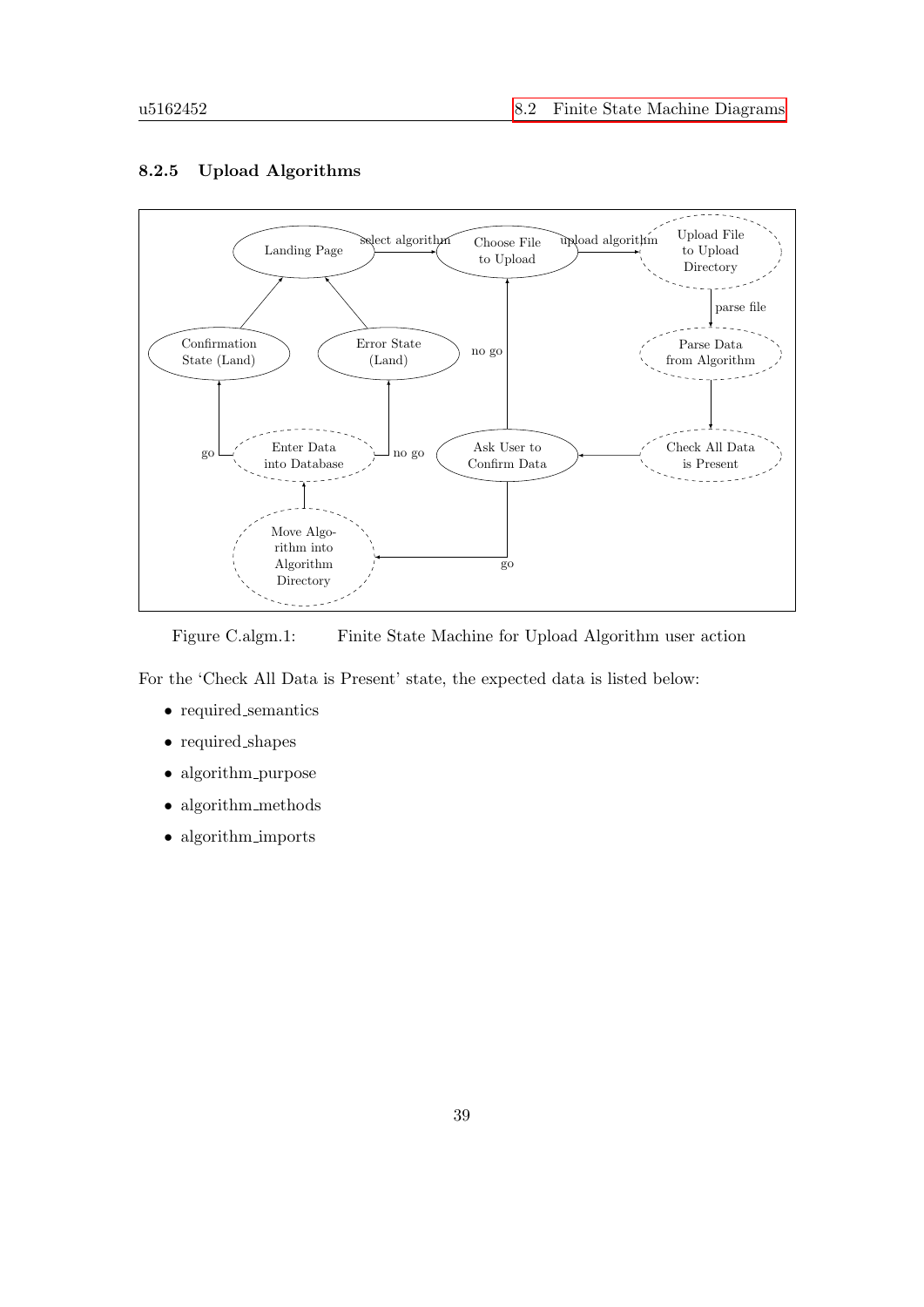

#### 8.2.6 Control Uploaded Data

Figure C.ctrl.1: Finite State Machine for Controlling Uploaded Data actions

The user is able to change user permissions on who can view, modify, or download data. The user can also delete their uploaded data. This removes the file, as well as the information from the database, and hence the leaderboard.

The state 'Confirmation State (User)' returns users to the 'User Page' state.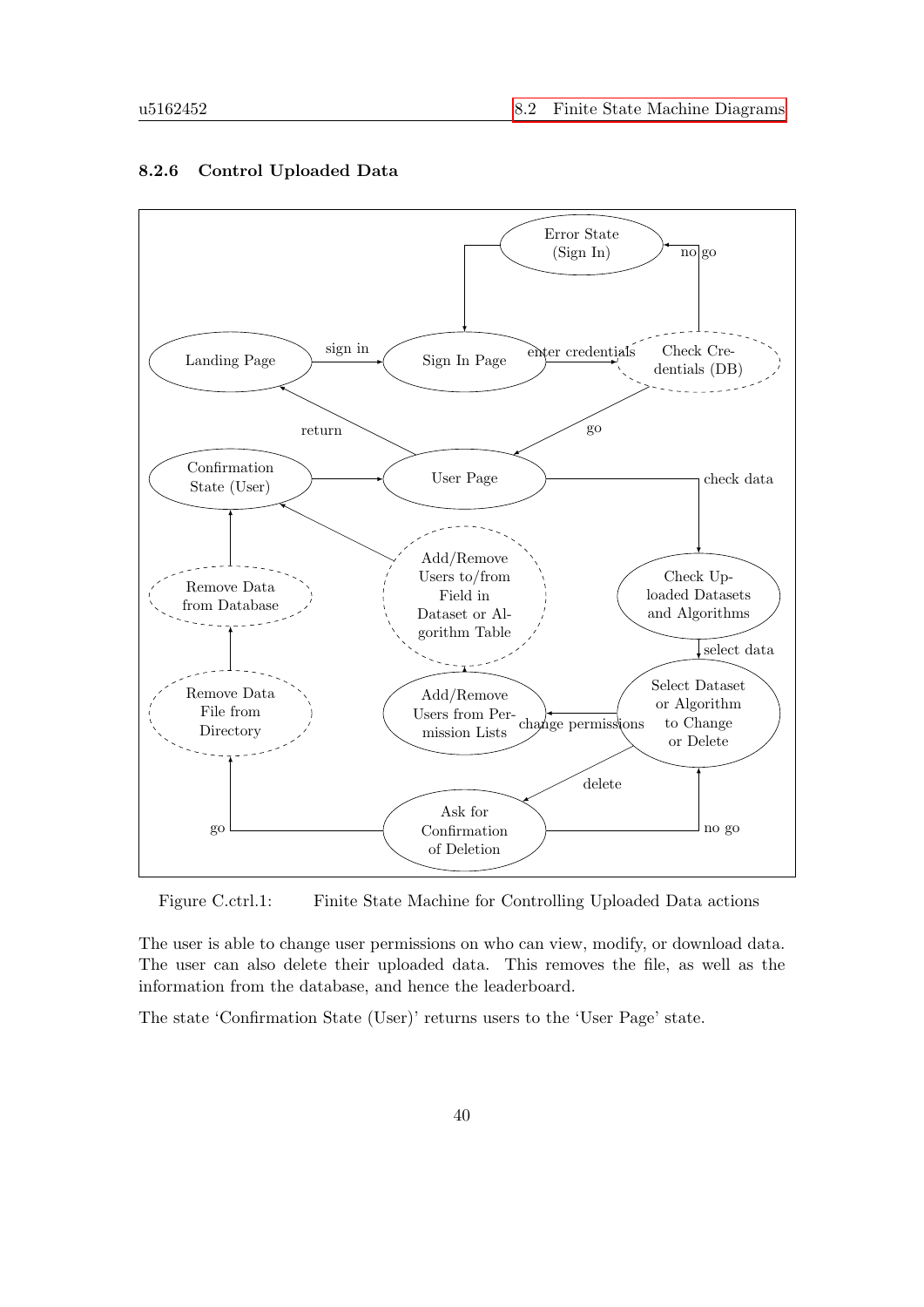## <span id="page-46-0"></span>9 API

An Application Programming Interface (API) describes the relationship between different components of a piece of software. For the web service, the APIs will describe the functions that run the service, including the states involved, the variables transferred, and the results returned.

In this section is a list of all user actions that might be undertaken in each state of the web service. Each component of the service has its own API attributed to it.

In the data flow part of the API, the data being passed is contained inside square brackets. The components that the data moves through are shown by arrows.

Following is a list of all user actions that might be undertaken while using the web service:

- sign in
- create account
- change account details
- upload dataset
- upload algorithm
- control uploaded data
- test data
- view leaderboard
- select result from list
- change criterion
- search
- view dataset/algorithm
- display dataset/algorithm
- download dataset/algorithm

Each of these actions will have a function or functions attributed to it. These functions form the API of the web service, and are sorted by the component from which they are called.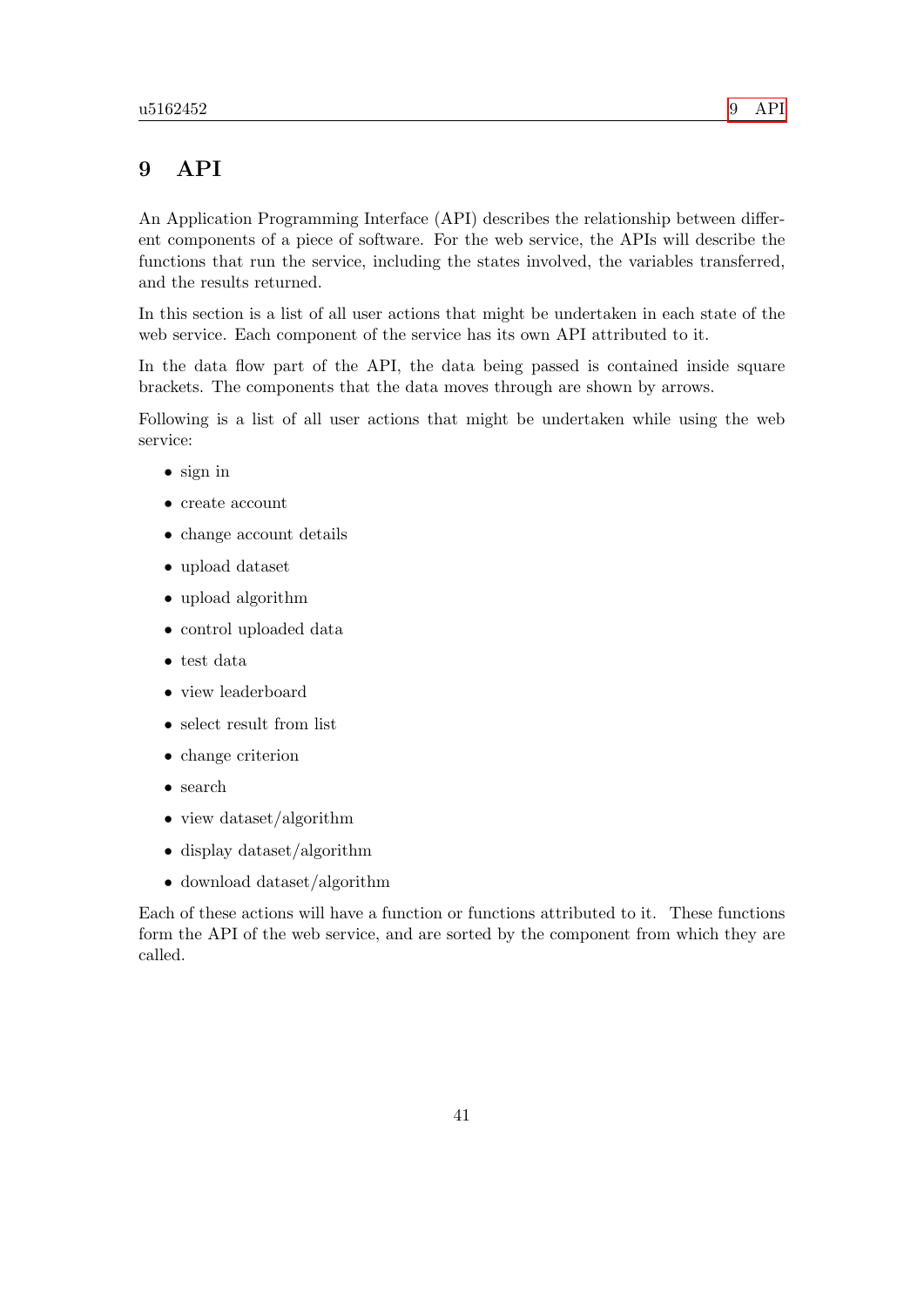### 9.1 User Authentication

Actions calling the user authentication module:

- Sign in
- Create account
- Change account details

### 9.1.1 Sign In

The data flow for the 'sign in' action is described below:

User[id, credentials]  $\rightarrow$  Webservice  $\rightarrow$  User Authentication  $\rightarrow$  Database

Database[y/n credentials met]  $\rightarrow$  User Authentication  $\rightarrow$  Webservice  $\rightarrow$  User

The functions associated with this action are shown below.

### $def sign_in():$

<span id="page-47-0"></span>"'The function has no inputs. The function is initialised when the URL argument is 'sign in'.

The function moves the user to the 'Sign In' page. "'

### def check credentials(username, password):

<span id="page-47-1"></span>"'The username and the password variables are strings parsed from the URL.

The function searches the User table of the database for a record with a username matching the username variable exactly. If no such record exists, the webservice sets the variable error message to "Username not found", and the user is moved to the 'Error (Sign In)' state.

If the username strings match, the function then compares the 'password' field of the record with the user-entered password variable. If the strings don't match, then the variable *error\_message* is to "Password does not match", and the user is moved to the 'Error (Sign In)' state.

If the password strings match exactly, then the variable confirmation message is set to "Sign in successful", and the user is moved to the 'Confirmation (Land)' state. "'

### def sign\_in\_error(error\_message):

"The string error message contains a message to display to the user to inform the user which error occurred.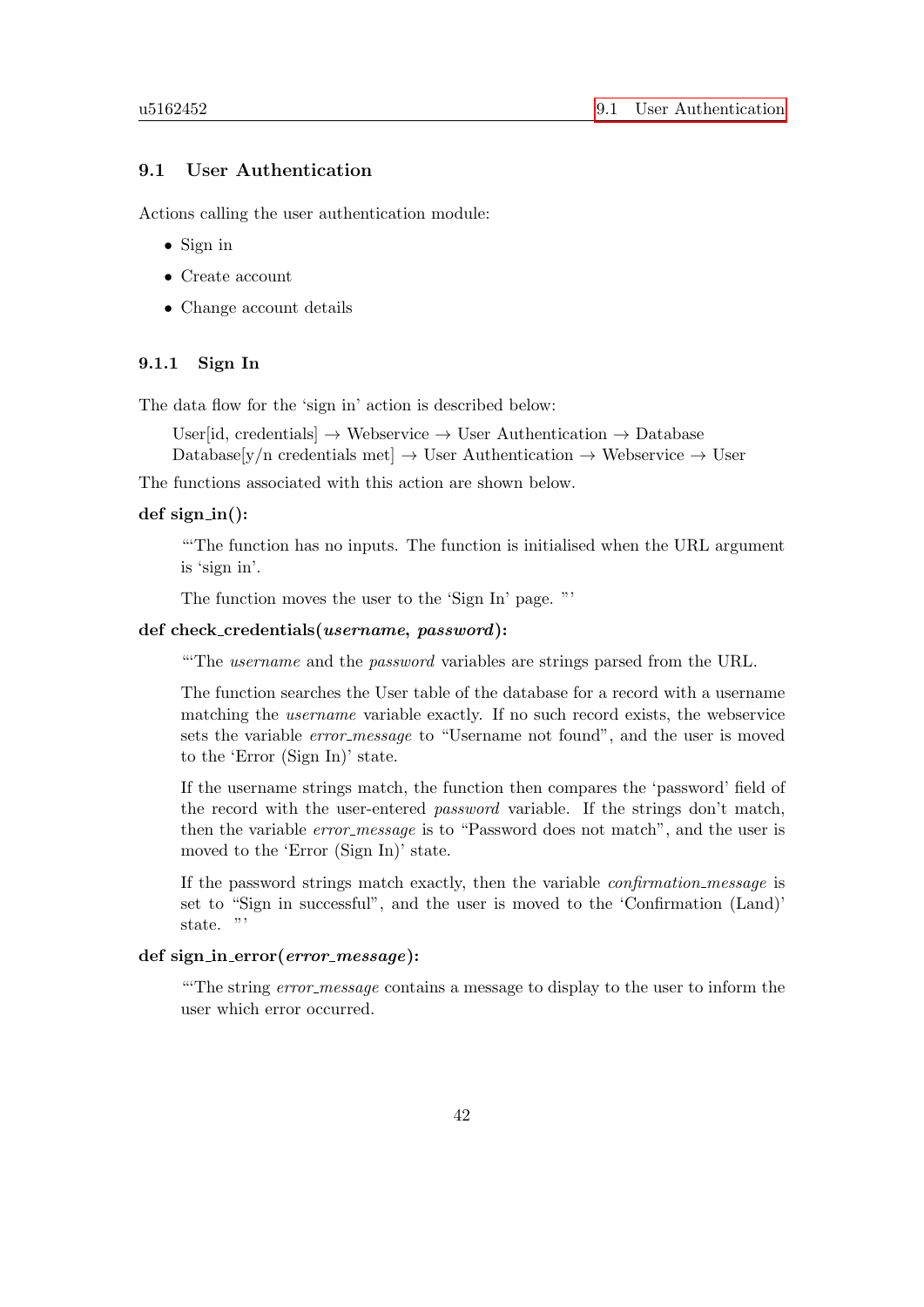A page is displayed to the user which contains the string contained in the variable error message. Upon confirmation by the user, the user is then moved to the 'Sign In' state. "'

### def land\_confirm(confirmation\_message):

"The string *confirmation\_message* contains a message to display to the user for confirmation of function success.

A page is displayed to the user which contains the string contained in the variable confirmation message. Upon confirmation by the user, the user is then moved to the 'Landing Page' state. "'

### $def return_to_start()$ :

"'This function clears all variables and moved the user to the 'Start Page' state. "

### 9.1.2 Create Account

The data flow for the 'create account' action is described below:

User[id, credentials, information]  $\rightarrow$  Webservice  $\rightarrow$  User Authentication  $\rightarrow$  Database Database[confirmation]  $\rightarrow$  User Authentication  $\rightarrow$  Webservice  $\rightarrow$  User

The functions associated with this action are shown below.

### def create account():

"'The function has no inputs. The user initialises the function when they want to create an account to use the webservice.

The function moves the user to the 'Create Account' state. "'

### def enter\_credentials(*username*, *password*, *information*):

"'The variables username and password are strings entered by the user. The information variable contains the information for the account.

The function searches the Users table of the database for a record with a username matching the username variable exactly. If such a record is found, the variable error\_message is set to "Username already exists. Please choose new username", and the user is moved to the 'Error (Sign In)' state.

If no matching username is found, then a new record is created in the User table of the database with the variables username, password, and information, and the server-assigned *user\_id.* 

The variable *confirmation\_message* is then changed to "New account created", and the user is moved to the 'Confirmation (Sign In)' state. "'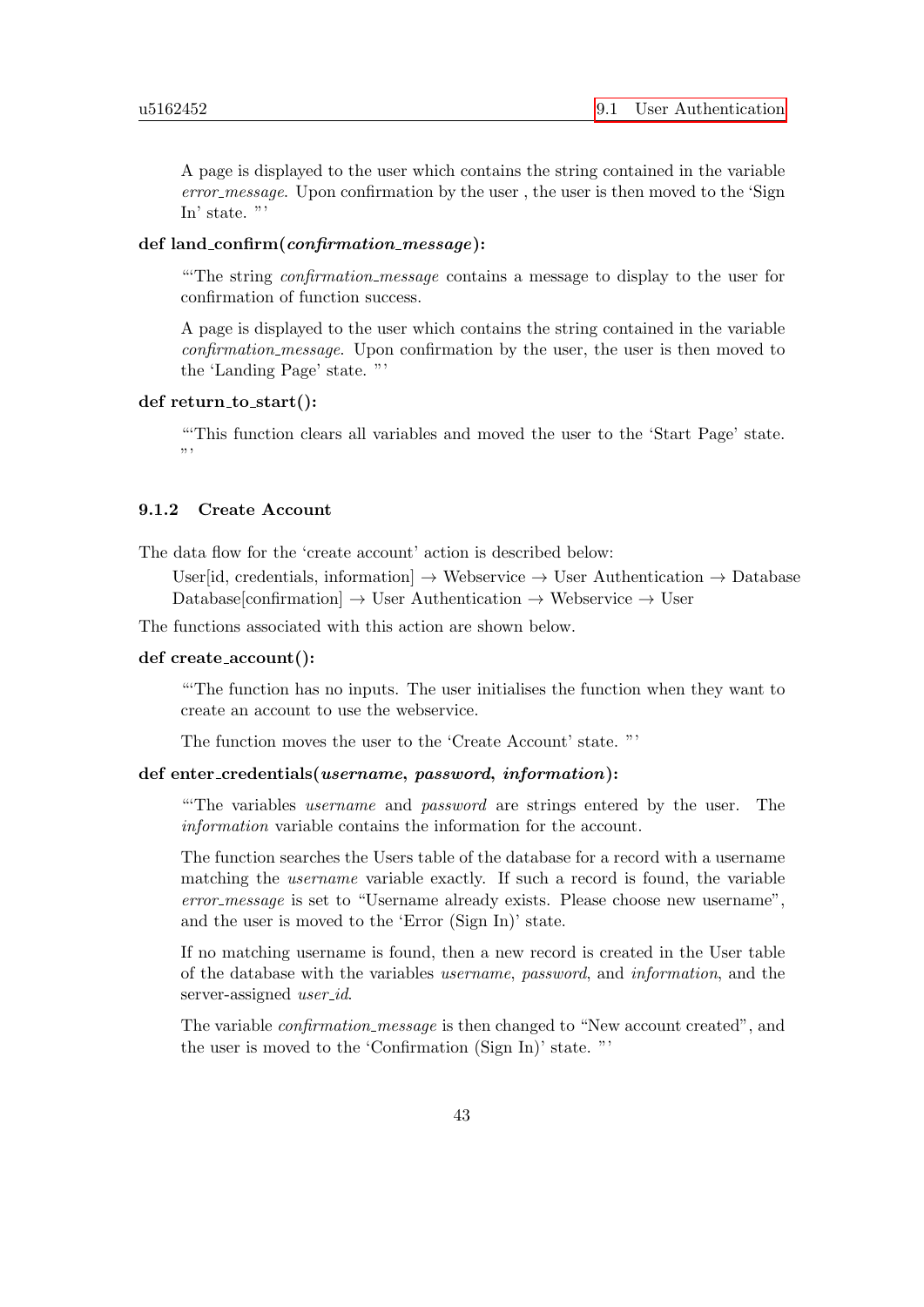### def sign\_in\_confirm(confirmation\_message):

"The string *confirmation\_message* contains a message to display to the user for confirmation of function success.

A page is displayed to the user which contains the string contained in the variable confirmation message. Upon confirmation by the user, the user is then moved to the 'Sign In' state. "'

#### 9.1.3 Change Account Details

The data flow for the 'change account details' action is described below:

User[information]  $\rightarrow$  Webservice  $\rightarrow$  User Authentication  $\rightarrow$  Database Database[confirmation]  $\rightarrow$  User Authentication  $\rightarrow$  Webservice  $\rightarrow$  User

The functions associated with this action are shown below.

### [sign](#page-47-0) in

#### check [credentials](#page-47-1)

### def user\_account\_confirm(confirmation\_message):

"" The string *confirmation\_message* contains a message to display to the user for confirmation of function success.

A page is displayed to the user which contains the string contained in the variable confirmation message. Upon confirmation by the user, the user is then moved to the 'User Account' state. "'

#### def change account info():

"'The function has no input. The user initialises the function when they want to take the 'change account info' action.

The function moves the user to the 'Change Info' state. "'

### def confirm account changes(username, password, information):

"'The input variables default to the existing values in the database. The user changes only the data that they want to alter, and the other data is left as before.

A page is displayed to the user which contains the strings associated with the variables username, password, and information.

Upon confirmation by the user, the user id column for the record in the Users table is set to the variable record number, and the user is the moved to the 'Add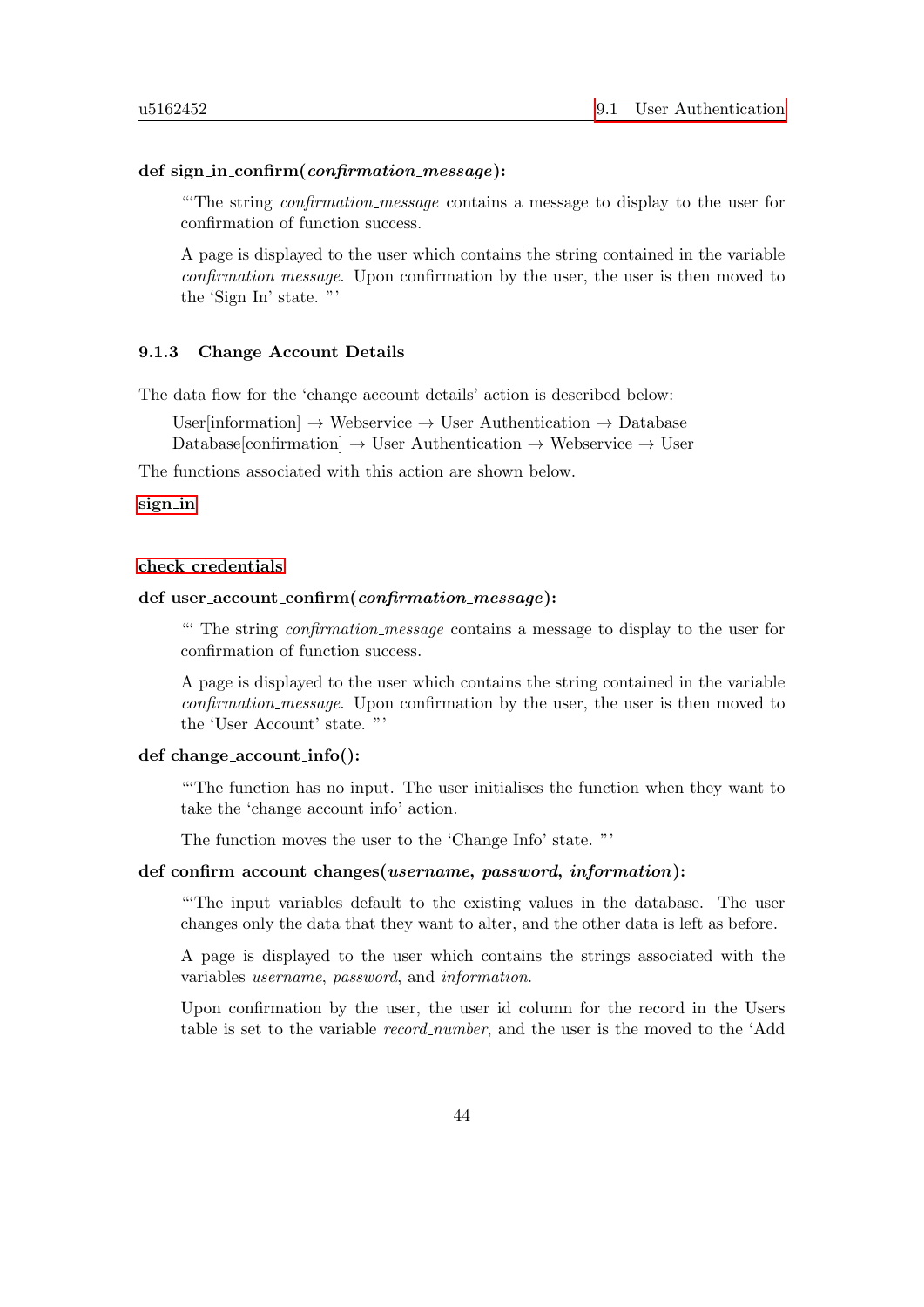Changes to DB' state. If the user does not want to change the shown data, then they are returned to the 'User Account' state. "'

### def add\_account\_changes\_to\_database(record\_number, username, password, information):

"The variable *record\_number* is an integer indicating the record in the Users table for the information being changed.

The function finds the record associated with the variable record number, and replaces the fields for username, credentials, and information with the variables username, password, and information.

The variable confirmation message is set to "User information changed", and the user is moved to the 'Confirmation (Land)' state. "'

### def delete account():

"'The function has no inputs. The user initialises the function when they want to take the 'delete account' action.

A page is displayed to the user which displays "Are you sure you want to delete this account? This action cannot be undone." Upon confirmation by the user, the variable record number is set to the user id value, and the variable  $db\_table$  is set to the string "users". The user is then moved to the 'Add Changes' state.

If the user does not want to complete the action, they are returned to the 'User Account' state. "'

### def delete\_database\_record $(db_table, record_number)$ :

"The variable  $db\_table$  is a string indicating the table from which the record should be deleted. The variable *record number* is an integer corresponding to the ID of the record to be deleted.

The function searches the table indicated in  $db$ -table for the record indicated by record number. If the record is not found, then the string error message is set to "Database record not found", and the user is moved to the 'Error (Land)' state. If the record is found, the the string *confirmation\_message* is set to "Record deleted". If  $db\_table = \text{``users':}$  the user is moved to the 'Start Page' state. Else: the user is sent to the 'Landing Page' state. "'

### 9.2 Other Components

See appendix [D](#page-70-0) for the API for the other components of the web service.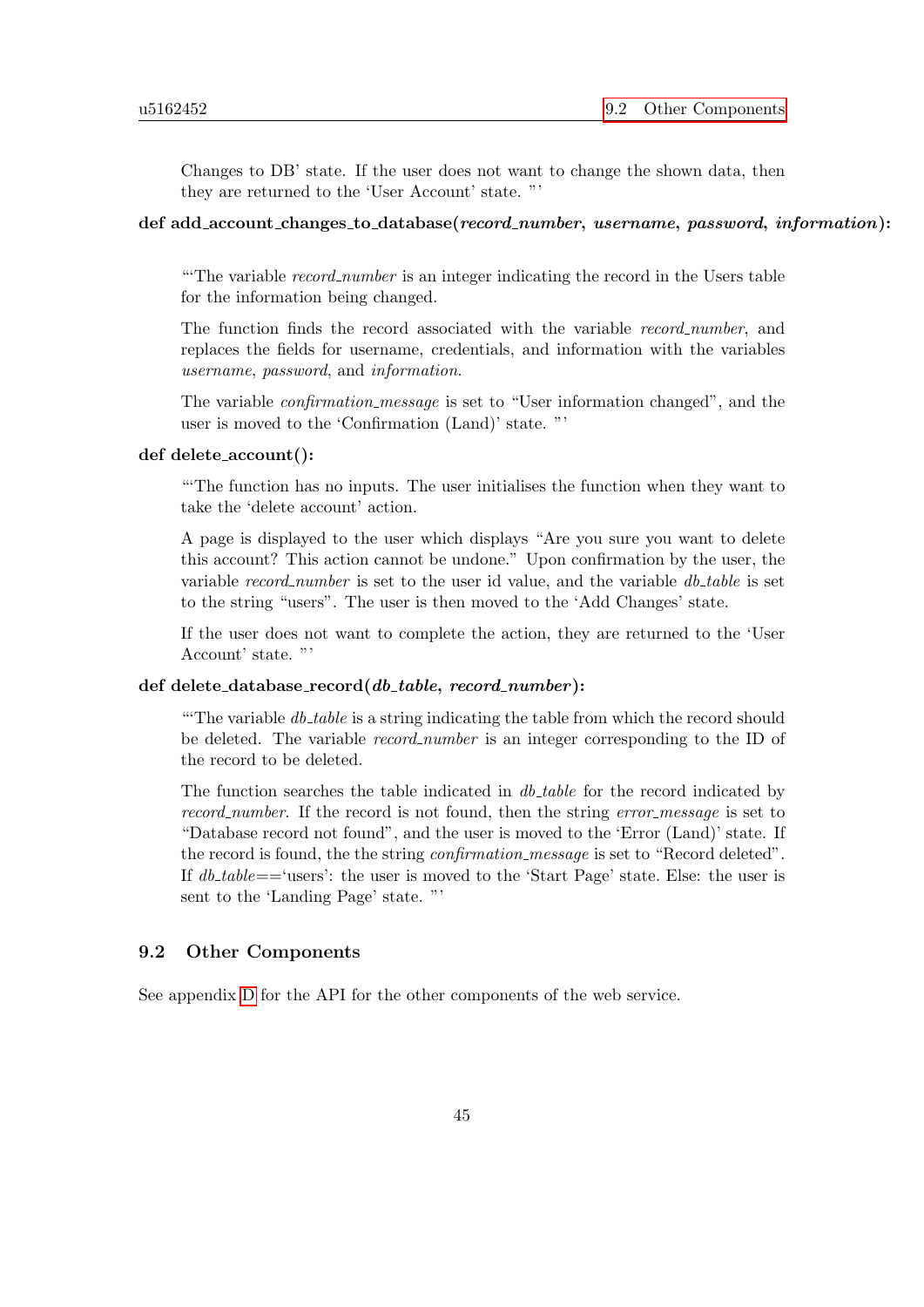## 10 Conclusions

### 10.1 Project Summary

This report outlines a detailed design for a competition web service for online attitude estimation algorithms. A complete finite state machine has been developed, as well as an API describing the various use cases for the service.

To reduce space in the report, some example diagrams are shown for the use flow diagrams, with the rest appearing in appendix [B.](#page-57-0) This is also true for the API, with the User Authentication API appearing in the body of the report, while the API for the other components are in appendix [D.](#page-70-0)

The implementation selection was ranked by the design metrics for only some of the more important decisions, with others being justified without a formal ranking.

The process of designing the web service was sequential. In order to develop the state machine, first the user actions and the service structure were be identified. To select the best implementation, design specifications had to be formulated from the customer requirements. Each step was iterative, and as each new section was developed, the previous sections were constantly being improved.

The design contained in this report will be helpful in implementing a working web service for attitude estimation algorithms.

### 10.2 Future Work

This project focused only on the design of the web service. The next step for the project would be taking the design outlined in this report and implementing a web service on a test server.

In terms of the design, possible additional features include a comment capability for the web service, which would allow users to make comments about datasets and algorithms. A discussion or forum section could also be implemented, for attitude estimation discussion that is not directly related to specific datasets or algorithms.

A reputation system for users could be added. This would allow users to gain reputation by uploading reliable datasets, or obtaining reliable results as a result of testing. Additionally, algorithm rankings can be given a reliability value, corresponding to the number of testers with similar results, or more reputable testers obtaining the result.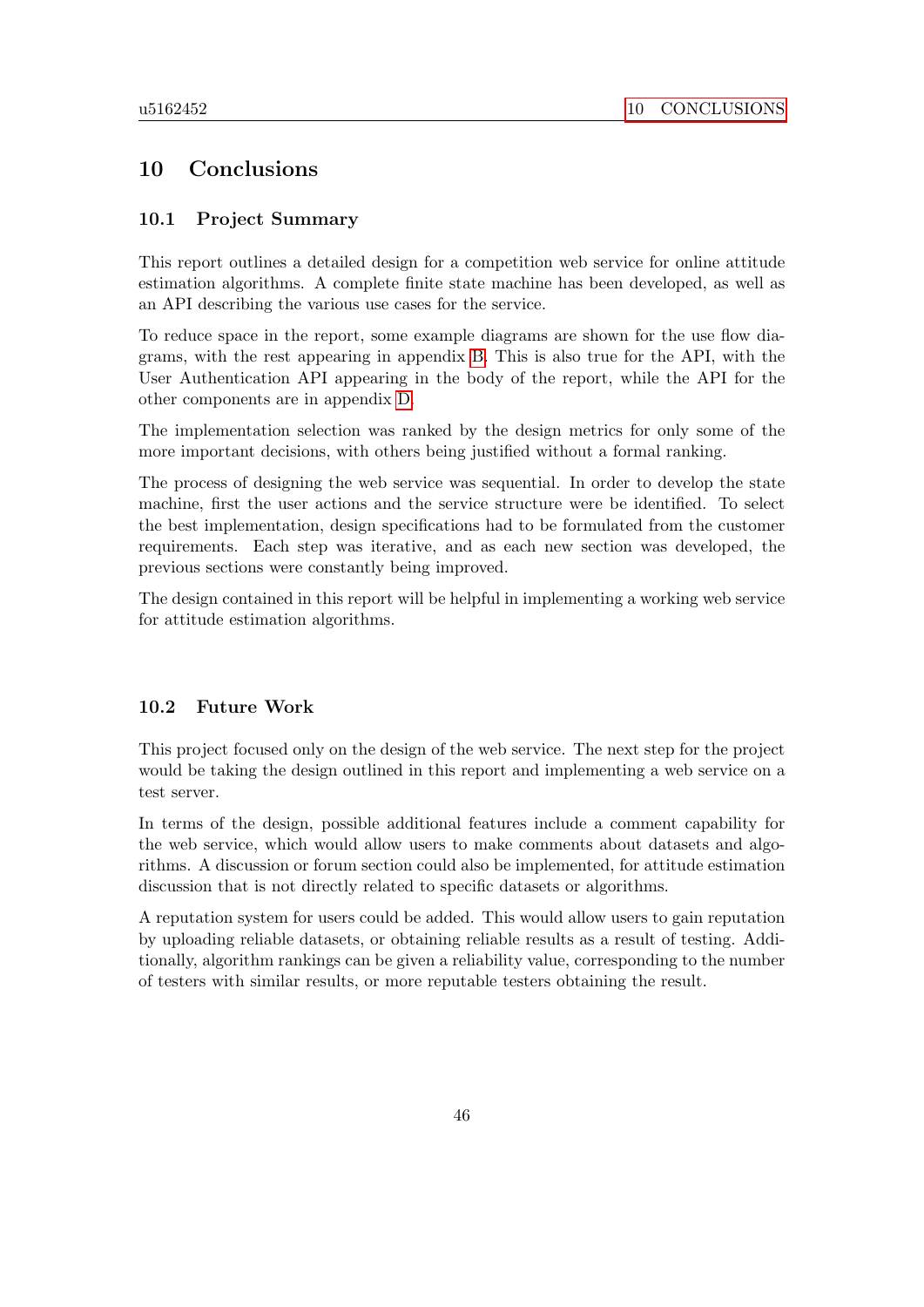### 10.3 Project Reflection

The project summary form completed at the commencement of the project stated that a web service for attitude estimation algorithms would be designed and implemented. This was the aim of the project for the first semester, until time constraints necessitated a reduction in scope. Thus, it was decided that the project would focus on the design of the web service instead of both design and implementation. This allowed for a more complex and in-depth design, instead of a simple design and token implementation.

Several of the sections in the design process took a longer time than expected to complete. The use flow diagrams in particular required several weeks longer than predicted to complete to a level of satisfaction. However, the use flow diagrams were integral to the design, and the finite state machine could not be developed until these were finished.

Due to the length of time taken to complete the design, there was not enough time left in the project for a complete implementation.

The composite design and the state machine of the web service are among the most useful results of the report. With these designs, as well as the developed API, an implementation for the web service requires only the coding, without worrying about the design.

During the project, a test web service was developed in a virtual box and deployed locally. This was beneficial for learning and understanding exactly how flask and Apache work together, and to get them to actually perform as desired. Also required was learning how to manage a Debian operating system, and how to create a connection between a host machine and a virtual machine, so communication could occur, including accessing the deployed web service from the host machine.

Also learned during the project was a basic management of databases using MySQL, identifying and accurately portraying the user actions in the use flow diagrams, linking composite state diagrams and user actions to create a finite state machine, and hence developing a simple comprehensive API.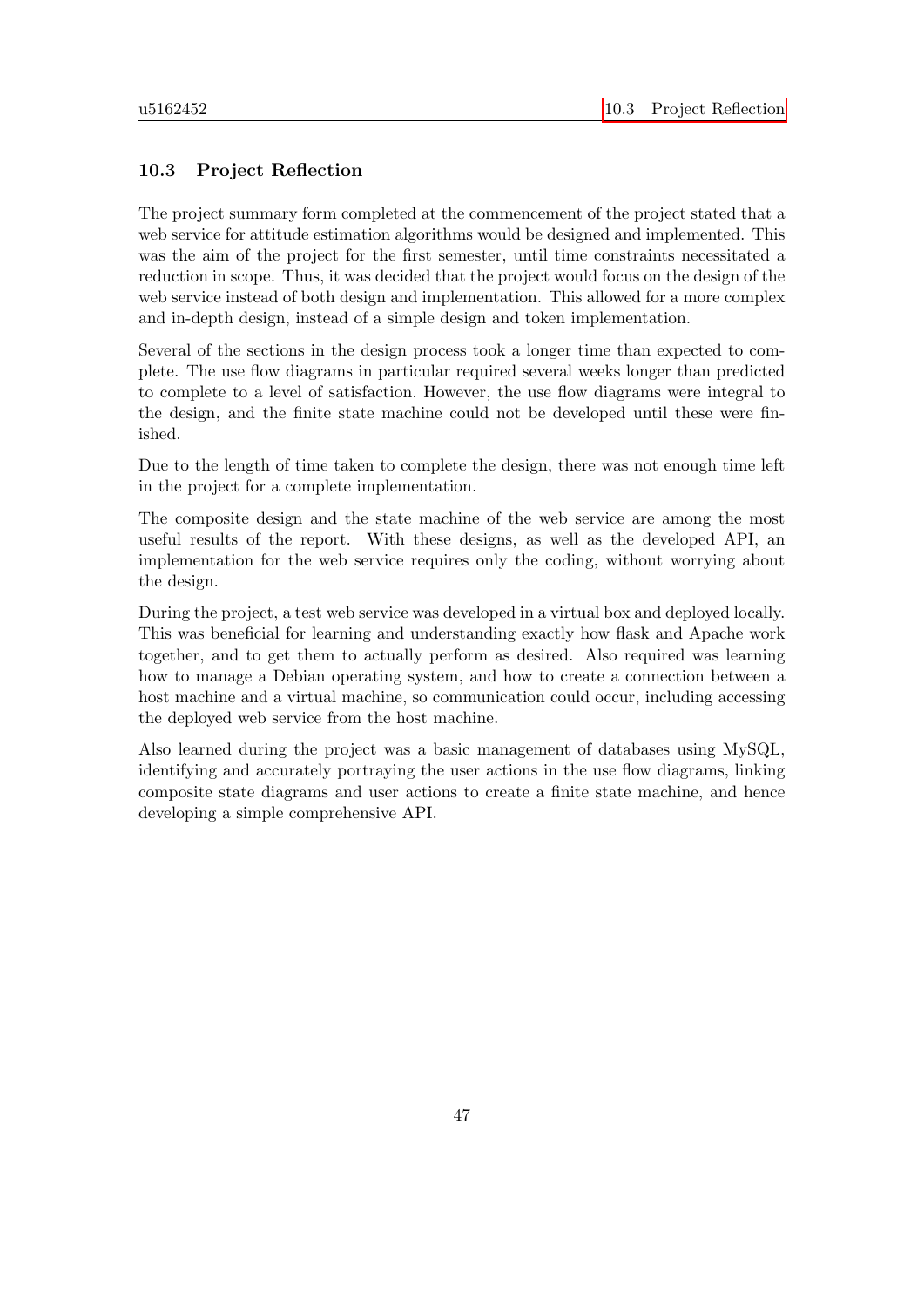## References

- David Booth, Hugo Haas, Francis McCabe, Eric Newcomer, Michael Champion, Chris Ferris, and David Orchard. Web services architecture. BT Technology Journal, (February), 2004.
- CHRobotics. Understanding Quaternions. URL [http://www.chrobotics.com/](http://www.chrobotics.com/library/understanding-quaternions) [library/understanding-quaternions](http://www.chrobotics.com/library/understanding-quaternions).
- John L Crassidis, F. Landis Markley, and Yang Cheng. Survey of Nonlinear Attitude Estimation Methods. Journal of Guidance, Control, and Dynamics, 30(1):12–28, January 2007. ISSN 0731-5090. doi: 10.2514/1.22452. URL [http://arc.aiaa.org/doi/](http://arc.aiaa.org/doi/abs/10.2514/1.22452) [abs/10.2514/1.22452](http://arc.aiaa.org/doi/abs/10.2514/1.22452).
- DB-Engines. Db-engines ranking, 2014. URL <http://db-engines.com/en/ranking>.

Flask. Flask web development, 2014. URL <http://flask.pocoo.org/>.

Jinja. Jinja, 2014. URL <http://jinja.pocoo.org/>.

- E J Lefferts, F L Markley, and M D Shuster. Kalman Filtering for Spacecraft Attitude Estimation. Journal of Guidance, Control, and Dynamics, 5(5):417–429, September 1982. ISSN 0731-5090. doi: 10.2514/3.56190. URL [http://dx.doi.org/10.2514/3.](http://dx.doi.org/10.2514/3.56190) [56190](http://dx.doi.org/10.2514/3.56190).
- F. Landis Markley and John L Crassidis. Unscented filtering for spacecraft attitude estimation. Journal of Guidance, Control, and Dynamics, 26(4):536–542, 2003.

MySQL. Mysql, 2014a. URL <https://www.mysql.com/>.

- MySQL. Chapter 11: Data types, 2014b. URL [https://dev.mysql.com/doc/refman/](https://dev.mysql.com/doc/refman/5.0/en/data-types.html) [5.0/en/data-types.html](https://dev.mysql.com/doc/refman/5.0/en/data-types.html).
- Netcraft. June 2013 web server survey, 2013. URL [http://news.netcraft.com/](http://news.netcraft.com/archives/2013/06/06/june-2013-web-server-survey-3.html) [archives/2013/06/06/june-2013-web-server-survey-3.html](http://news.netcraft.com/archives/2013/06/06/june-2013-web-server-survey-3.html).
- The Apache Software Foundation. The apache software foundation, 2014. URL [https:](https://www.apache.org/) [//www.apache.org/](https://www.apache.org/).
- Greg Welch and Gary Bishop. An introduction to the Kalman filter. pages 1– 16, 1995. URL [http://clubs.ens-cachan.fr/krobot/old/data/positionnement/](http://clubs.ens-cachan.fr/krobot/old/data/positionnement/kalman.pdf) [kalman.pdf](http://clubs.ens-cachan.fr/krobot/old/data/positionnement/kalman.pdf).
- Roni Yadlin. Attitude Determination and Bias Estimation Using Kalman Filtering.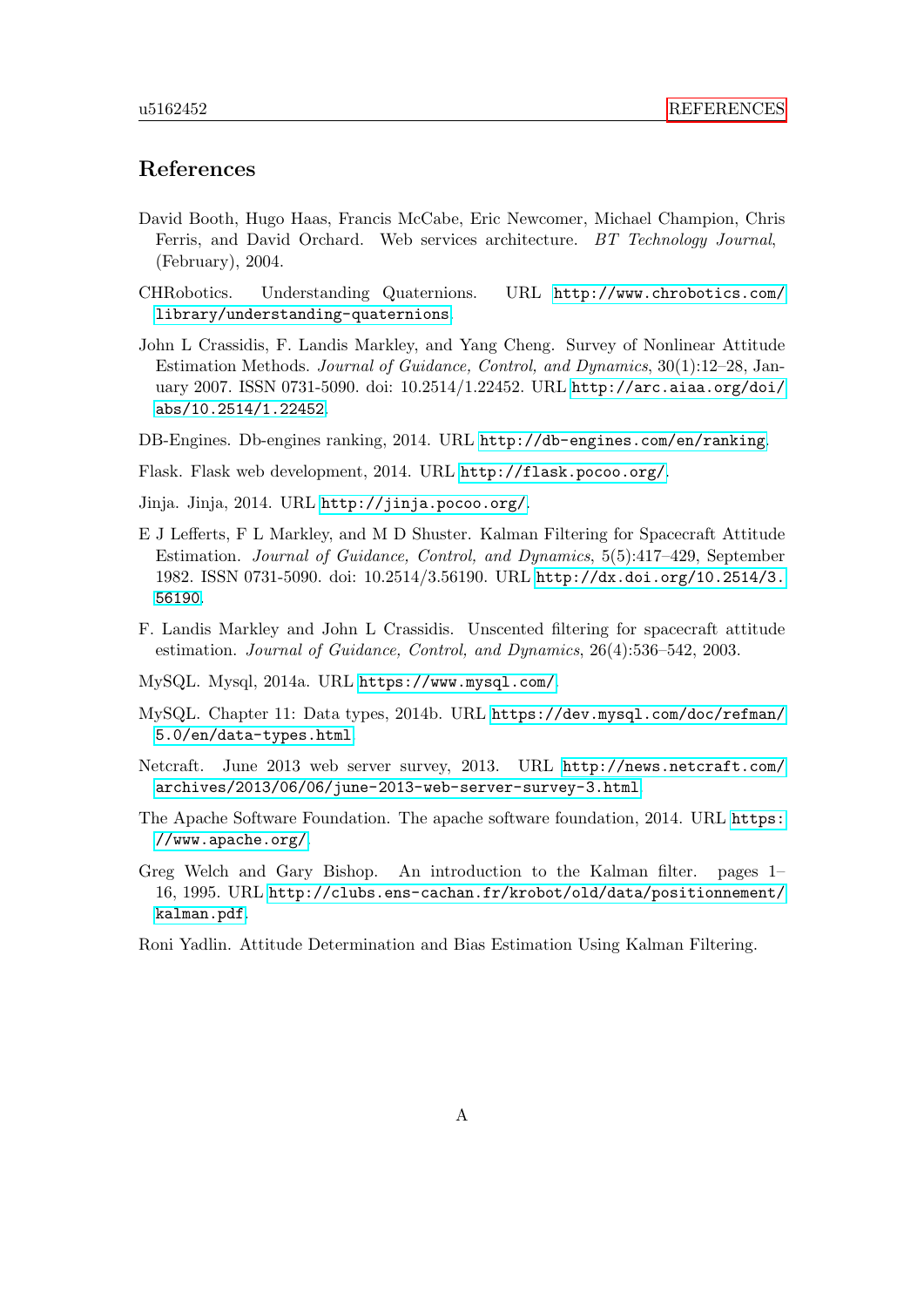## A Customer Requirements

## A.1 Identifying Customer Requirements

To identify requirements, each customer was analysed individually. The requirements were identified in discussion with the project supervisor, Jochen.

### A.1.1 Suppliers of Algorithms

The Suppliers of Algorithms requirements identified were:

- Able to upload algorithms
- Unique user accounts
- Other users can comment on algorithms
- The service must have no cost

### A.1.2 Suppliers of Datasets

The Suppliers of Datasets requirements identified were:

- Able to upload large datasets
- Secure upload/storage
- Can control permissions on datasets
- Unique user accounts
- Other users can comment on datasets
- The service must have no cost

### A.1.3 Users of Service

The Users of Service requirements identified were:

- User accounts
- Able to download datasets and/or algorithms
- The service must have no cost
- The service should be fast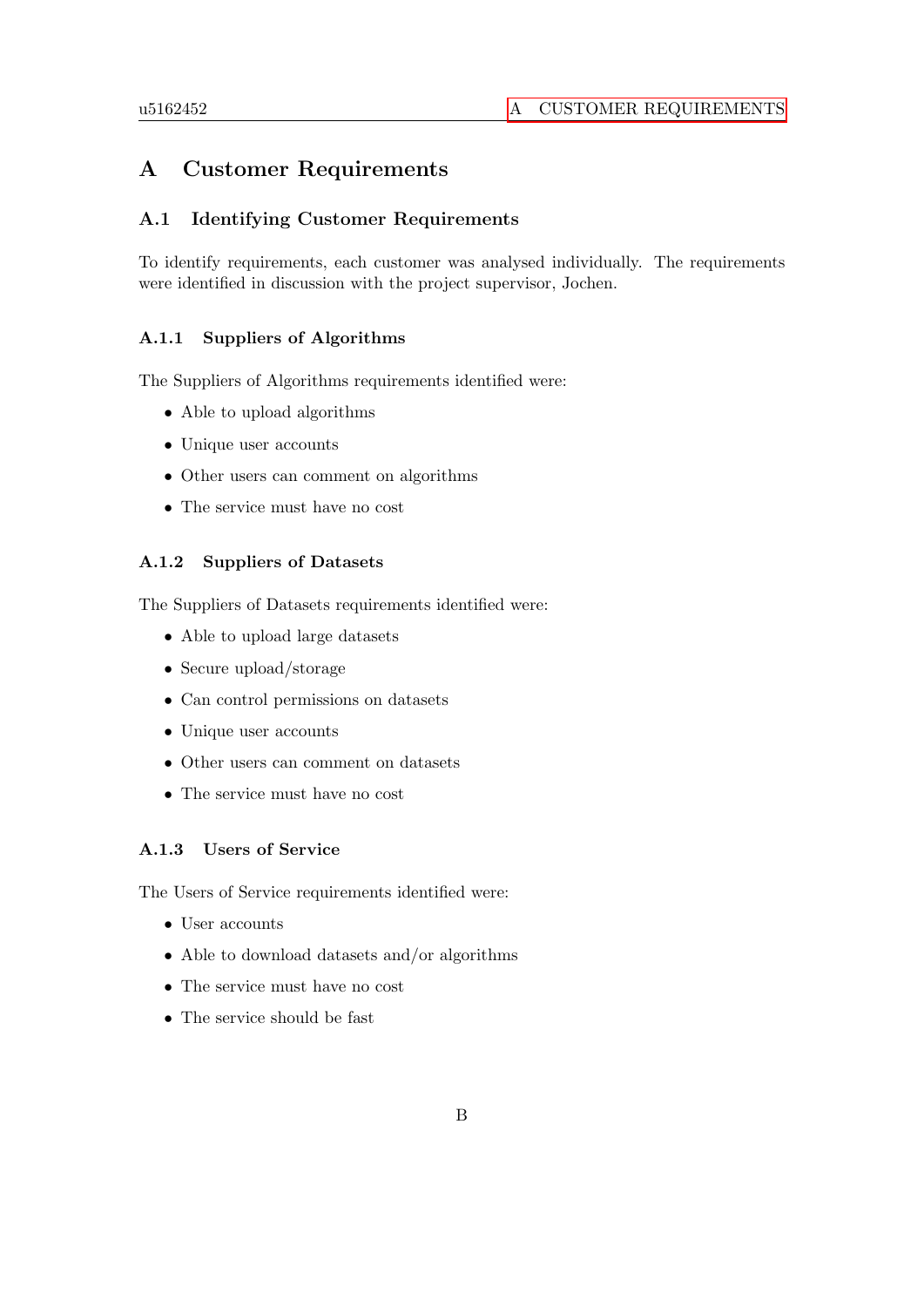### A.1.4 Jochen/Server

Jochen's identified requirements were:

- Service must use Debian, flask, Apache, and mysql
- Documentation for assessment

The Server requirements identified were:

- The service must be secure from unwanted access/control
- Various computational load, cost, memory, etc. requirements

### A.1.5 Callum/Developer

Callum's identified requirements were:

- Limitations from lack of knowledge
- Compliance with the project boundaries
- Scope completable on time (hard deadline)

The Developer requirements identified were:

• Documentation - for own memory, understanding code

### A.1.6 Development Community

The Development Community requirements identified were:

• Documentation - for similar projects in the future

### A.1.7 Attitude Estimation Community

The Attitude Estimation Community requirements identified were:

• Use the correct/standard terminology for ease of comprehension

### A.2 Sorting Customer Requirements

In this section we organise the identified customer requirements into groups based on the type of requirement.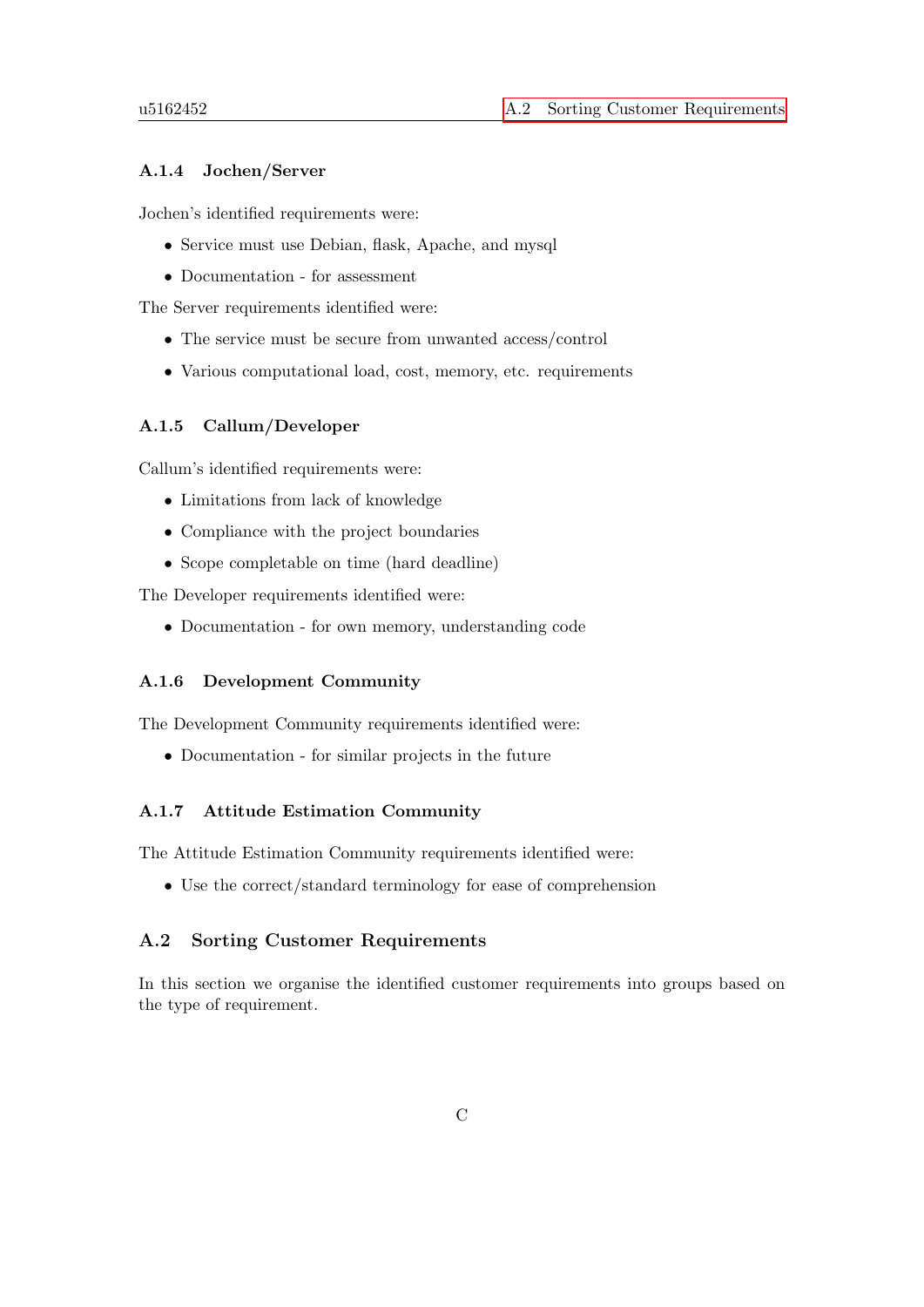### A.2.1 Utility

- Able to upload algorithms
- Able to upload large datasets
- Able to download datasets and/or algorithms

### A.2.2 Extra features

- Unique user accounts
- Other users can comment on algorithms/datasets

### A.2.3 Security

- Unique user accounts
- Secure upload/storage of data
- Suppliers can control permissions on datasets
- The service must be secure from unwanted access/control

### A.2.4 Implementation

- Service must use Debian, flask, Apache, and mysql
- Various computational load, cost, memory, etc. requirements
- Limitations from lack of developer knowledge
- Compliance with the project boundaries
- Scope completable on time (hard deadline)
- The service must have no cost
- The service should be fast

### A.2.5 Documentation

- Documentation for assessment
- Documentation for developer's use
- Documentation for similar future projects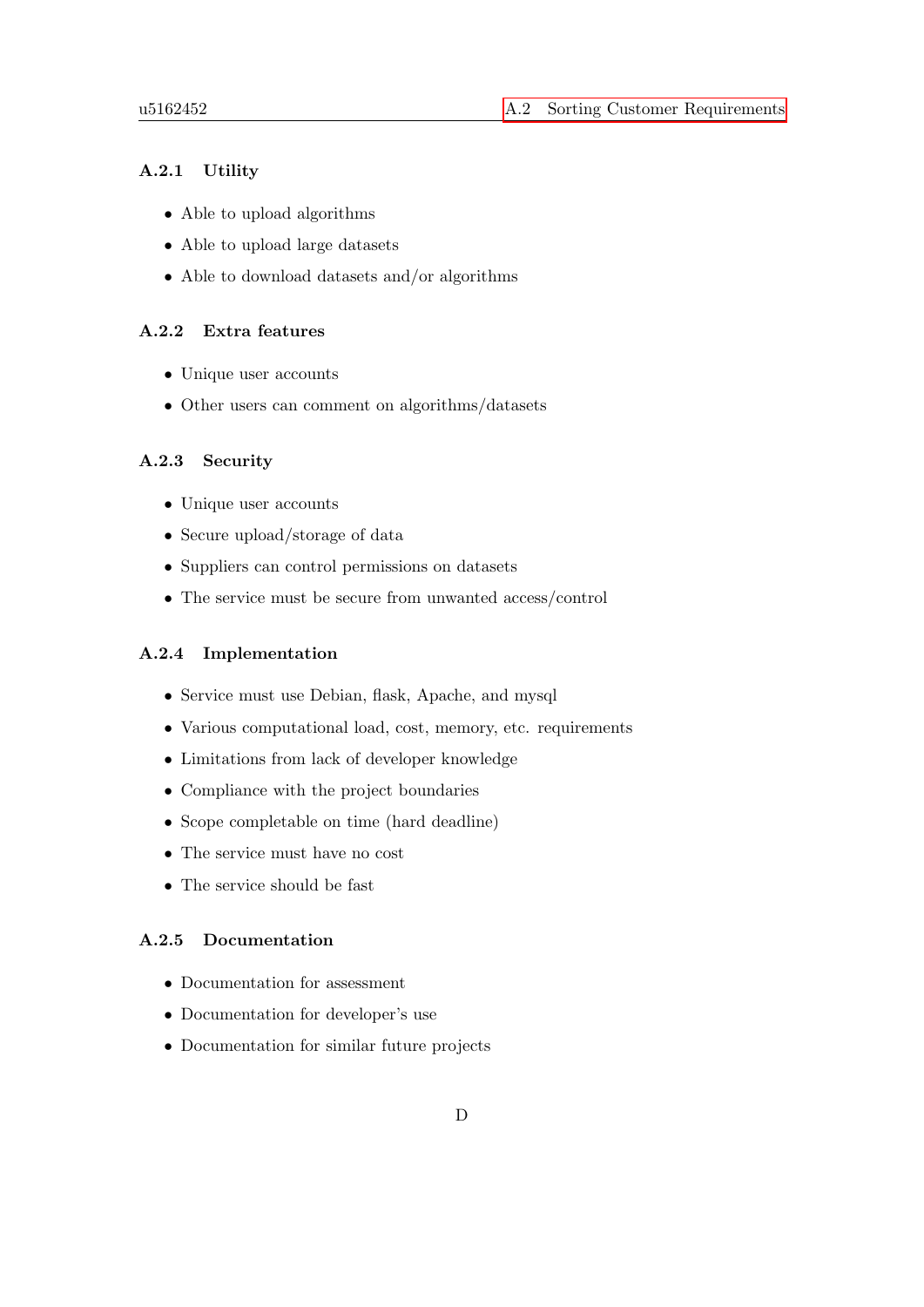• Standard terminology used for ease of comprehension

# <span id="page-57-0"></span>B Use Flow Diagrams

## B.1 Use Flow for Suppliers



Figure A.supp.1: Use Flow Diagram showing use flow for Suppliers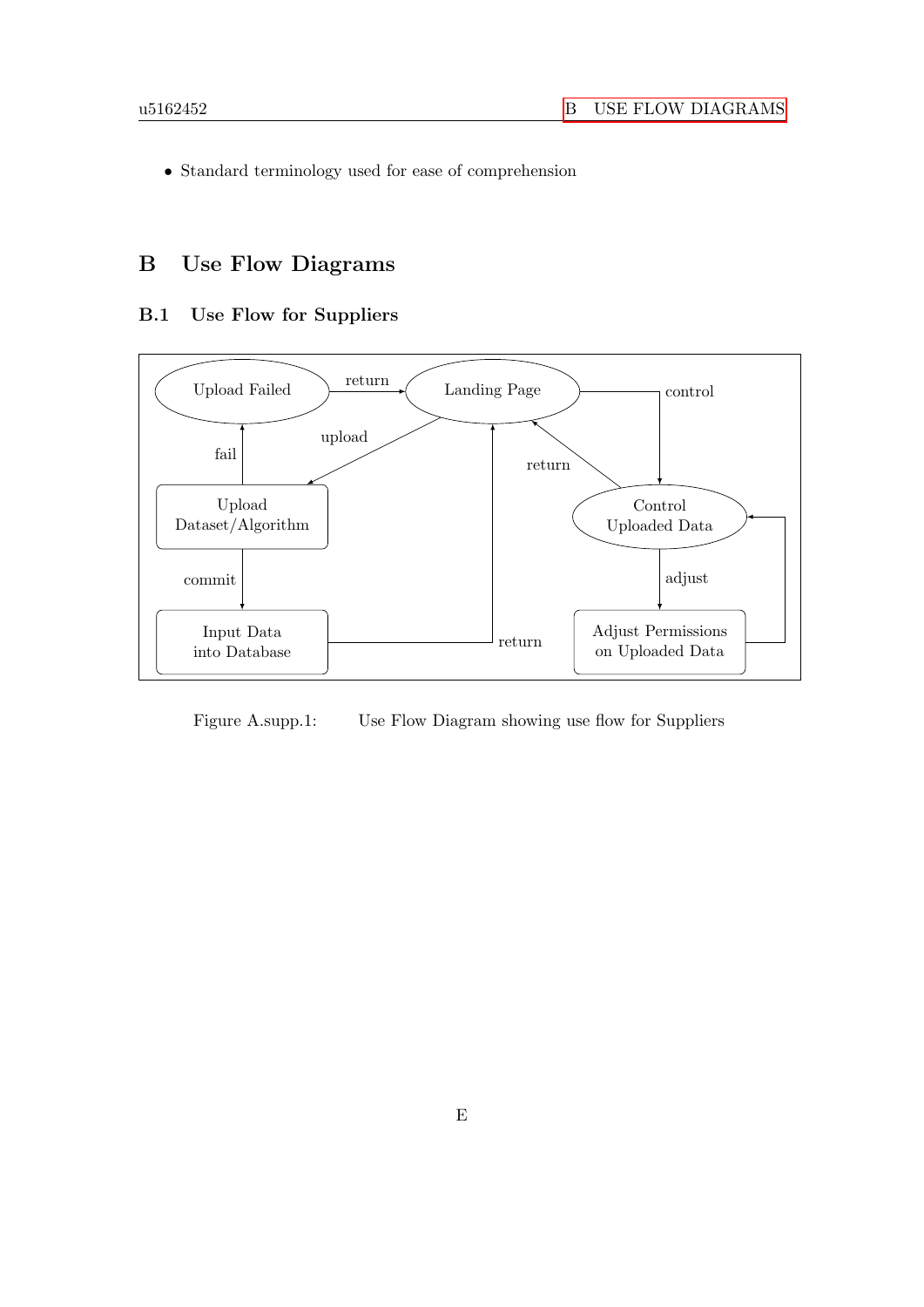## B.2 Use Flow for Testers



Figure A.test.0: Use Flow Diagram showing use flow for Testers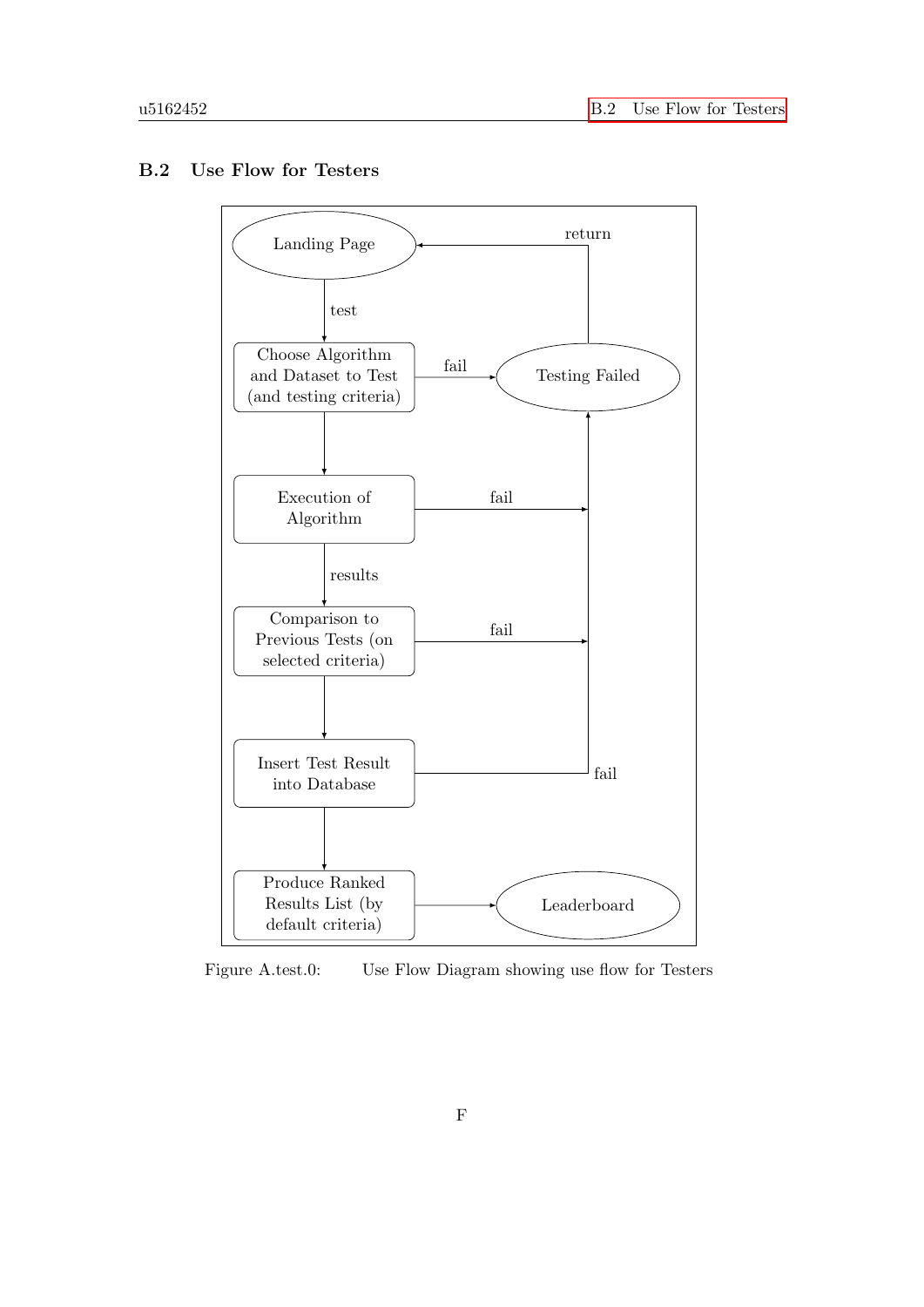

Figure A.test.1: Use Flow Diagram showing use flow for Testers (Local)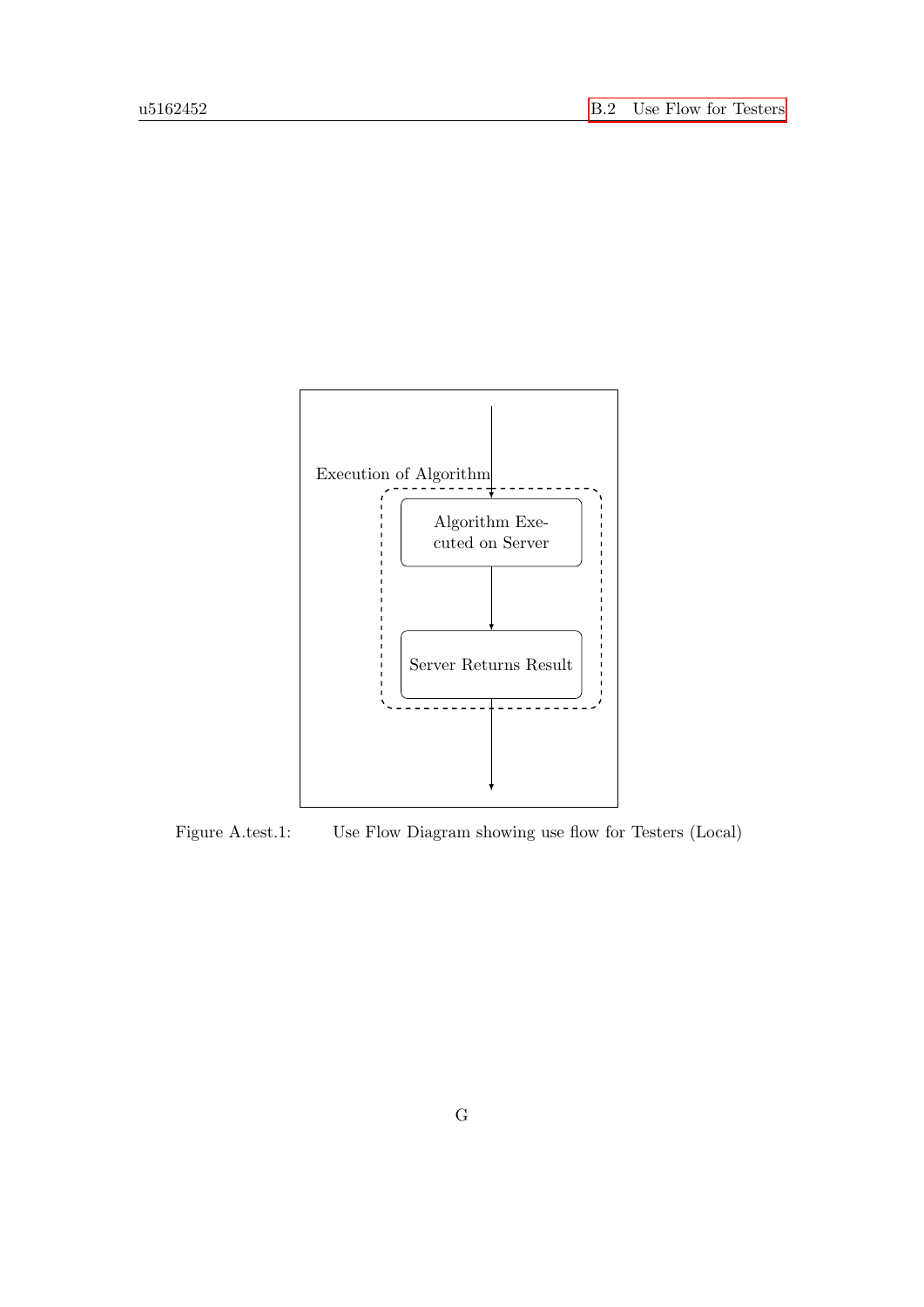

Figure A.test.2: Use Flow Diagram showing use flow for Testers (Sandboxed)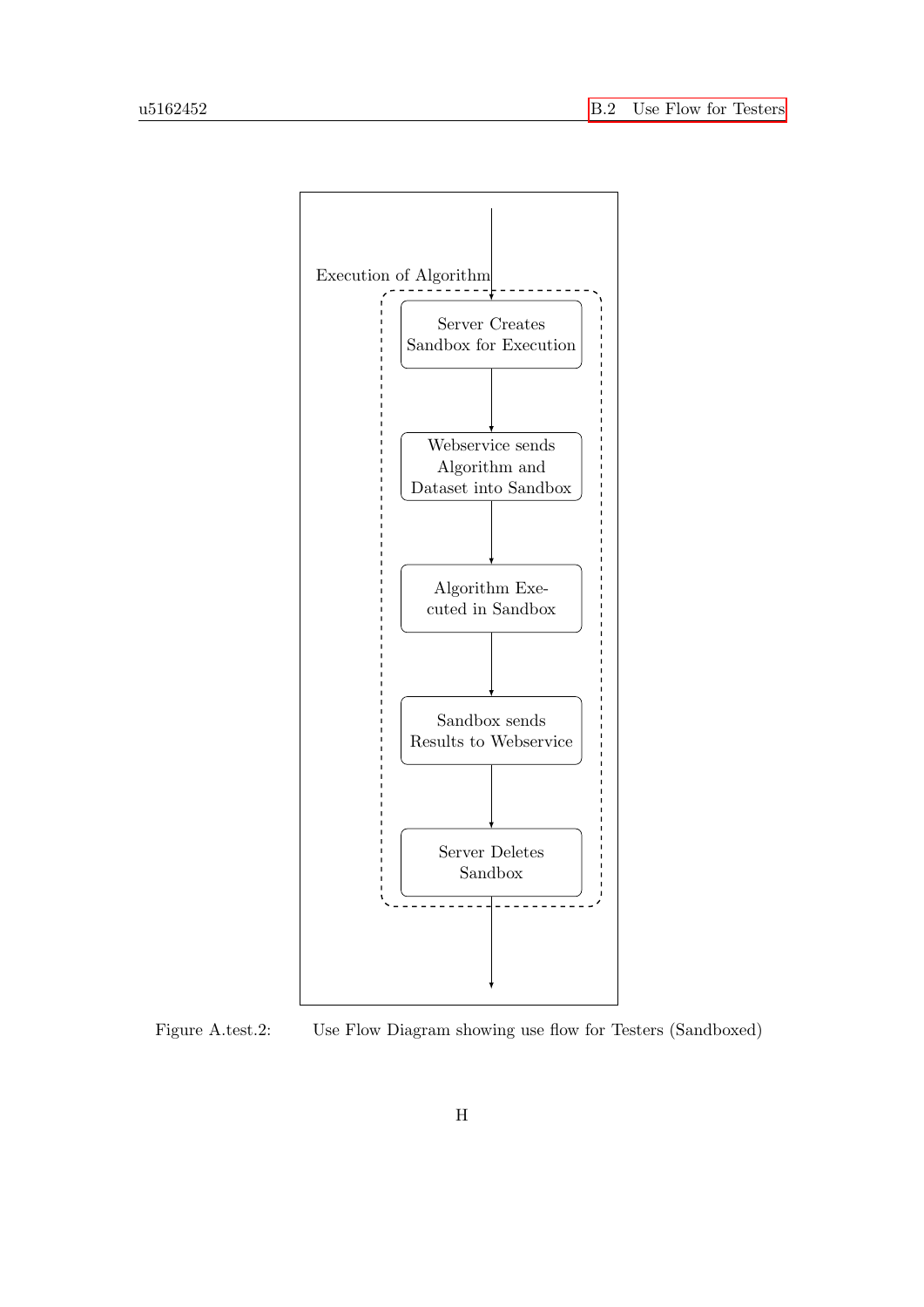

Figure A.test.3: Use Flow Diagram showing use flow for Testers (Client-side)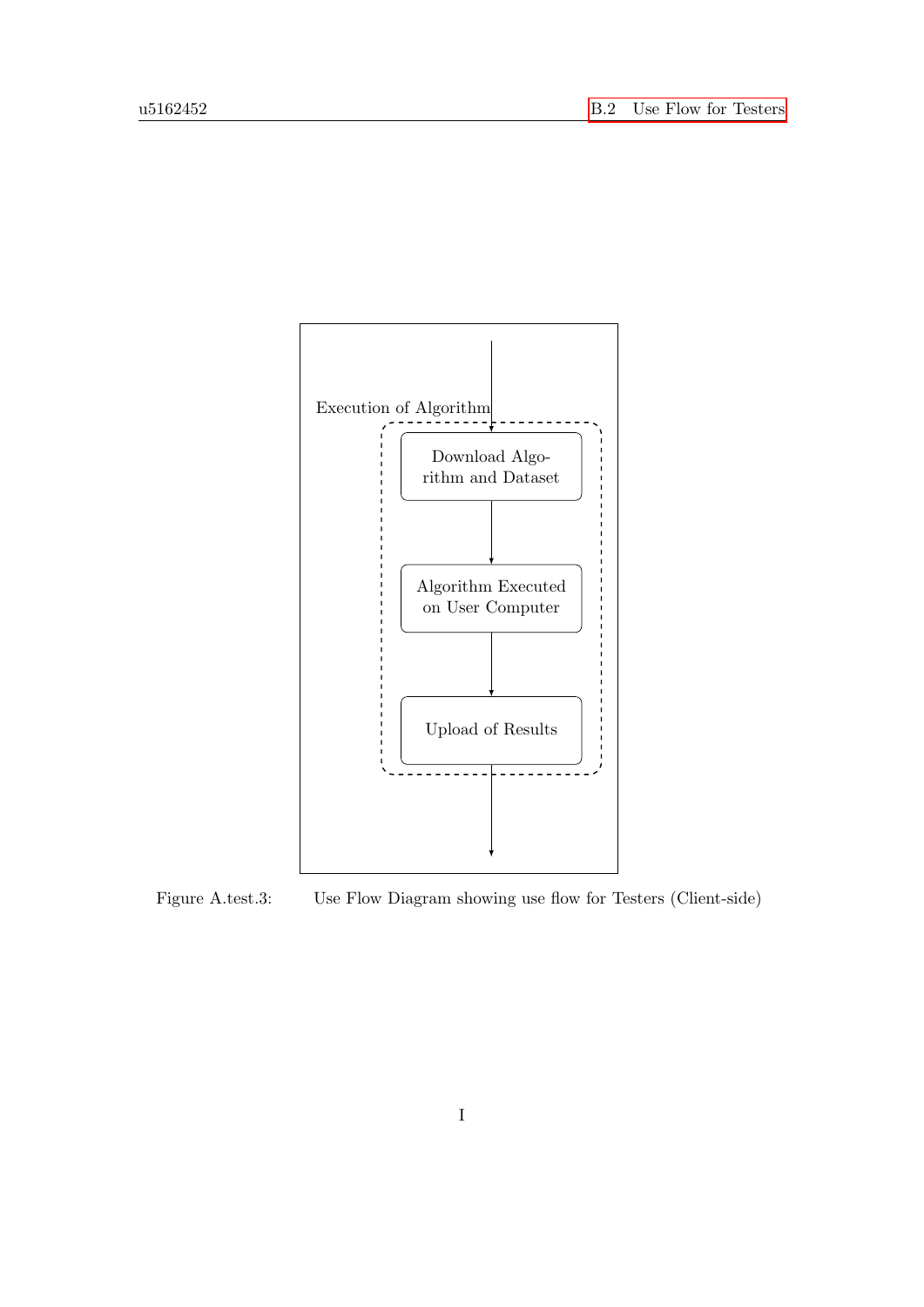

## B.3 Use Flow for the Attitude Estimation Community

Figure A.comm.1: Use Flow Diagram showing use flow for Community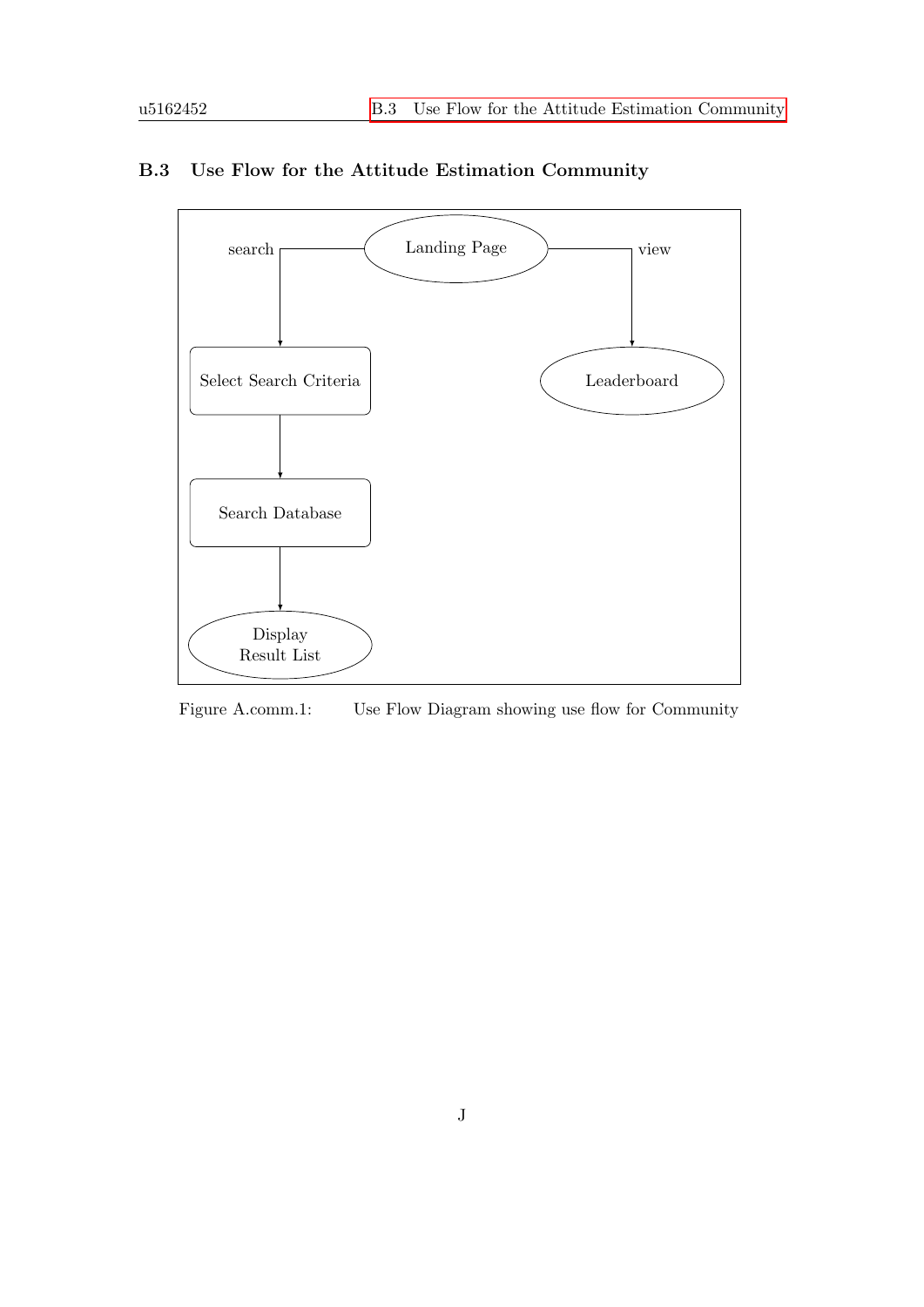

## B.4 Use Flow from Results State

Figure A.resu.1: Use Flow Diagram showing use flow from Results state

## B.5 Use Flow from Leaderboard State



Figure A.lead.1: Use Flow Diagram showing use flow from Leaderboard state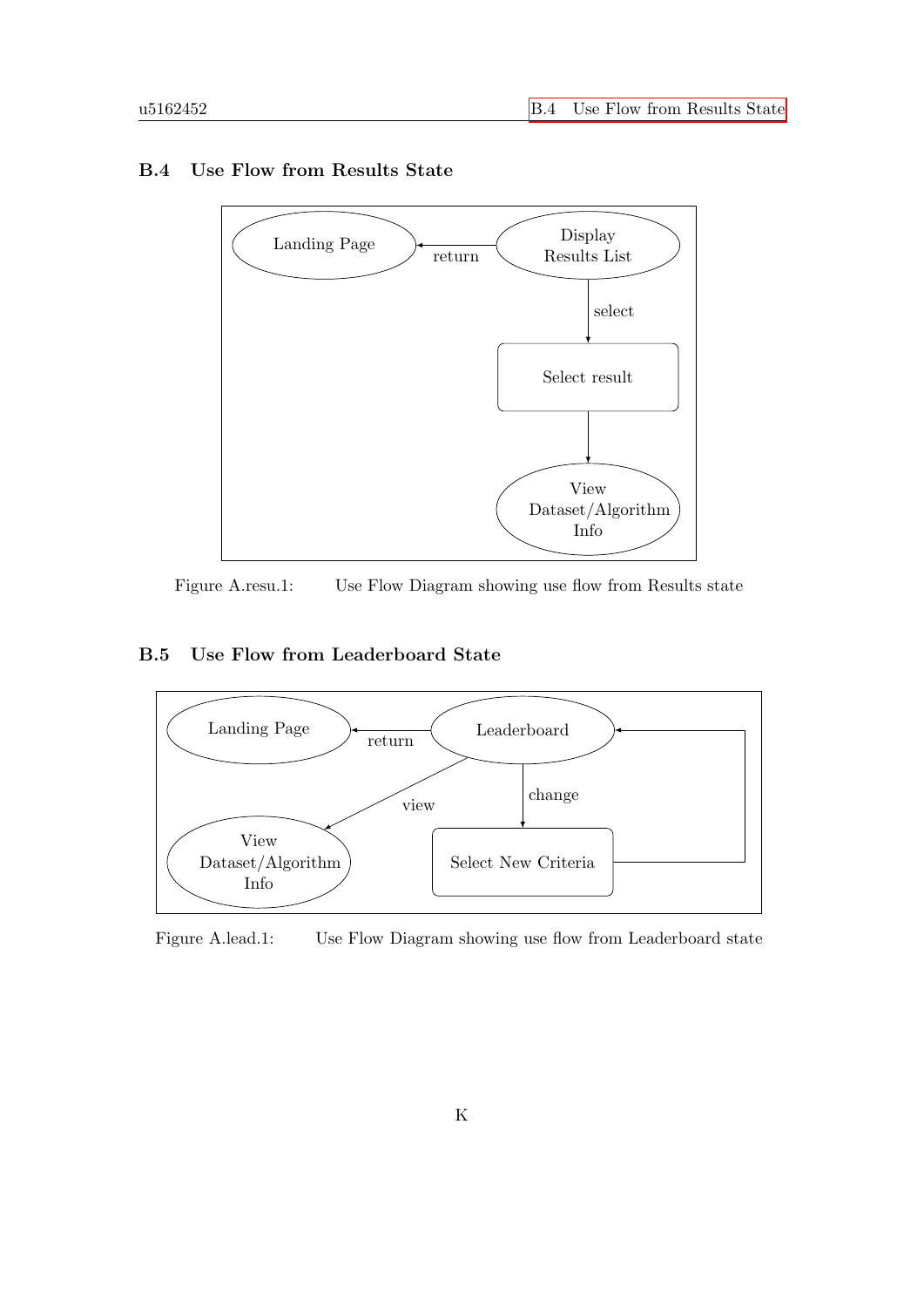### B.6 Use Flow from View State



Figure A.view.1: Use Flow Diagram showing use flow from View Info state



Figure A.view.2: Use Flow Diagram showing use flow from View Info state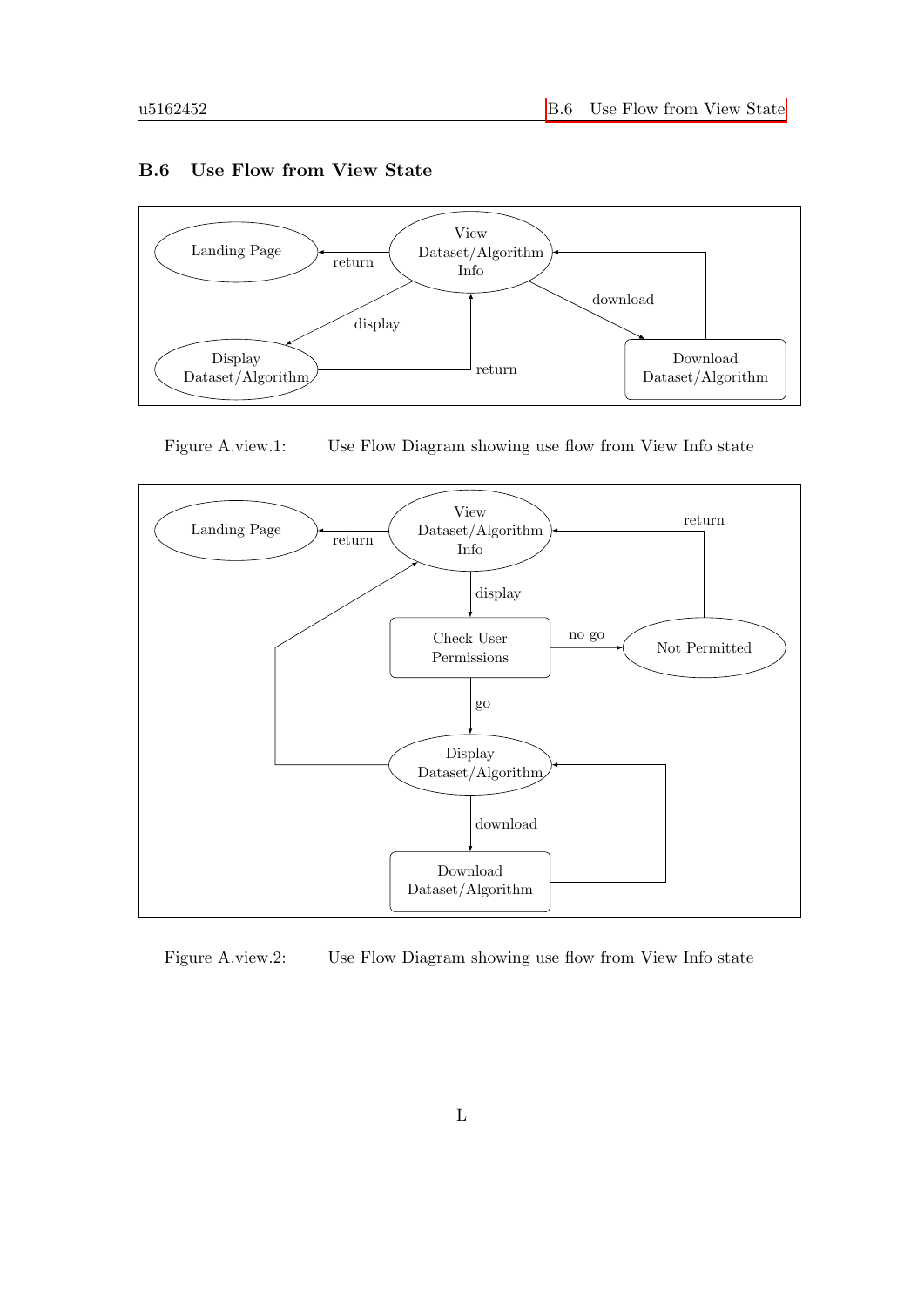

Figure A.alt.2: Use Flow Diagram showing implementation for multiple View Info states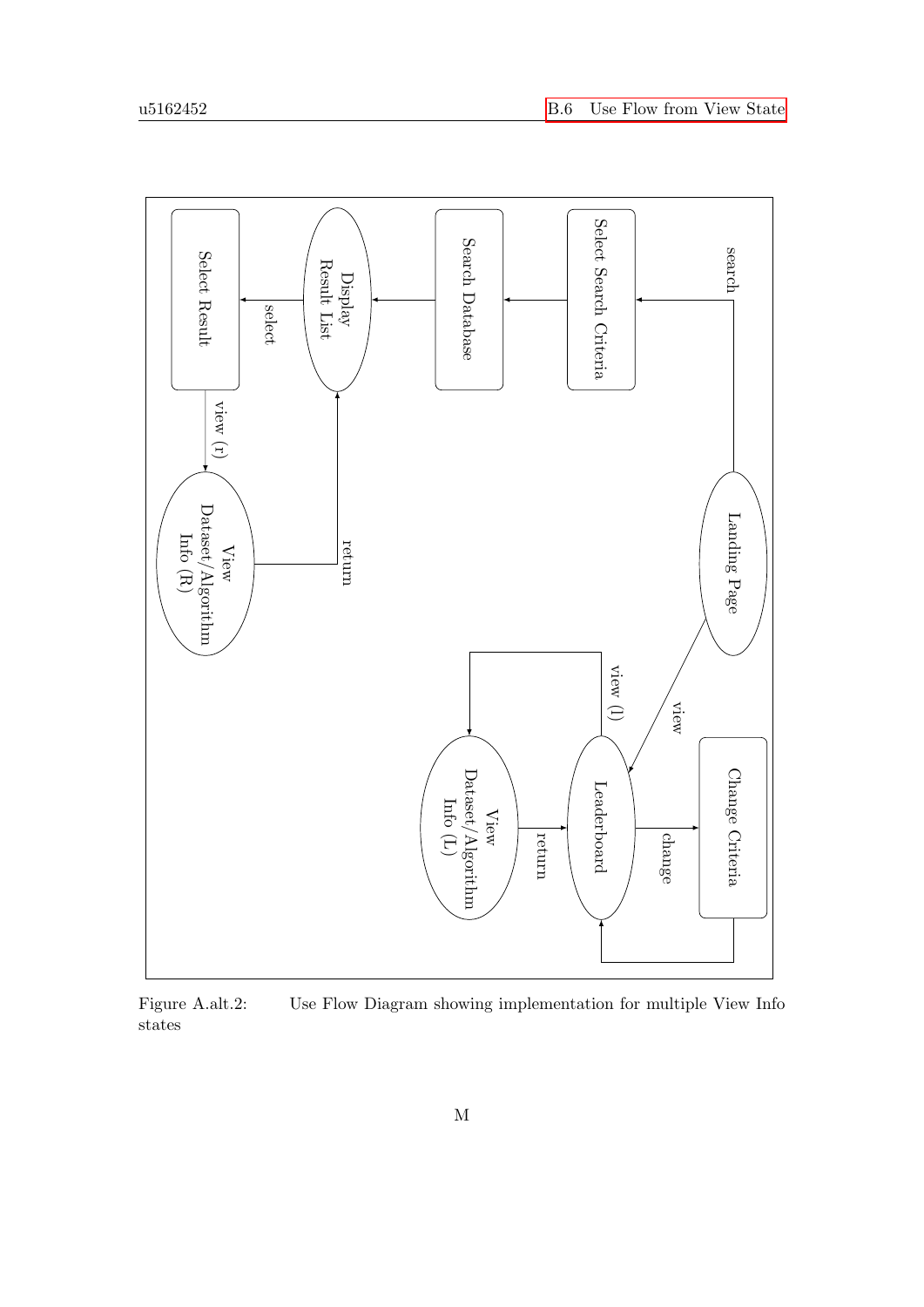### B.7 Composite Structure Diagrams - Implementation 2

The data flow is outlined below. The data contained inside square brackets is the data that is passed, and the arrows show the path that the data takes.

• User Sign-in

User[id, credentials]  $\rightarrow$  User Authentication

User Authentication[y/n credentials met]  $\rightarrow$  Webservice  $\rightarrow$  User

• Uploading Datasets and Algorithms

User $[data] \rightarrow$  User Authentication

User Authentication[y/n authorised]  $\rightarrow$  Filter

User Authentication[data]  $\rightarrow$  Webservice  $\rightarrow$  Filter

 $Filter[data] \rightarrow Database$ 

 $\text{Database}[\text{conformation}] \rightarrow \text{Filter} \rightarrow \text{We}$ bservice  $\rightarrow \text{User}$ 

• Testing Datasets and Algorithms

A.test.1, A.test.2: User[request]  $\rightarrow$  User Authentication

User Authentication[y/n authorised]  $\rightarrow$  Filter

User Authentication[request]  $\rightarrow$  Webservice  $\rightarrow$  Filter

 $Filter[request] \rightarrow Database$ 

Database[dataset, algorithm, previous results]  $\rightarrow$  Filter  $\rightarrow$  Webservice

Webservice result, comparison to previous  $\rightarrow$  Filter  $\rightarrow$  Database

Database[ranked list]  $\rightarrow$  Filter  $\rightarrow$  Leaderboard  $\rightarrow$  Webservice  $\rightarrow$  User

A.test.3: User[request]  $\rightarrow$  User Authentication

User Authentication[y/n authorised]  $\rightarrow$  Filter

User Authentication[request]  $\rightarrow$  Webservice  $\rightarrow$  Filter

 $Filter[request] \rightarrow Database$ 

Database[dataset, algorithm, previous results]  $\rightarrow$  Filter  $\rightarrow$  Webservice

Webservice[dataset, algorithm]  $\rightarrow$  User

 $User[result] \rightarrow Webservice$ 

Webservice[result, comparison to previous]  $\rightarrow$  Filter  $\rightarrow$  Database

Database[ranked list]  $\rightarrow$  Filter  $\rightarrow$  Leaderboard  $\rightarrow$  User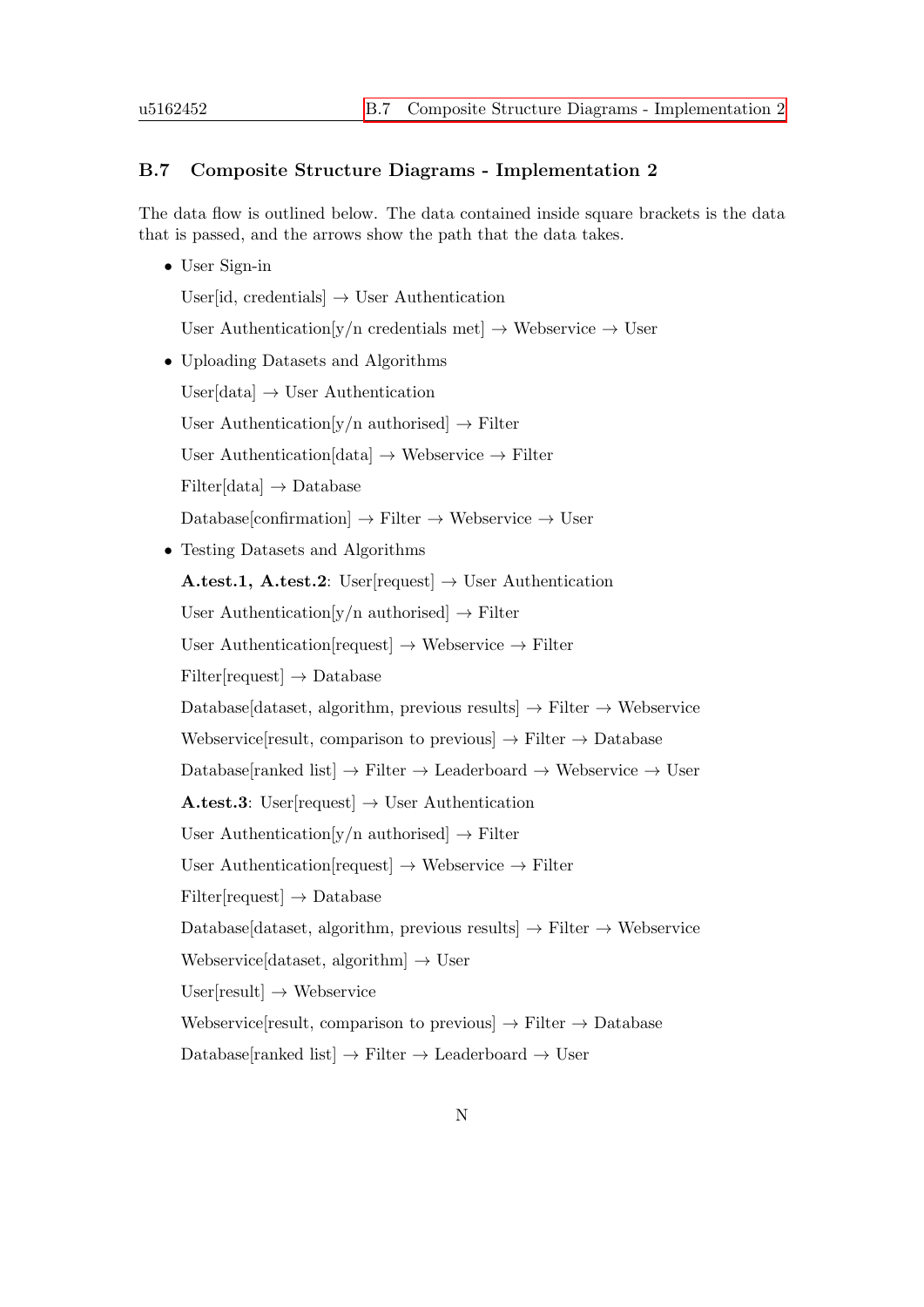

Figure B.2: Composite Structure Diagram Implementation 2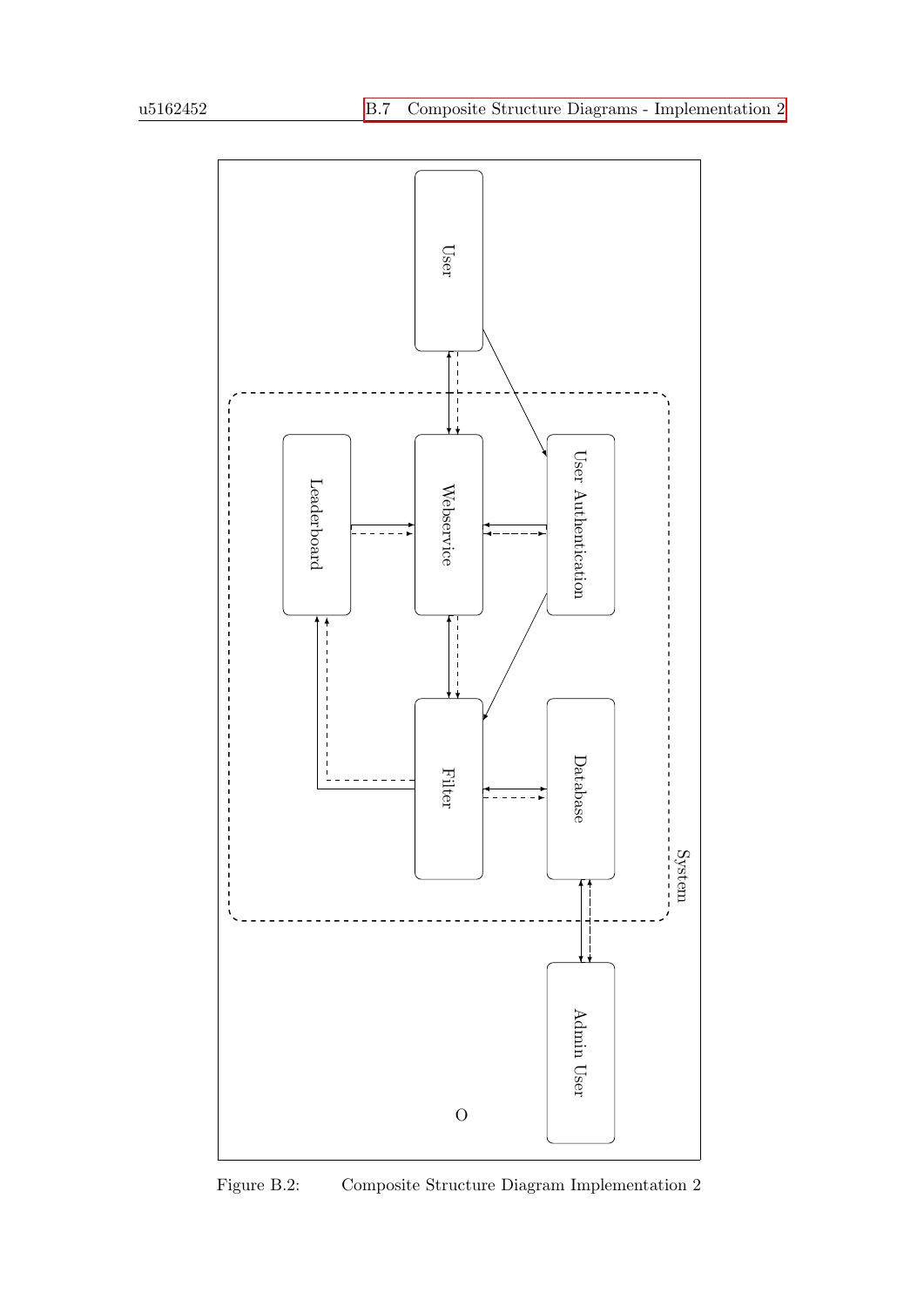• View Leaderboard User[request]  $\rightarrow$  User Authentication User Authentication[y/n authorised]  $\rightarrow$  Filter User Authentication[request]  $\rightarrow$  Webservice  $\rightarrow$  Filter  $Filter[request] \rightarrow Database$  $\text{Database}[\text{ranked list}] \rightarrow \text{Filter} \rightarrow \text{Leaderboard} \rightarrow \text{Webservice} \rightarrow \text{User}$ • View Dataset or Algorithm User<br>[request]  $\rightarrow$  User Authentication User Authentication[y/n authorised]  $\rightarrow$  Filter User Authentication[request]  $\rightarrow$  Webservice  $\rightarrow$  Filter  $Filter[request] \rightarrow Database$ 

Database[dataset, algorithm]  $\rightarrow$  Filter  $\rightarrow$  Webservice  $\rightarrow$  User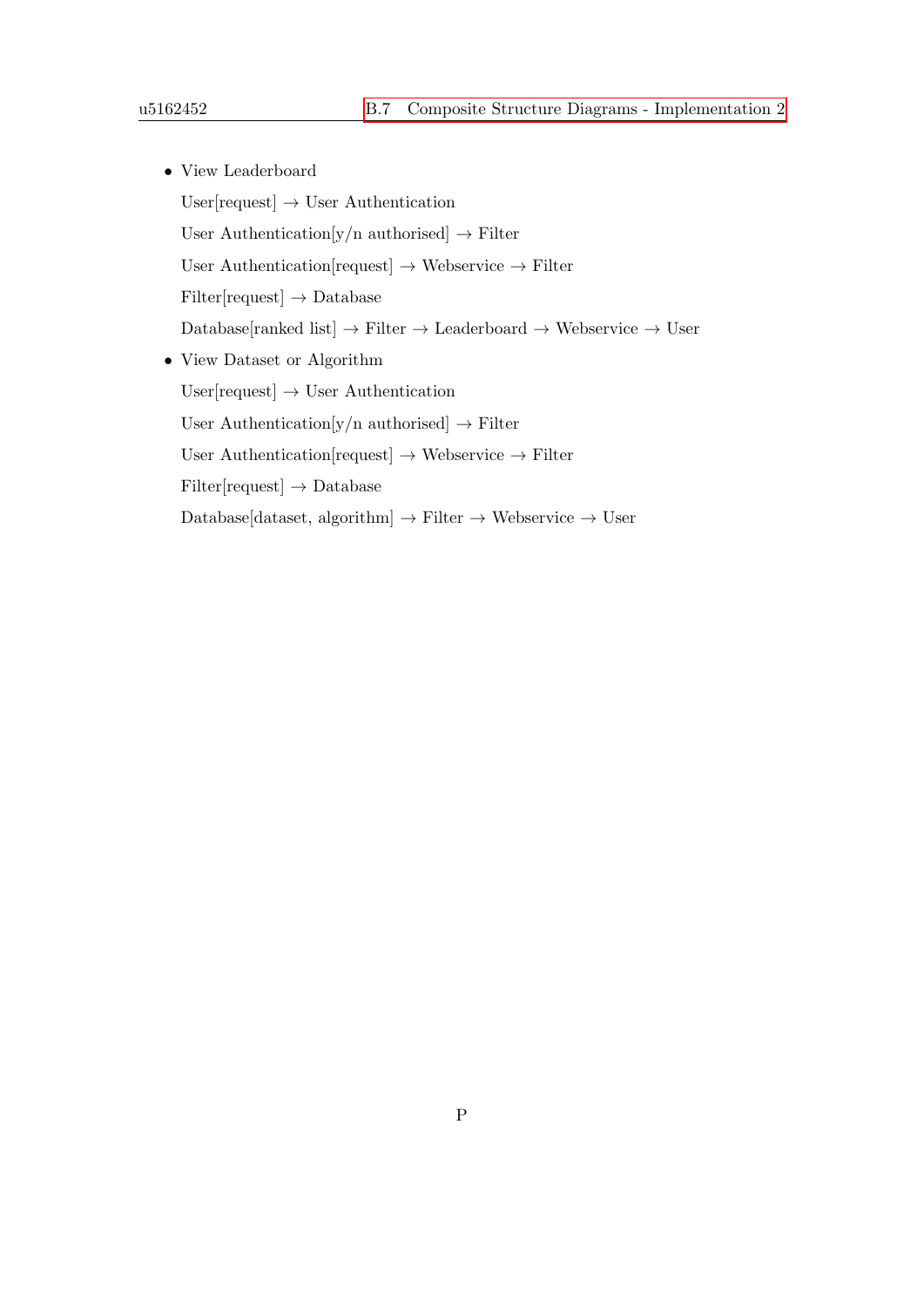## C Ranking of Implementations for Tester by Metrics

The metrics relevant to the use flow for testers listed below:

| $\operatorname{\mathbf{Met}}$ | <b>Need</b> | Metric                                | <b>Score</b> | Units  |
|-------------------------------|-------------|---------------------------------------|--------------|--------|
| No.                           | No.         |                                       |              |        |
| 13                            | 8           | Suppliers can approve access to data  |              | Binary |
| 14                            | 9           | Location for execution of code (algo- |              | List   |
|                               |             | rithms)                               |              |        |
| 20                            | $1-3$       | Average time to complete requests     |              | S      |
| 21                            | $1-3$       | Worst case time to complete requests  |              | S      |
| 22                            | 13          | Project deadline is met               |              | Binary |

Table C.1: Relevant metrics for ranking

are metrics 13, 13, 20, 21, and 22:

The possible implementations were given a score according to how well the metric was met:

- 5 − metric is met absolutely/exceeded 3 − metric is mostly met
- 1 − metric is partially met
- 0 − metric is not met

The score was then multiplied by the weighting, and the total for each implementation summed.

| Metric | <b>Score</b> | <b>Implementation 1</b> |                | Implementation 2 |                | <b>Implementation 3</b> |                |
|--------|--------------|-------------------------|----------------|------------------|----------------|-------------------------|----------------|
|        |              | Score                   | Weighted Score | Score            | Weighted Score | Score                   | Weighted Score |
| 14     |              | $\Omega$                | 12             |                  | 20             |                         |                |
| 15     |              |                         |                |                  | 20             | .,                      |                |
| 21     |              |                         | 25             | っ                | 15             | 9<br>. )                | Тp             |
| 22     |              |                         | 25             | 3                | 15             |                         |                |
| 23     |              | 2                       | 12             |                  |                | Ð                       |                |
| Total  |              |                         | 74             |                  | 74             |                         |                |

Table C.2: Ranking of Implementations for Tester by Metrics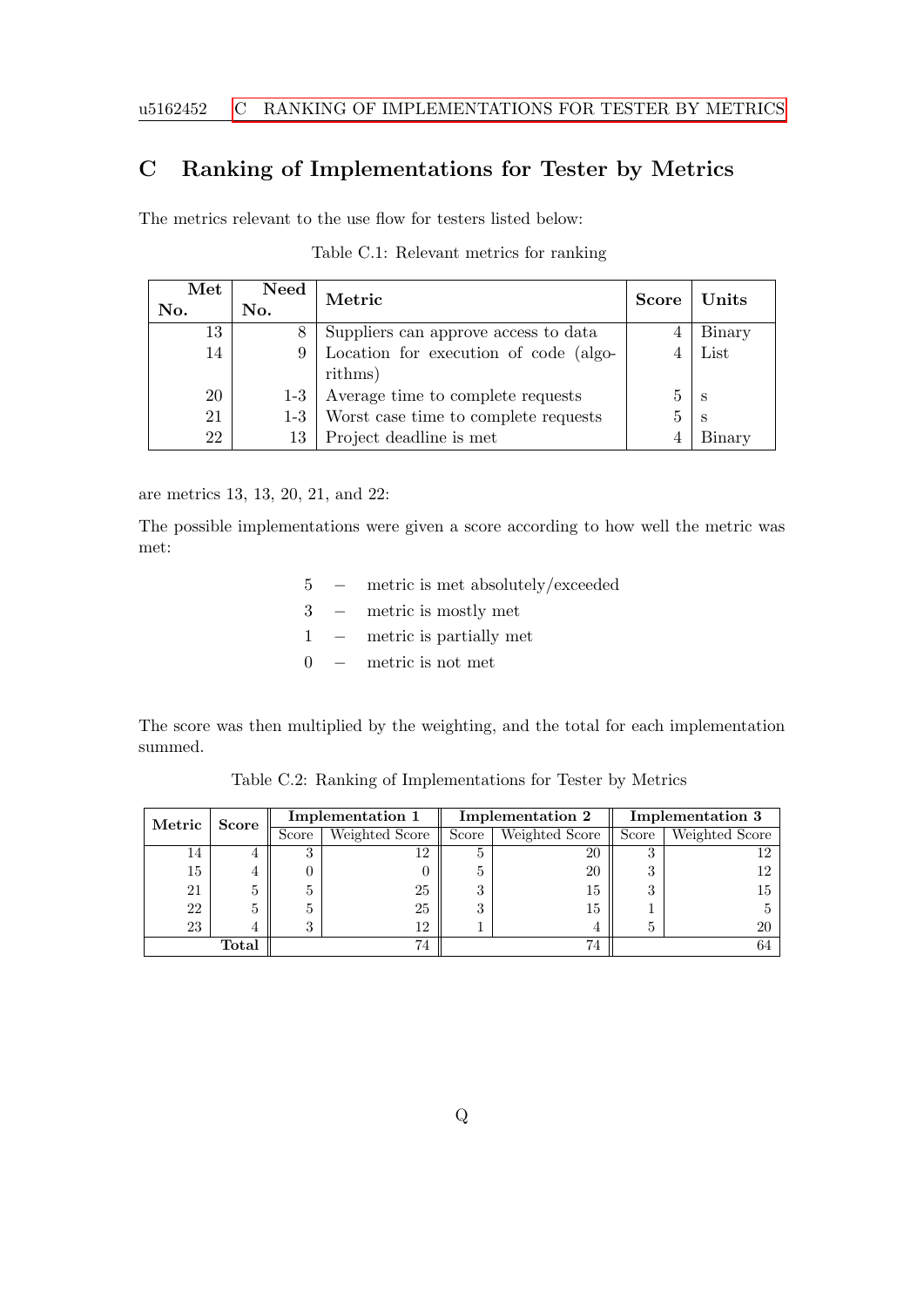## <span id="page-70-0"></span>D API

### D.1 Webservice

Actions calling the webservice:

- Upload dataset
- Upload algorithm
- Control uploaded data
- Test data

#### D.1.1 Upload Dataset

The data flow for the 'upload data' action is described below:

User $[data] \rightarrow$  Webservice  $\rightarrow$  Database Database[confirmation]  $\rightarrow$  Webservice  $\rightarrow$  User

The functions associated with this action are shown below.

### def upload dataset():

"'The function has no inputs. The user initialises the function when they want to take the 'upload dataset' action.

The variable *file\_type* is set to "dataset".

The user is moved to the 'Choose File' state. "'

### def select file():

"'The function has no inputs.

A file browsing window is opened on the user's machine. The user browses the file system and selects the file that they wish to upload. The pathway to the file is set to the variable *client pathway to file*. The user enters a string for the variable dataset\_name.

The user is moved to the 'Upload File' state. "'

### def upload  $file(client\_pathway_to_file, file_type)$ :

"'User chooses the dataset or algorithm to upload, and finds the pathway to the file, which is variable *client\_pathway\_to\_file*. User must also state the type of the file as a string, which is the *file-type* variable. Acceptable inputs for *file-type* are 'dataset' and 'algorithm'.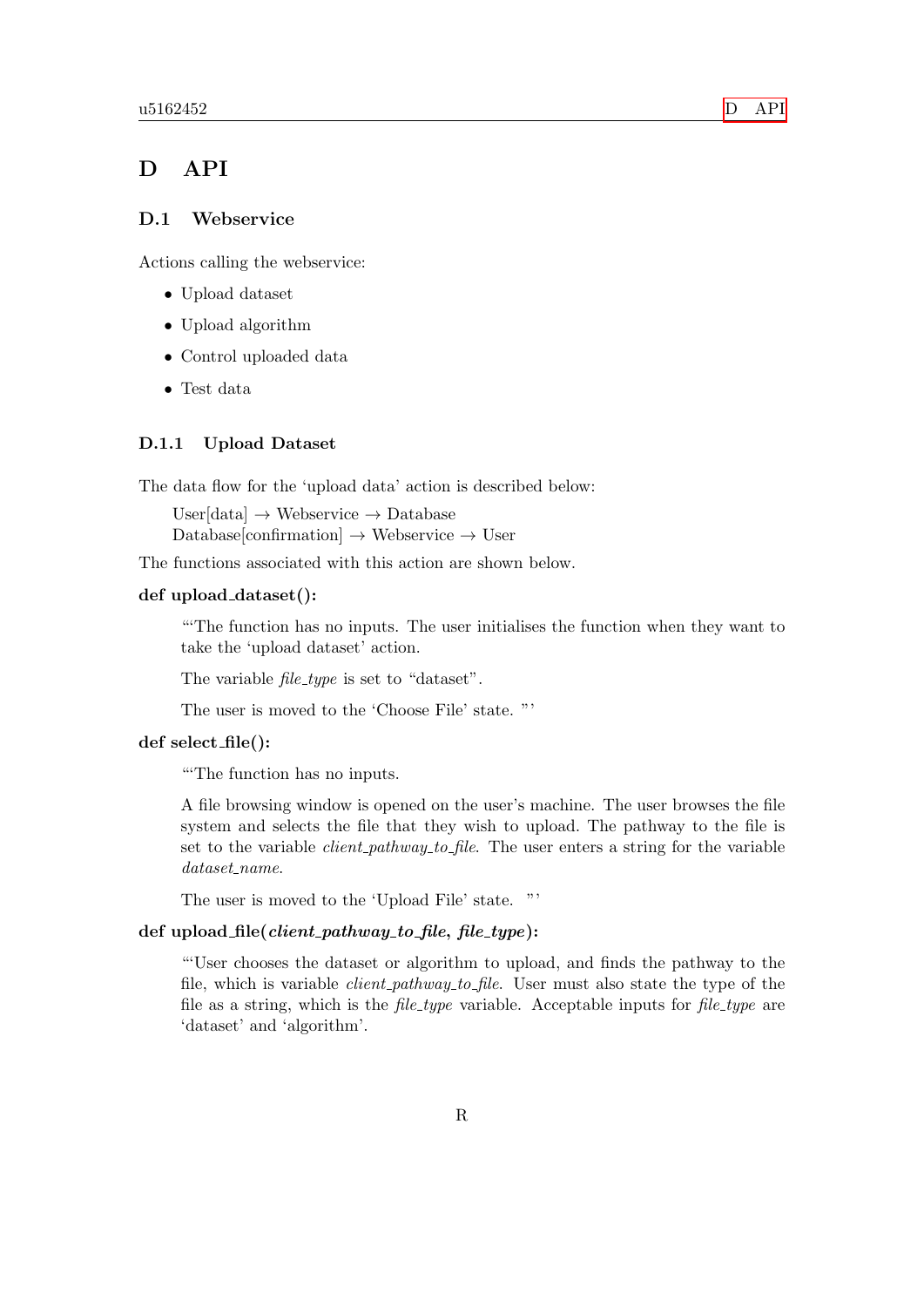The function first reads the string *file\_type*. Depending on this parameter, the function will either return an error, or move the file to the relevant upload directory on the server.

The function returns the variable  $temp\_pathway\_to\_file$ , which will direct to either the dataset upload directory or the algorithm upload directory, depending on the parameter  $file\_type$ ."

### def parse\_dataset( $temp\_pathway\_to\_file$ ):

"The variable  $temp\_pathway\_to\_file$  gives the location of the dataset on the server.

The dataset is run through the dataset parser. The variables *dataset\_description*, time series length, num time series, time series semantics, and time series types are retrieved from the parser.

If any of these variables are missing from the dataset, the variable error message is set to "Error:  $\langle$  missing\_variable/s $>$  not found in dataset", and the user is moved to the 'Error (Land)' state. "'

### def move\_file\_to\_directory(file\_type, temp\_pathway\_to\_file):

"The string *file\_type* describes the type of the file. Acceptable values are "dataset" and "algorithm". The string  $temp\_pathway\_to\_file$  is the pathway to the file in the upload directory on the server.

The function reads the variable  $file\_type$ , and moves the file from its current location, recorded in  $temp\_pathway\_to$  file, to a location in either the dataset directory or the algorithm directory.

The new location of the file is recorded in the variable *pathway\_to\_file.* "'

## $def$  enter\_dataset\_into\_database( $data set$ \_name,  $data set$ \_description, time\_series\_length, num\_time\_series, time\_series\_semantics, time\_series\_types, pathway\_to\_file):

"'The inputs are all variables which become fields in the database record. Along with the input variables, the user record is recorded as user.

A new record is created in the Dataset table of the database, using the information from the inputs. For the user permissions fields, the default is for the supplier only. The string *confirmation\_message* is set to "Dataset entered into database successfully".

The user is moved to the 'Confirmation (Land)' state. "'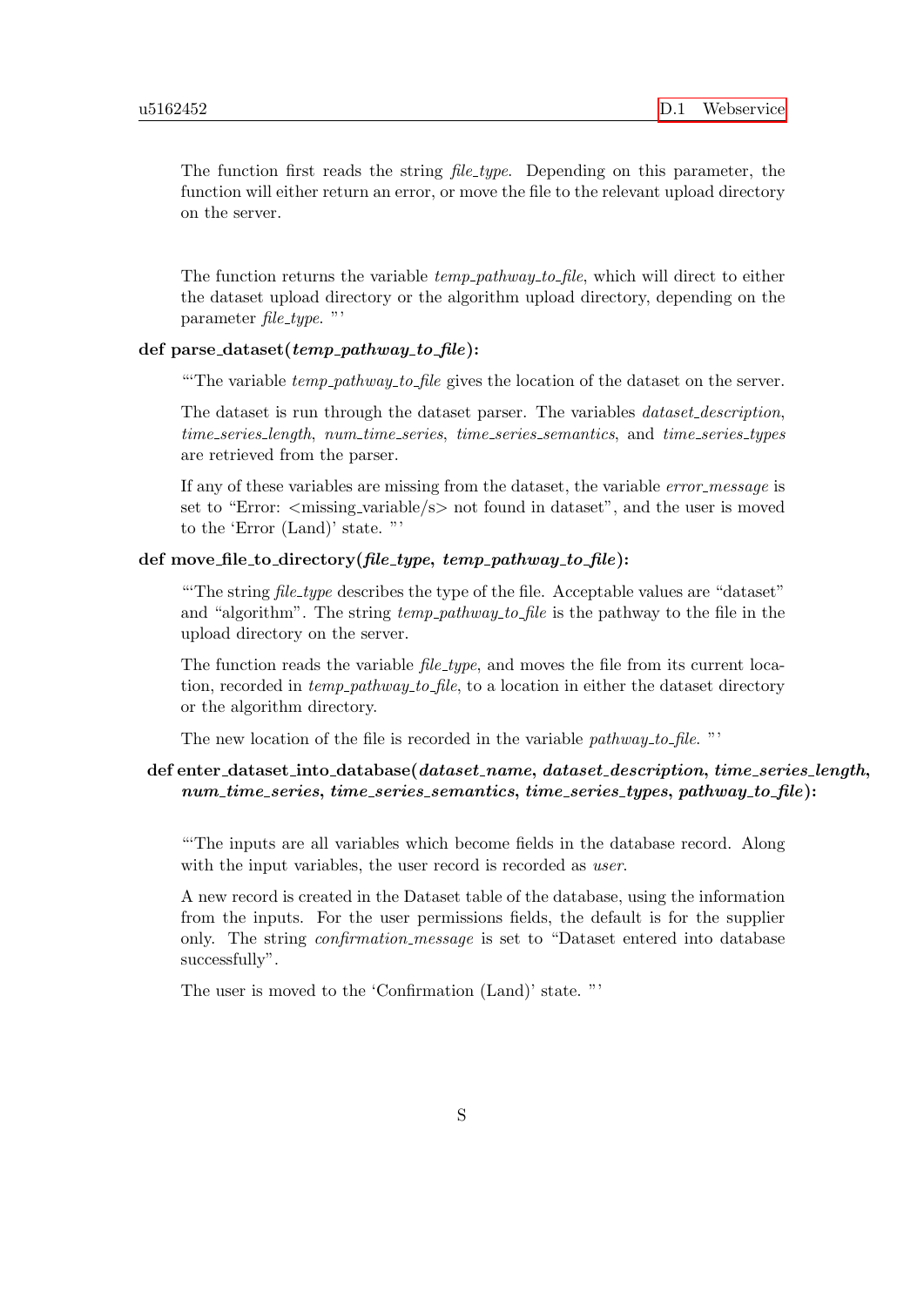# D.1.2 Upload Algorithm

The data flow for the 'upload algorithm' action is described below:

User $[data] \rightarrow$  Webservice  $\rightarrow$  Database  $\text{Database}[\text{confirmation}] \rightarrow \text{We}$ bservice  $\rightarrow \text{User}$ 

The functions associated with this action are shown below.

### def upload algorithm():

"'The function has no inputs. The user initialises the function when they want to take the 'upload algorithm' action.

The variable *file\_type* is set to "algorithm".

The user is moved to the 'Choose File' state. "'

## def parse\_algorithm( $temp\_pathway\_to\_file$ ):

"The variable  $temp\_pathway\_to\_file$  gives the location of the algorithm in the upload directory of the server.

The algorithm is run through the algorithm parser. The variables *required\_semantics*, required shapes, algorithm description, algorithm purpose, algorithm methods, and algorithm\_imports are retrieved from the parser.

"

# def function name(inputs):

"'define the inputs describe the function process

describe the outputs "'

## D.1.3 Control Uploaded Data

The data flow for the 'control uploaded data' action is described below:

User[permitted users list]  $\rightarrow$  Webservice  $\rightarrow$  User Authentication  $\rightarrow$  Database

#### D.1.4 Test Data

The data flow for the 'test data' action is described below: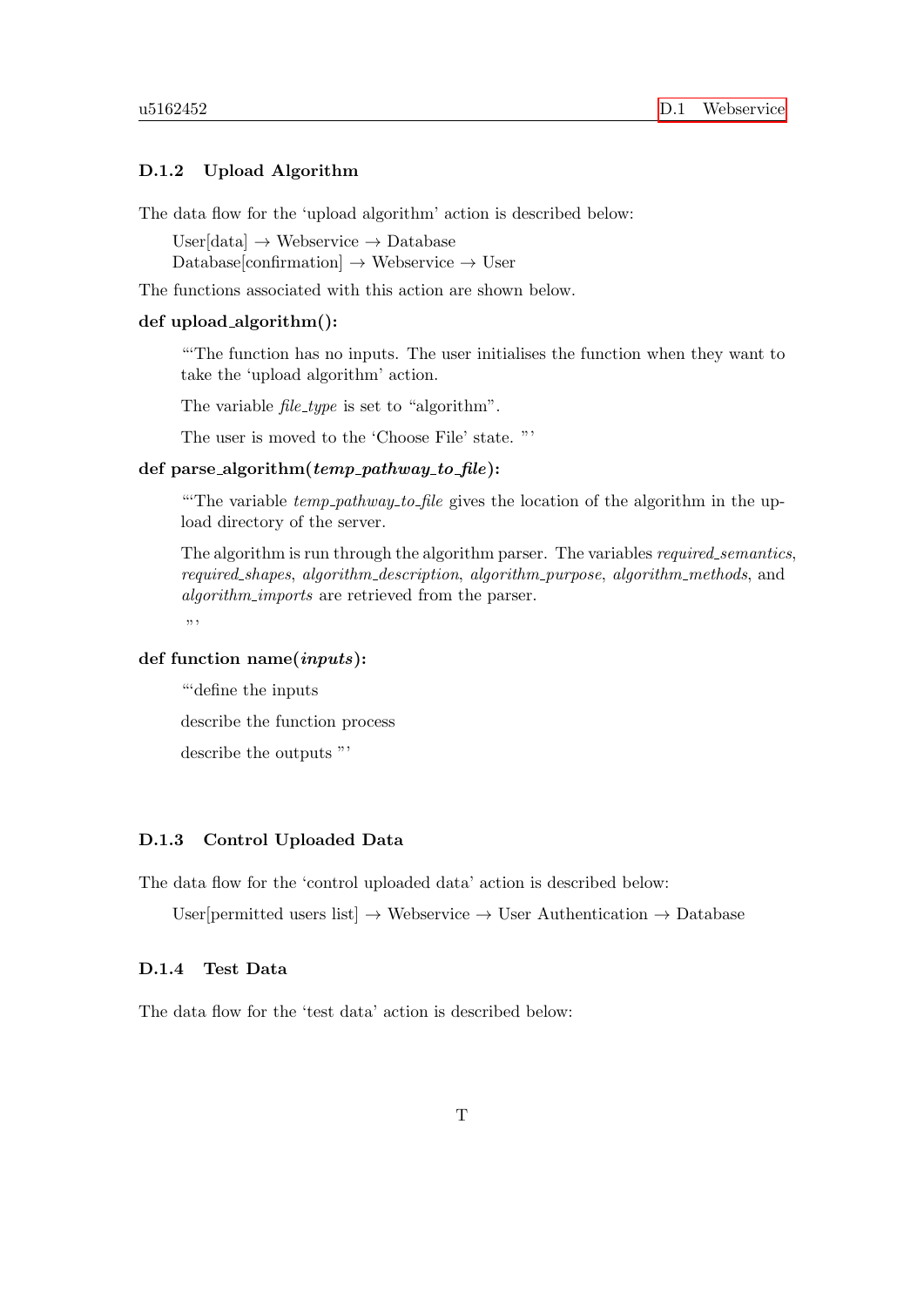User $[request] \rightarrow Webservice \rightarrow Database$ Database[dataset, algorithm, previous results]  $\rightarrow$  Webservice Webservice result, comparison to previous  $\rightarrow$  Database Database[ranked list]  $\rightarrow$  Leaderboard  $\rightarrow$  Webservice  $\rightarrow$  User

# D.2 Leaderboard

Actions calling the Leaderboard module:

- View leaderboard
- Select result from list
- Change sort criteria

## D.2.1 View Leaderboard

The data flow for the 'view leaderboard' action is described below:

User[request]  $\rightarrow$  Webservice  $\rightarrow$  Database Database[ranked list]  $\rightarrow$  Leaderboard  $\rightarrow$  Webservice  $\rightarrow$  User

The functions associated with this action are shown below.

### def function name(inputs):

"'define the inputs describe the function process describe the outputs "'

## def search for matching algorithms (required semantic types, required syntactic types):

"" The variable *required\_semantic\_types* is a list of semantic types that are required for the algorithm. The variable *required\_syntactic\_types* is a list of syntactic types that are required.

These lists are ordered such that each element in the *required\_semantic\_types* list has the syntax given by the corresponding element in the *required\_syntactic\_types*. These can be empty lists.

The database is searched for algorithms that have entries in the required semantics and required syntax fields matching all of those in the required semantic types and required\_syntactic\_types lists.